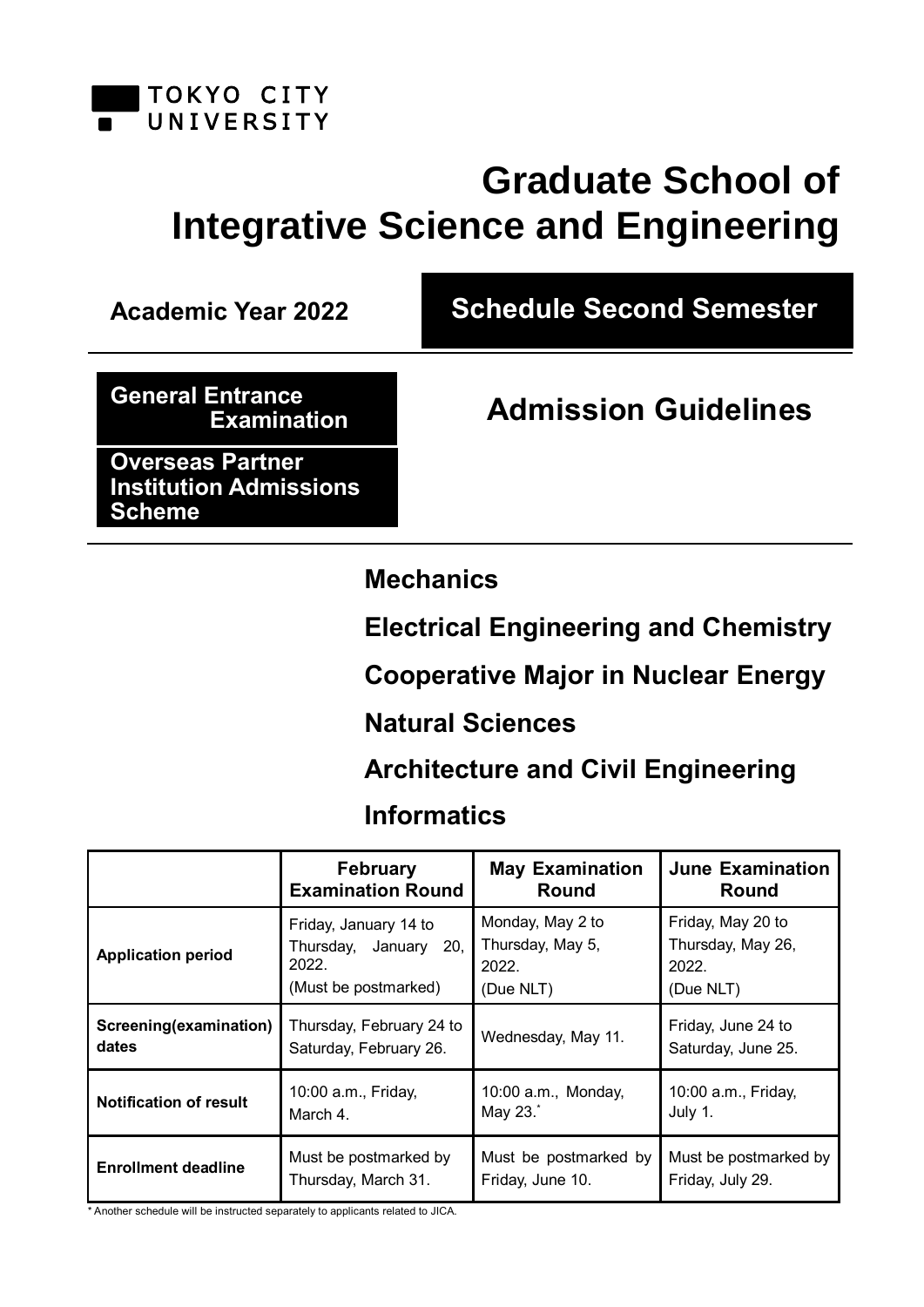Quoted from Article 3, School Regulations of the Graduate School of Tokyo City University――

Graduate School of Integrative Science and Engineering aims to train personnel who acquire advanced theories and practical skills related to science and engineering and who possess academic perspectives to contribute to society grounded in scientific technologies.

#### **Educational Principle**

At the United Nations General Assembly in September 2015, the 2030 Agenda for Sustainable Development was adopted as a new action plan for the next 15 years, which is essential for sustainable development. It lists 17 goals and 169 targets as Sustainable Development Goals (SDGs). The SDGs are universal goals and targets that not only developing countries but also developed countries themselves work on, and Japan has a system to actively work on it as a whole country. Naturally, it is necessary for university institutions to contribute to the SDGs, including the training of the next generation, and Tokyo City University is also participating in the United Nations University SDG University Collaboration Platform (SDG–UP). It goes without saying that the graduate school occupies a high position in the overall contribution of the university. The Graduate School of Integrative Science and Engineering, therefore, is based on the educational principle of training engineers and researchers who can respond to social demands. Furthermore, it is also required to develop engineers and researchers who have communication skills including language skills and management skills that enable cross-disciplinary collaboration and cross-border collaboration.

To respond to these social demands, the Graduate School of Integrative Science and Engineering utilizes the system of linked graduate schools with other research institutions and an overseas internship system, in addition to steady acquisition of specialized knowledge and skills. We aim to develop global human resources with a social perspective. We also have programs for working adults to strengthen our ties with society.

#### **Educational Objectives**

The Graduate School of Integrative Science and Engineering provides education to develop engineers and researchers who are needed in society and who can play an active part internationally. The school sets the educational objectives to equip students with the following skills. The educational objectives are to train engineers and researchers who possess (1) literacy in science and engineering, information technology, and communication skills including language skills, (2) presentation skills, and (3) problem-solving skills backed by specialized knowledge.

After obtaining a master's or doctoral degree, many people are expected to play an active role in the research and development (R&D) of their own specialized fields. Recent changes in daily life and society are highly dependent on advances in engineering technology and science and technology. For example, the spread of 5G and electric vehicles is about to significantly change daily life and society. Those involved in the R&D must always keep in mind the R&D to enrich human life, and for this will repeatedly set and solve issues. Ability development to support this is included in the educational objectives of the Graduate School of Integrative Science and Engineering.

#### **Personnel to be Developed**

#### □ Master's Course

Students are required to enroll in basic subjects in natural science and language, subjects that form the foundation of science technology, and the cultural subjects necessary to understand the connection between science, technology, and society. On that basis, students will take educational programs to obtain specialized knowledge and skills step by step. In addition, graduate school students are required to deepen and integrate their expertise. In each course of the Master's Course, students aim to develop their language skills to utilize their expertise and play an active role internationally. They will obtain extensive adaptability and practical skills to quickly respond to the changes in social structure. The objective is to train engineers and researchers with problem-solving skills as the personnel to be developed. □ Doctoral Course

In addition to further deepening students' specialized knowledge and skills, the program offers an environment where they can acquire advanced research skills while nurturing communication and management skills through collaborative research with other universities, research institutions, and corporations. Each course guides students to prosper as engineers and researchers in universities and research institutions in and out of Japan, as well as the research division of corporations. Upon completion of the Doctoral Course, s tudents will have the ability to explore a new domain by employing cutting-edge knowledge and skills to steadily resolve problems. The program provides support to students so that they can transform themselves for further development.

#### **Expectations for the Future**

In the undergraduate curriculum, students acquire the foundation for specialized science and engineering and accumulate the experience to use it in their graduation research. It is vital for students admitted to the graduate school to utilize their knowledge and skills to refine their wisdom by adding their own ingenuity. With that in mind, the school expects students to make continuous improvements as personnel who adopt the objectives above to develop as a person and engineer.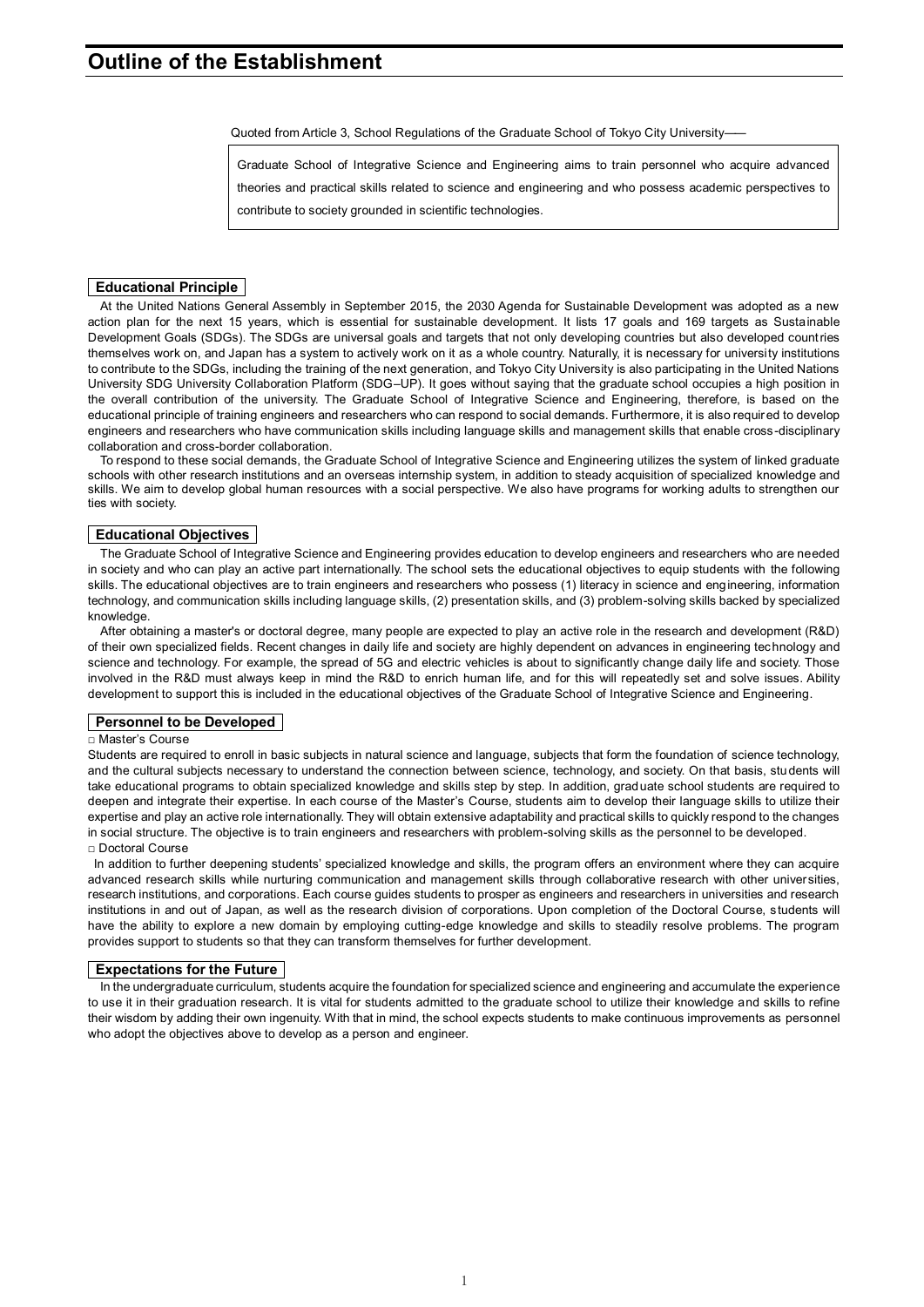#### **Admission Policy**

Challenge the cutting-edge research area to contribute to society and create the future.

□ Master's Course

The Master's Course equips students with advanced specialized knowledge and nurtures their research skills by developing their language skills to be successful internationally. It also develops their extensive adaptability and practical skills to quickly respond to changes in the social structure. In addition, the educational goal of the program is to equip students with problem-solving skills and personal qualities to play an active role in society. For this reason, the Master's Course requires students to possess the following qualities and skills in order to be admitted to the program:

1. An understanding of the educational principles and educational objectives of the Graduate School of Integrative Science and Engineering.

2. Basic academic ability specializing in science and technology and a logical mind to see things from a multifaceted perspective.

- 3. A strong interest and desire to take on new challenges in unknown research fields.
- 4. Language skills and advanced ethics as necessary for engineers and researchers.

#### □ Doctoral Course

The educational goal of the Doctoral Course is to equip students with the skills to explore a new domain by utilizing their advanced knowledge and skills to steadily resolve problems. For this reason, the Doctoral Course requires students to fully acquire the above four qualities and skills from the Master's Course and to possess the following skills in order to be admitted to the program:

1. A broad range of specialized academic skills necessary to conduct research activities to acquire new knowledge.

- 2. The vitality to pursue research aimed at resolving problems to become an independent researcher.
- 3. The ability to get things done necessary to take a leadership role in society.
- 4. Basic communication skills to prosper internationally.

#### **Curriculum Policy**

In the Graduate School of Integrative Science and Engineering, the Master's Course aims to train engineers and researchers who are equipped with extensive adaptability and practical skills to respond quickly to the changes in the social structure by utilizing their high level specialized academic skills, language skills, and information utilization skills to bring solutions to problems. The Doctoral Course aims to train personnel equipped with research skills to steadily resolve problems in consideration of social needs by making use of their advanced knowledge and skills to explore a new domain. To achieve these goals, the programs formulate the curriculums in accordance with the following basic policies.

- □ Master's Course
	- 1. The program compiles comprehensive cultural subject groups and comprehensive basic subject groups for students to use their specialized knowledge in science and engineering and practical skills to help develop an international society. In addition to English language skills and information utilization skills, it offers subjects to equip students with an international mindset.
	- 2. The program compiles specialized basic subject groups and specialized subject groups in each course to equip students with a high level of expertise and practical skills in a broad range of science and engineering areas to quickly respond to changes in the social structure. It aims to develop specialized basic knowledge from subjects in the specialized basic subject groups. It also offers subjects in the specialized subject groups to equip them with practical skills.
	- 3. The program offers exercises and special research in each course to equip students with the skills to discover and resolve problems related to science and engineering in international society.
- □ Doctoral Course
- 1. In each course, the program offers specialized studies to equip students with the skills to compile new findings related to engineering and to academically organize their specialized knowledge.
- 2. The program offers specialized research in each course to promote collaborative research with other universities and corporations to equip students with the research skills to explore a new domain. In addition, through technological exchanges with other research and development institutions, students work on resolving problems systematically in consideration of social needs by using their cuttingedge knowledge and skills.

#### **Diploma Policy**

In the Graduate School of Integrative Science and Engineering, the Master's Course aims to train engineers and researchers who are equipped with extensive adaptability and practical skills to respond quickly to the changes in the social structure by using their high specialized academic skills, language skills, and information utilization skills to bring solutions to problems. The Doctoral Course aims to train personnel equipped with research skills to steadily resolve problems in consideration of social needs by making use of their advanced knowledge and skills to explore a new domain. To achieve these goals, the programs grant degrees to those who complete the subjects to obtain prescribed skills in accordance with the following basic policies.

- □ Master's Course
	- 1. Students acquire more advanced specialized knowledge and practical skills related to science and engineering. They have the language skills and information utilization skills to help develop an international society.
- 2. Students possess a high level of expertise in a broad range of science and engineering to quickly respond to the changes in the social structure, as well as the practical skills to put the skills into practice.
- 3. Students have the skills to discover and resolve problems related to science and technology in an international society.
- □ Doctoral Course
- 1. Students have the skills to compile findings obtained from new research related to science and engineering and to systemize knowledge on a deeper level.
- 2. Students have the research skills to resolve problems steadily and explore a new domain in consideration of social needs by utilizing their cutting-edge knowledge and skills through technological exchanges with other research and development institutions.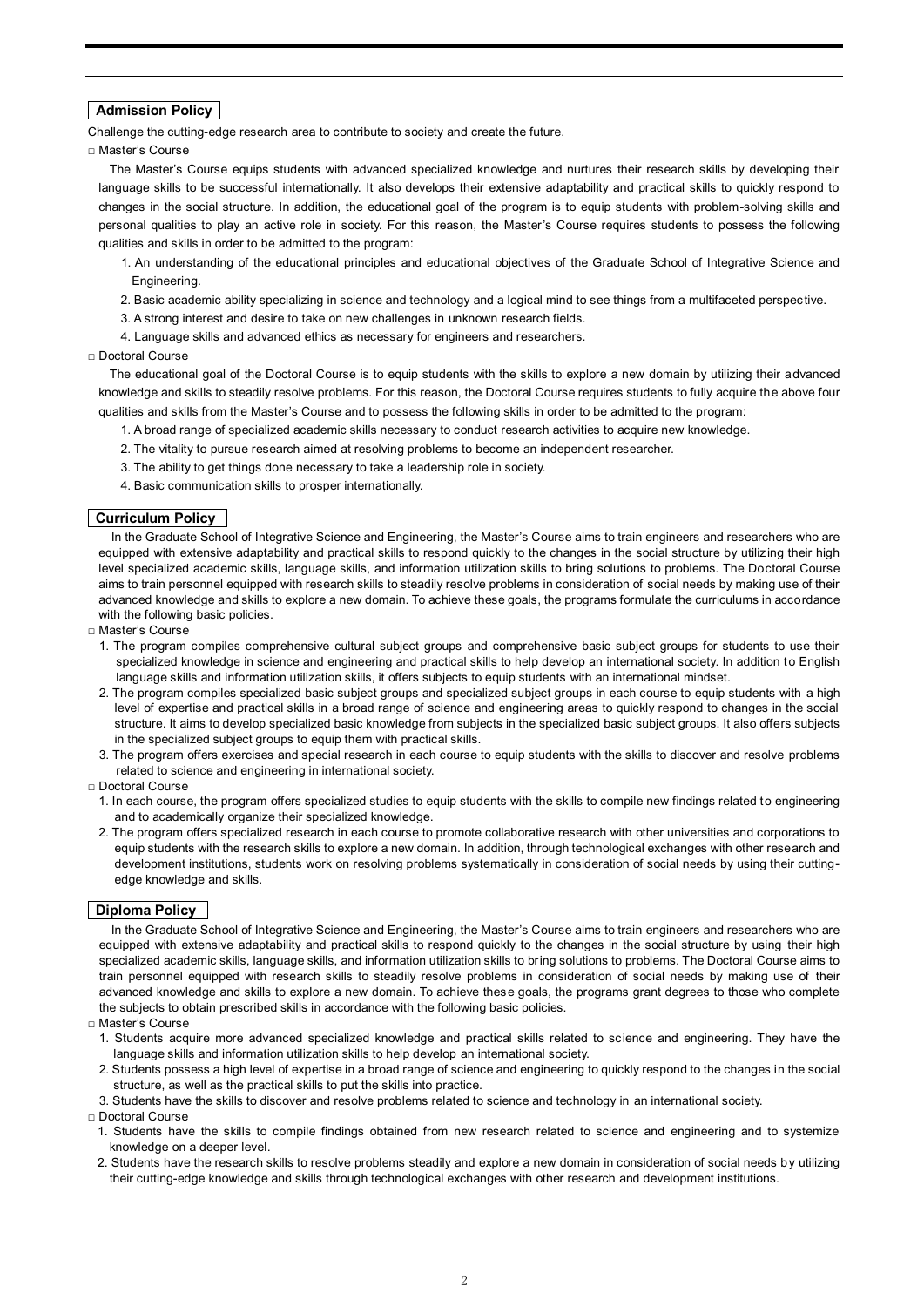Master's Course, Graduate School of Integrative Science and Engineering

### **Academic Supervisors (TBD)**

| Department                      | Discipline                            | Title                      | Academic Supervisors                      | Department                             | Discipline                                              | Title                               | Academic Supervisors                            |                   |
|---------------------------------|---------------------------------------|----------------------------|-------------------------------------------|----------------------------------------|---------------------------------------------------------|-------------------------------------|-------------------------------------------------|-------------------|
|                                 |                                       | Prof.                      | SHIRAKI Naoto                             |                                        |                                                         | Prof.                               | <b>OHTORI Yasuki</b>                            |                   |
|                                 |                                       | Prof.                      | FUJIMA Takuya                             |                                        |                                                         | Prof.                               | KAWARABAYASHI Jun                               |                   |
|                                 |                                       | Prof.                      | O<br><b>MAKI</b> Tetsuo                   |                                        |                                                         | Prof.                               | SATO Isamu                                      |                   |
|                                 |                                       | Prof.                      | MIHARA Yuji                               |                                        |                                                         | Prof.                               | SUZUKI Toru                                     |                   |
|                                 |                                       | Assoc.Prof.                | <b>ITO Akemi</b>                          |                                        |                                                         | Prof.                               | TAKAKI Naoyuki                                  |                   |
|                                 | Mechanical Engineering                | Assoc.Prof.<br>Assoc.Prof. | KAMEYAMA Yutaka                           | Cooperative Major<br>in Nuclear Energy | Cooperative Major<br>in Nuclear Energy                  | Prof.<br>Assoc.Prof.                | NAKAMURA Izumi                                  |                   |
|                                 |                                       | Assoc.Prof.                | KISHIMOTO Yoshinao<br>KOBAYASHI Yukiyoshi |                                        |                                                         | Assoc.Prof.                         | <b>HAGURA Naoto</b><br>MATSUURA Haruaki         |                   |
|                                 |                                       | Assoc.Prof.                | SAKURAI Toshiaki                          |                                        |                                                         | Assoc.Prof.                         | <b>MUTA Hitoshi</b>                             |                   |
|                                 |                                       | Assoc.Prof.                | <b>SATO Hideaki</b>                       |                                        |                                                         | Prof.                               | <b>IIJIMA Masanori</b>                          |                   |
|                                 |                                       | Assoc.Prof.                | SUGIMACHI Toshiyuki                       |                                        |                                                         | Prof.                               | OSADA Takeshi                                   |                   |
|                                 |                                       | Assoc.Prof.                | NISHIBE Koichi                            |                                        |                                                         | Prof.                               | SUDO Seiichi                                    |                   |
|                                 |                                       | Assoc.Prof.                | FUJIWARA Tamio                            |                                        |                                                         | Prof.                               | <b>FUKUDA Tatsuya</b>                           |                   |
| Mechanics                       |                                       | Assoc.Prof.                | MARUYAMA Satofumi                         |                                        |                                                         | Prof.                               | YOSHIDA Masafumi                                |                   |
|                                 |                                       | Prof.                      | AKITA Koichi                              |                                        |                                                         | Assoc.Prof.                         | <b>TSUMURA Koji</b>                             |                   |
|                                 |                                       | Prof.                      | SHIMANO Kenjiro                           | Natural Sciences                       | Natural Sciences                                        | Assoc.Prof.                         | NAKAJIMA Yasuhisa                               |                   |
|                                 |                                       | Prof.<br>Prof.             | TANAKA Yasuhiro                           |                                        |                                                         | Assoc.Prof.<br>Assoc.Prof.          | NISHIMURA Daiki                                 |                   |
|                                 |                                       | Prof.                      | NONAKA Kenichiro<br><b>MIYAKE Hiroaki</b> |                                        |                                                         | Assoc.Prof.                         | <b>HATTORI Shin</b><br><b>HORIKOSHI Atsushi</b> |                   |
|                                 |                                       | Prof.                      | MIYASAKA Akihiro                          |                                        |                                                         | Lect.                               | KADOTA Kenichi                                  |                   |
|                                 |                                       | Assoc.Prof.                | KUMA GAI Masayoshi                        |                                        |                                                         | Prof.                               | <b>IWASHITA Go</b>                              |                   |
|                                 |                                       | Assoc.Prof.                | <b>SATO Daisuke</b>                       |                                        |                                                         | Prof.                               | OMI Yasuo                                       |                   |
|                                 |                                       | Assoc.Prof.                | SHIRATORI Suguru                          |                                        |                                                         | Prof.                               | KOBAY ASHI Shigeo                               |                   |
|                                 | Mechanical Systems Engineering        | Assoc.Prof.                | SEKIGUCHI Kazuma                          |                                        |                                                         | Prof.                               | KONDO Yasushi<br>O                              |                   |
|                                 |                                       | Assoc.Prof.                | NAGANO Hideaki                            |                                        |                                                         | Prof.                               | TEZUKA Takaharu                                 |                   |
|                                 |                                       | Assoc.Prof.                | YABUI Shota                               |                                        |                                                         | Prof.                               | FUKUSHIMA Katsuya                               |                   |
|                                 |                                       | Assoc.Prof.                | <b>WATANABE Rikio</b>                     |                                        | Architecture                                            | Prof.                               | HORIBA Hiroshi                                  |                   |
|                                 |                                       | Lect.<br>Prof.             | HIJIKATA Kimio<br><b>IWAO</b> Toru        |                                        |                                                         | Assoc.Prof.<br>Assoc.Prof.          | OHMURA Tetsuya<br><b>SATO Sachie</b>            |                   |
|                                 |                                       | Prof.                      | SAWANO Kentaro                            |                                        |                                                         | Assoc.Prof.                         | JIAO Yu                                         |                   |
|                                 |                                       | Prof.                      | NAKAJIMA Tatsuhito                        |                                        |                                                         | Assoc.Prof.                         | NAKAGAWA Jun                                    |                   |
|                                 |                                       | Prof.                      | NOHIRA Hiroshi                            |                                        | Architecture and Civil Engineering<br>Civil Engineering | Lect.                               | <b>OCHIAIYo</b>                                 |                   |
|                                 | Electrical and Electronic Engineering | Prof.                      | FUJITA Hiroyuki                           |                                        |                                                         | Lect.                               | KATAGIRI Yuji                                   |                   |
|                                 |                                       | Prof.                      | MITANI Yuichiro                           |                                        |                                                         | Prof.                               | ITO Kazuya                                      |                   |
|                                 |                                       | Assoc.Prof.                | <b>ISHIKAWA Ryousuke</b>                  |                                        |                                                         | Prof.                               | SHIRAHATA Hiromi                                |                   |
|                                 |                                       | Assoc.Prof.                | SUZUKI Kenji                              |                                        |                                                         | Prof.                               | SUEMASA Naoaki                                  |                   |
|                                 |                                       | Assoc.Prof.                | <b>TORII Susumu</b>                       |                                        |                                                         | Prof.                               | NAGAOKA Hiroshi                                 |                   |
|                                 |                                       | Assoc.Prof.                | <b>HOSHI Yusuke</b>                       |                                        |                                                         | Prof.                               | MARUYAMA Osamu                                  |                   |
|                                 |                                       | Lect.<br>Lect.             | SETO Kenshu                               |                                        |                                                         | Prof.<br>Assoc.Prof.                | YOSHIDA Ikumasa<br>O<br>AKIYAMA Yuki            |                   |
|                                 |                                       | Lect.                      | Nico Surantha<br>Lim Ying Ying            |                                        |                                                         | Assoc.Prof.                         | <b>INAGAKI Tomoyuki</b>                         |                   |
| Electrical Engineering and Chen |                                       | Prof.                      | KYOSO Masaki                              |                                        |                                                         |                                     | Assoc.Prof.                                     | KURIHARA Norihiko |
|                                 | Biomedical Enginee                    | Prof.                      | KIRYU Shogo                               |                                        |                                                         | Assoc.Prof.                         | GOSO Takashi                                    |                   |
|                                 |                                       | Prof.                      | HAYASAKA Shinya                           |                                        |                                                         | Assoc.Prof.                         | <b>SEKIYA Hidehiko</b>                          |                   |
|                                 |                                       | Prof.                      | <b>MORI Akira</b>                         |                                        |                                                         | Assoc.Prof.                         | MIKAMI Takahito                                 |                   |
|                                 |                                       | Prof.                      | WATADA Masaya                             |                                        |                                                         | Prof.                               | ARAI Shuichi                                    |                   |
|                                 |                                       | Assoc.Prof.                | MOMOZAWA Ai                               |                                        |                                                         | Prof.                               | OYA Hidetoshi                                   |                   |
| jistry                          | Ē.                                    | Assoc.Prof.                | YOKOYAMA Sousuke                          |                                        |                                                         | Prof.                               | OKANO Yoshinobu                                 |                   |
|                                 |                                       | Lect.<br>Prof.             | KOBAYASHI Chihiro                         |                                        |                                                         | Prof.<br>Prof.                      | KAWAI Takazumi<br>SAWAHASHI Mamoru              |                   |
|                                 |                                       | Prof.                      | KANAZAWA Akihiko<br>KUROMA Takashi        |                                        |                                                         | Prof.                               | SAN Hao                                         |                   |
|                                 |                                       | Prof.                      | TAKAHASHI Masashi                         |                                        |                                                         | Prof.                               | SHIBATA Tsugumichi                              |                   |
|                                 | Applied Chemistry                     | Prof.                      | MUNAKATA Fumio                            |                                        |                                                         | Prof.                               | TAKAHASHI Hirotaka                              |                   |
|                                 |                                       | Assoc.Prof.                | <b>IWAMURA Takeru</b>                     |                                        |                                                         | Prof.                               | <b>TAGUCHI Akira</b>                            |                   |
|                                 |                                       | Assoc.Prof.                | EBA Hiromi                                |                                        |                                                         | Prof.                               | NAKANO Hidehiro                                 |                   |
|                                 |                                       | Assoc.Prof.                | KOUZU Masato                              |                                        | Information Engineering                                 | Prof.                               | MUKAI Nobuhiko                                  |                   |
|                                 |                                       | Assoc.Prof.                | KOBAYASHI Ryota                           |                                        |                                                         | Prof.                               | YAMA GUCHI Atsuko                               |                   |
|                                 |                                       | Assoc.Prof.                | SHIOTSUKI Masashi                         | Informatics                            |                                                         | Prof.                               | YOO Myungryun                                   |                   |
|                                 |                                       | Assoc.Prof.                | HIDESHIMA Sho                             |                                        |                                                         | Prof.                               | YOKOYAMA Takanori<br>O                          |                   |
|                                 |                                       |                            |                                           |                                        |                                                         | Assoc.Prof.<br>Assoc.Prof.          | AIHARA Kensuke                                  |                   |
|                                 |                                       |                            |                                           |                                        | Assoc.Prof.                                             | CHANG Youngha<br><b>CHEN Oribia</b> |                                                 |                   |
|                                 |                                       |                            |                                           |                                        | Assoc.Prof.                                             | NIINOMI Toshihiro                   |                                                 |                   |
|                                 |                                       |                            |                                           |                                        |                                                         | Assoc.Prof.                         | HAYASHI Masahiro                                |                   |
|                                 |                                       |                            |                                           |                                        |                                                         | Assoc.Prof.                         | HIRANO Takuichi                                 |                   |
|                                 |                                       |                            |                                           |                                        |                                                         | Prof.                               | SHIOMOTO Kohei                                  |                   |
|                                 |                                       |                            |                                           |                                        |                                                         | Prof.                               | JINNO Kenya                                     |                   |
|                                 |                                       |                            |                                           |                                        | Systems Informatio<br>Engineering                       | Prof.                               | TANAKA Hirokazu                                 |                   |
|                                 |                                       |                            |                                           |                                        |                                                         | Prof.                               | <b>BAO</b> Yue                                  |                   |
|                                 |                                       |                            |                                           |                                        |                                                         | Prof.                               | HAMURA Masaki                                   |                   |
|                                 |                                       |                            |                                           |                                        |                                                         | Prof.                               | <b>MORI Hirohiko</b>                            |                   |

\*For educational reasons, some academic supervisors do not accept students every admissions round. ◯ : Scheduled to retire in March 2024.

Prof. HAMURA Masaki Prof. MORI Hirohiko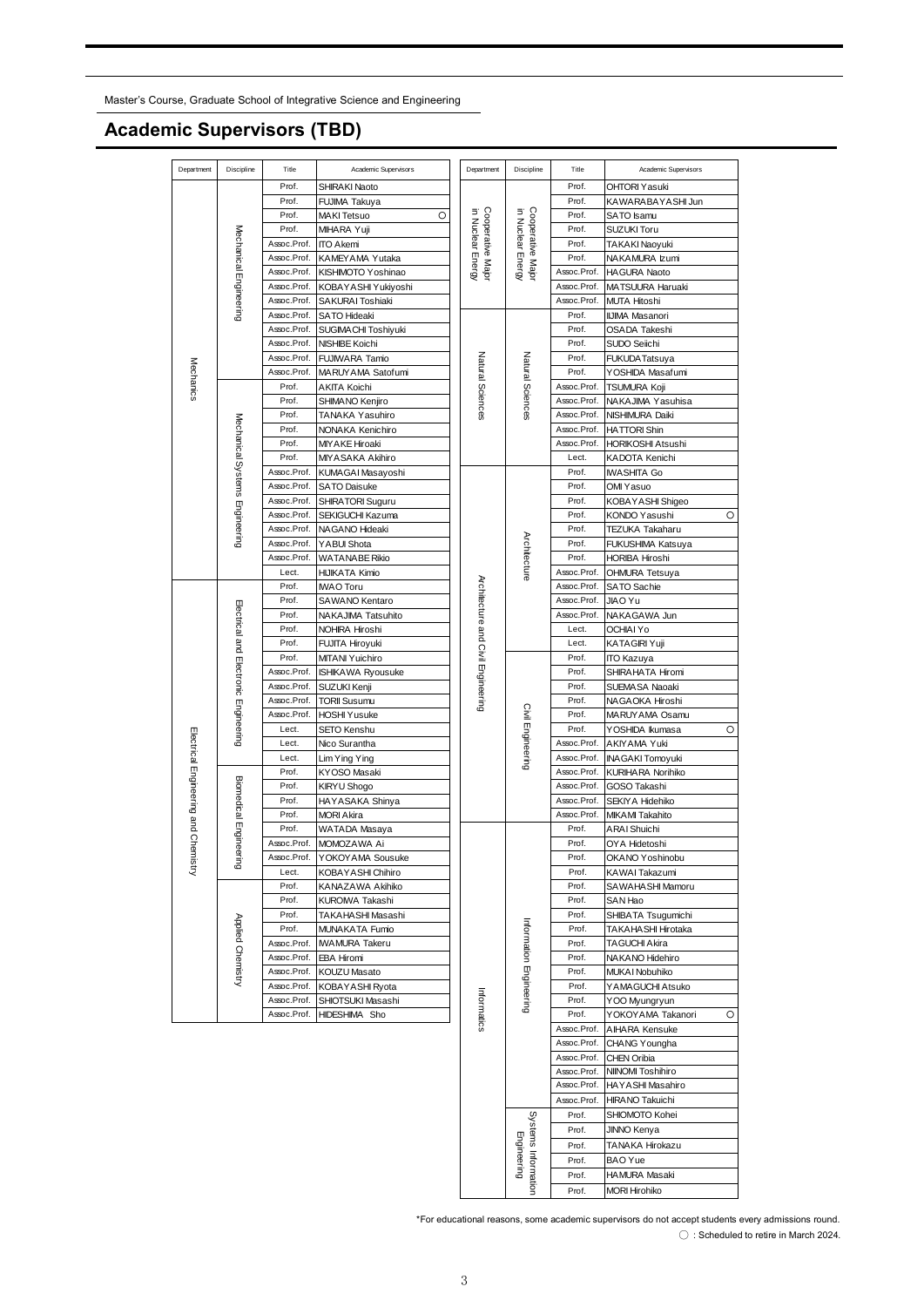### **Academic Supervisors (TBD)**

| Department                           | Discipline                            | Title       | Academic Supervisors     |            | Department                             | Discipline                                              | Title                | Academic Supervisors               |
|--------------------------------------|---------------------------------------|-------------|--------------------------|------------|----------------------------------------|---------------------------------------------------------|----------------------|------------------------------------|
|                                      |                                       | Prof.       | SHIRAKI Naoto            |            |                                        |                                                         | Prof.                | <b>OHTORI Yasuki</b>               |
|                                      |                                       | Prof.       | FUJIMA Takuya            |            |                                        |                                                         | Prof.                | KAWARABAYASHI Jun                  |
|                                      |                                       | Prof.       | <b>MAKI Tetsuo</b>       | O          |                                        |                                                         | Prof.                | SATO Isamu                         |
|                                      |                                       | Prof.       | MIHARA Yuji              |            |                                        |                                                         | Prof.                | SUZUKI Toru                        |
|                                      | Mechanical Engineering                | Assoc.Prof. | <b>ITO Akemi</b>         |            | Cooperative Major<br>in Nuclear Energy | in Nuclear Energy<br>Cooperative Major                  | Prof.                | TAKAKI Naoyuki                     |
|                                      |                                       | Assoc.Prof. | KAMEYAMA Yutaka          |            |                                        |                                                         | Prof.                | NAKAMURA Izumi                     |
|                                      |                                       | Assoc.Prof. | KISHIMOTO Yoshinao       |            |                                        |                                                         | Assoc.Prof.          | <b>HAGURA Naoto</b>                |
|                                      |                                       | Assoc.Prof. | <b>SATO Hideaki</b>      |            |                                        |                                                         | Assoc.Prof.          | <b>MUTA Hitoshi</b>                |
|                                      |                                       | Assoc.Prof. | SUGIMACHI Toshiyuki      |            |                                        |                                                         | Prof.                | OSADA Takeshi                      |
|                                      |                                       | Assoc.Prof. | NISHIBE Koichi           |            |                                        |                                                         | Prof.                | SUDO Seiichi                       |
|                                      |                                       | Assoc.Prof. | MARUYAMA Satofumi        |            |                                        |                                                         | Prof.                | <b>FUKUDATatsuya</b>               |
|                                      |                                       | Prof.       | AKITA Koichi             |            |                                        |                                                         | Prof.                | YOSHIDA Masafumi                   |
| Mechanics                            |                                       | Prof.       | SHIMANO Kenjiro          |            | Natural Sciences                       | Natural Sciences                                        | Assoc.Prof.          | <b>TSUMURA Koji</b>                |
|                                      |                                       | Prof.       | TANAKA Yasuhiro          |            |                                        |                                                         | Assoc.Prof.          | NAKAJIMA Yasuhisa                  |
|                                      |                                       | Prof.       | NONAKA Kenichiro         |            |                                        |                                                         | Assoc.Prof.          | NISHIMURA Daiki                    |
|                                      |                                       | Prof.       | MIY AKE Hiroaki          |            |                                        |                                                         | Assoc.Prof.          | <b>HATTORI Shin</b>                |
|                                      |                                       |             |                          |            |                                        |                                                         |                      |                                    |
|                                      |                                       | Prof.       | MIYASAKA Akihiro         |            |                                        |                                                         | Prof.                | <b>IWASHITA Go</b>                 |
|                                      |                                       | Assoc.Prof. | KUMA GAI Masayoshi       |            |                                        |                                                         | Prof.                | OMI Yasuo                          |
|                                      | Mechanical Systems Engineering        | Assoc.Prof. | SHIRATORI Suguru         |            |                                        |                                                         | Prof.                | KOBAYASHI Shigeo                   |
|                                      |                                       | Assoc.Prof. | SEKIGUCHI Kazuma         |            |                                        | Architecture                                            | Prof.                | KONDO Yasushi<br>O                 |
|                                      |                                       | Assoc.Prof. | NAGANO Hideaki           |            |                                        |                                                         | Assoc.Prof.          | OHMURA Tetsuya                     |
|                                      |                                       | Assoc.Prof. | YABUI Shota              |            |                                        |                                                         | Assoc.Prof.          | <b>SATO Sachie</b>                 |
|                                      |                                       | Lect.       | HIJIKATA Kimio           |            |                                        |                                                         | Assoc.Prof.          | JIAO Yu                            |
|                                      |                                       | Prof.       | <b>MAO</b> Toru          |            |                                        |                                                         | Assoc.Prof.          | NAKAGAWA Jun                       |
|                                      | Electrical and Electronic Engineering | Prof.       | SAWANO Kentaro           |            |                                        |                                                         | Lect.                | <b>KATAGIRI Yuji</b>               |
|                                      |                                       | Prof.       | NAKAJIMA Tatsuhito       |            |                                        |                                                         | Prof.                | <b>ITOH Kazuya</b>                 |
|                                      |                                       | Prof.       | NOHIRA Hiroshi           |            |                                        | Architecture and Civil Engineering<br>Civil Engineering | Prof.                | SHIRAHATA Hiromi                   |
|                                      |                                       | Prof.       | FUJITA Hiroyuki          |            |                                        |                                                         | Prof.                | SUEMASA Naoaki                     |
|                                      |                                       | Prof.       | MITANI Yuichiro          |            |                                        |                                                         | Prof.                | NAGAOKA Hiroshi<br>⊚               |
|                                      |                                       | Assoc.Prof. | <b>ISHIKAWA Ryousuke</b> |            |                                        |                                                         | Prof.                | MARUYAMA Osamu<br>⊚                |
|                                      |                                       | Assoc.Prof. | SUZUKI Kenji             |            |                                        |                                                         | Prof.                | YOSHIDA Ikumasa<br>O               |
|                                      |                                       | Assoc.Prof. | <b>TORII Susumu</b>      |            |                                        |                                                         | Assoc.Prof.          | AKIYAMA Yuki                       |
|                                      |                                       | Assoc.Prof. | <b>HOSHI Yusuke</b>      |            |                                        |                                                         | Assoc.Prof.          | INAGAKI Tomoyuki                   |
|                                      |                                       | Lect.       | <b>SETO Kenshu</b>       |            |                                        |                                                         | Assoc.Prof.          | GOSO Takashi                       |
| Electrical Engineering and Chemistry |                                       | Lect.       | Nico Surantha            |            |                                        |                                                         | Assoc.Prof.          | SEKIYA Hidehiko                    |
|                                      |                                       | Lect.       | Lim Ying Ying            |            |                                        |                                                         | Assoc.Prof.          | <b>MIKAMI Takahito</b>             |
|                                      |                                       | Prof.       | KYOSO Masaki             |            |                                        |                                                         | Prof.                | <b>ARAI Shuichi</b>                |
|                                      |                                       | Prof.       | KIRYU Shogo              | $^{\circ}$ |                                        |                                                         | Prof.                | OYA Hidetoshi                      |
|                                      | Engineering<br>Biomedical             | Prof.       | HAYASAKA Shinya          |            |                                        |                                                         | Prof.                | OKANO Yoshinobu                    |
|                                      |                                       | Prof.       | <b>MORI Akira</b>        | Δ          |                                        |                                                         | Prof.                | KAWAI Takazumi                     |
|                                      |                                       | Prof.       | WATADA Masaya            |            |                                        |                                                         | Prof.                | SAWAHASHI Mamoru<br>$\circledcirc$ |
|                                      |                                       | Prof.       | KANAZAWA Akihiko         |            |                                        |                                                         | Prof.                | SAN Hao                            |
|                                      |                                       | Prof.       | KUROIWA Takashi          |            |                                        |                                                         | Prof.                | SHIBATA Tsugumichi<br>$^{\circ}$   |
|                                      |                                       | Prof.       | TAKAHASHI Masashi<br>Δ   |            |                                        |                                                         | Prof.                | TAKAHASHI Hirotaka                 |
|                                      | Applied                               | Prof.       | MUNAKATA Fumio           | ⊚          |                                        |                                                         | Prof.                | <b>TAGUCHI Akira</b>               |
|                                      |                                       | Assoc.Prof. | <b>MAMURA Takeru</b>     |            |                                        |                                                         | Prof.                | NAKANO Hidehiro                    |
|                                      |                                       | Assoc.Prof. | <b>EBA Hiromi</b>        |            |                                        |                                                         | Prof.                | MUKAI Nobuhiko<br>$^{\circ}$       |
|                                      | Chemistry                             | Assoc.Prof. | <b>KOUZU Masato</b>      |            |                                        | Information Engineering                                 | Prof.                | YAMAGUCHI Atsuko                   |
|                                      |                                       | Assoc.Prof. | KOBAYASHI Ryota          |            | Informatics                            |                                                         | Prof.                | YOO Myungryun                      |
|                                      |                                       | Assoc.Prof. | SHIOTSUKI Masashi        |            |                                        |                                                         | Prof.                | YOKOYAMA Takanori<br>O             |
|                                      |                                       | Assoc.Prof. | <b>HIDESHIMA Sho</b>     |            |                                        |                                                         | Assoc.Prof.          | AIHARA Kensuke                     |
|                                      |                                       |             |                          |            |                                        |                                                         | Assoc.Prof.          | CHANG Youngha                      |
|                                      |                                       |             |                          |            |                                        |                                                         |                      |                                    |
|                                      |                                       |             |                          |            | Assoc.Prof.                            | CHEN Oribia                                             |                      |                                    |
|                                      |                                       |             |                          |            |                                        | Assoc.Prof.                                             | NIINOMI Toshihiro    |                                    |
|                                      |                                       |             |                          |            |                                        |                                                         | Assoc.Prof.          | HAYASHI Masahiro                   |
|                                      |                                       |             |                          |            |                                        |                                                         | Assoc.Prof.          | HIRANO Takuichi                    |
|                                      |                                       |             |                          |            |                                        | Prof.                                                   | SHIOMOTO Kohei       |                                    |
|                                      |                                       |             |                          |            |                                        | Prof.                                                   | JINNO Kenya          |                                    |
|                                      |                                       |             |                          |            |                                        | Engineering<br><b>Systems</b><br>Information            |                      |                                    |
|                                      |                                       |             |                          |            |                                        |                                                         | Prof.                | TANAKA Hirokazu                    |
|                                      |                                       |             |                          |            |                                        |                                                         | Prof.                | BAO Yue<br>⊚                       |
|                                      |                                       |             |                          |            |                                        | Prof.                                                   | <b>MORI Hirohiko</b> |                                    |
|                                      |                                       |             |                          |            |                                        |                                                         |                      |                                    |

\*For educational reasons, some academic supervisors do not accept students every admissions round.

◯ : Scheduled to retire in March 2024.

◎ : Scheduled to retire in March 2025.

 $\triangle$  : Scheduled to retire in March 2026.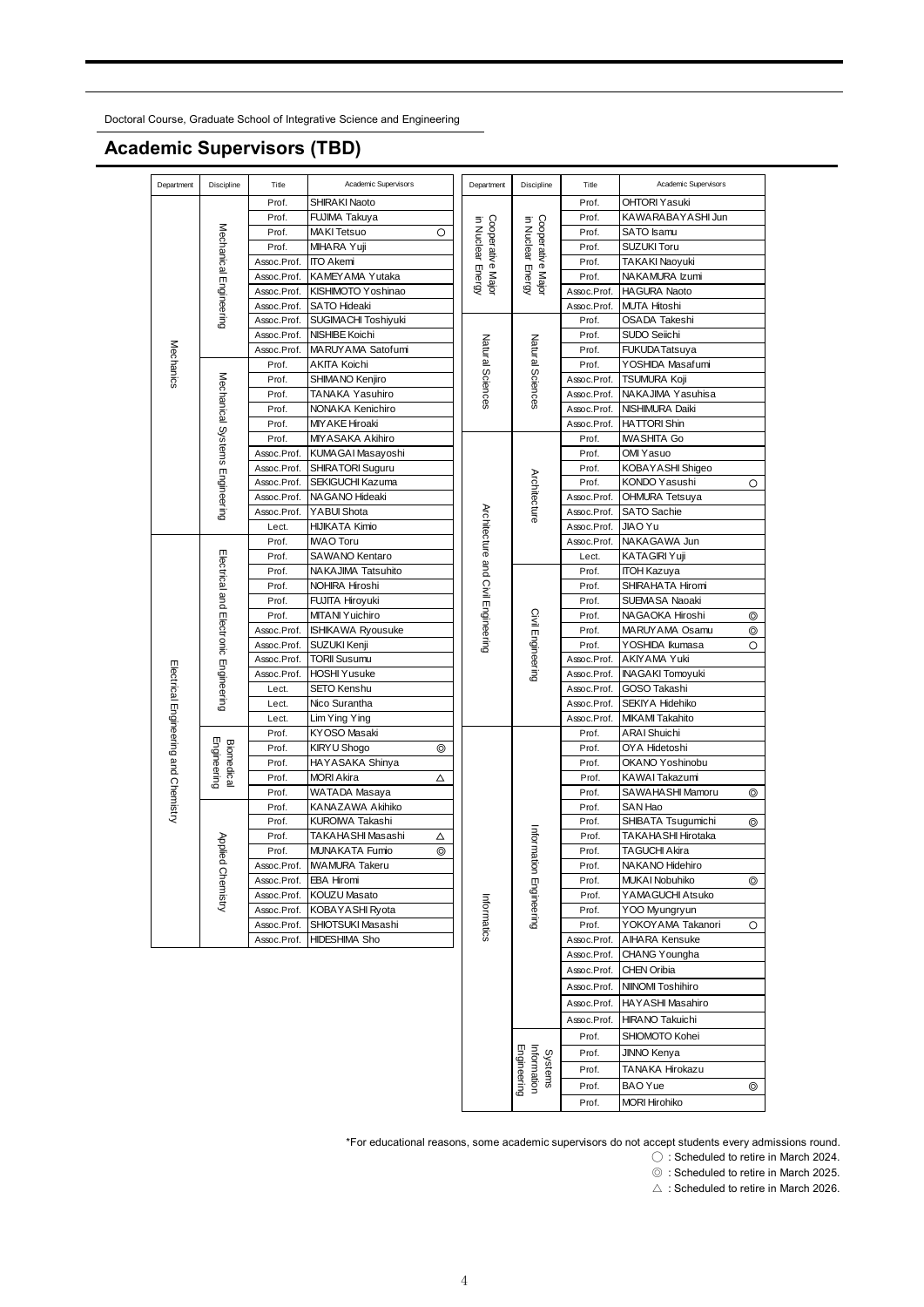# **Number of Places and Examination Types**

# **1. Number of Places**

| Graduate School                        | Department                           | Number of Places |                 |  |
|----------------------------------------|--------------------------------------|------------------|-----------------|--|
|                                        |                                      | Master's Course  | Doctoral Course |  |
|                                        | Mechanics                            | 60               |                 |  |
|                                        | Electrical Engineering and Chemistry | 66               |                 |  |
| Graduate School of                     | Cooperative Major in Nuclear Energy  | 15               |                 |  |
| Integrative Science and<br>Engineering | <b>Natural Sciences</b>              | 15               |                 |  |
|                                        | Architecture and Civil Engineering   | 54               |                 |  |
|                                        | <b>Informatics</b>                   | 66               |                 |  |

\*The number of places includes all candidates for 2022.

### **2. The Outline of Entrance Examinations**

| Course             | Outline                                                                                                                                                                                                                                                                                                                                                                                                                                                                                                                                                                                                                                                                                                                                                                        |
|--------------------|--------------------------------------------------------------------------------------------------------------------------------------------------------------------------------------------------------------------------------------------------------------------------------------------------------------------------------------------------------------------------------------------------------------------------------------------------------------------------------------------------------------------------------------------------------------------------------------------------------------------------------------------------------------------------------------------------------------------------------------------------------------------------------|
|                    | <b>General screening</b><br>Candidates are selected based on the performance of a written examination, interview, and the screening of application<br>documents.<br>For applicants from overseas who have approval by the Dean of the Graduate School of Integrative Science and<br>Engineering, a short essay to be completed online may be imposed instead of a written examination.<br>Applicants for the Japanese Government (MEXT) Scholarship, who have passed the initial screening by the embassy<br>may be given an interview before the examination date at the discretion of the Dean of the Graduate School of Integrative<br>Science and Engineering.<br>[Selection method]<br>$(1)$ Screening of application documents $(2)$ Written examination $(3)$ Interview |
| Master's<br>Course | Screening for working adults<br>Candidates with sufficient work experience (a minimum of two years) at the time of the application are selected<br>based on the overall performance of the screening of application documents and interview including an oral<br>examination.<br>[Selection method]<br>(1) Screening of application documents (2) Interview (including an oral examination)                                                                                                                                                                                                                                                                                                                                                                                    |
|                    | <b>Overseas Partner Institution Admission Scheme</b><br>Candidates who received recommendations from both of the following are selected based on the overall evaluation of<br>the screening of application documents and interview.<br>• The president of the university or undergraduate school to which the applicant belongs.<br>. The head of the department to which the applicant belongs.<br>[Selection method]<br>(1) Screening of application documents (2) Interview                                                                                                                                                                                                                                                                                                 |

| Course             | Outline                                                                                                                                                                                                                                                                                                                                                                                                                                                                                                                                                             |
|--------------------|---------------------------------------------------------------------------------------------------------------------------------------------------------------------------------------------------------------------------------------------------------------------------------------------------------------------------------------------------------------------------------------------------------------------------------------------------------------------------------------------------------------------------------------------------------------------|
|                    | <b>General screening</b><br>Candidates are selected based on the performance of an interview including an oral examination and the screening<br>of application documents.<br>Applicants for the Japanese Government (MEXT) Scholarship, who have passed the initial screening by the embassy<br>may be given an interview before the examination date at the discretion of the Dean of the Graduate School of<br>Integrative Science and Engineering.<br>[Selection method]<br>(1) Screening of application documents (2) Interview (including an oral examination) |
| Doctoral<br>Course | Screening for working adults<br>Candidates with sufficient work experience (a minimum of two years) at the time of the application are selected based<br>on the overall performance of the screening of application documents and interview including an oral examination.<br>[Selection method]                                                                                                                                                                                                                                                                    |
|                    | (1) Screening of application documents (2) Interview (including an oral examination)                                                                                                                                                                                                                                                                                                                                                                                                                                                                                |
|                    | <b>Overseas Partner Institution Admission Scheme</b><br>Candidates who received the recommendations from both of the following are selected based on the overall<br>evaluation of the screening of application documents and interview.<br>. The president of the university or graduate school to which the applicant belongs.<br>. The head of the department to which the applicant belongs.<br>[Selection method]                                                                                                                                               |
|                    | (1) Screening of application documents (2) Interview                                                                                                                                                                                                                                                                                                                                                                                                                                                                                                                |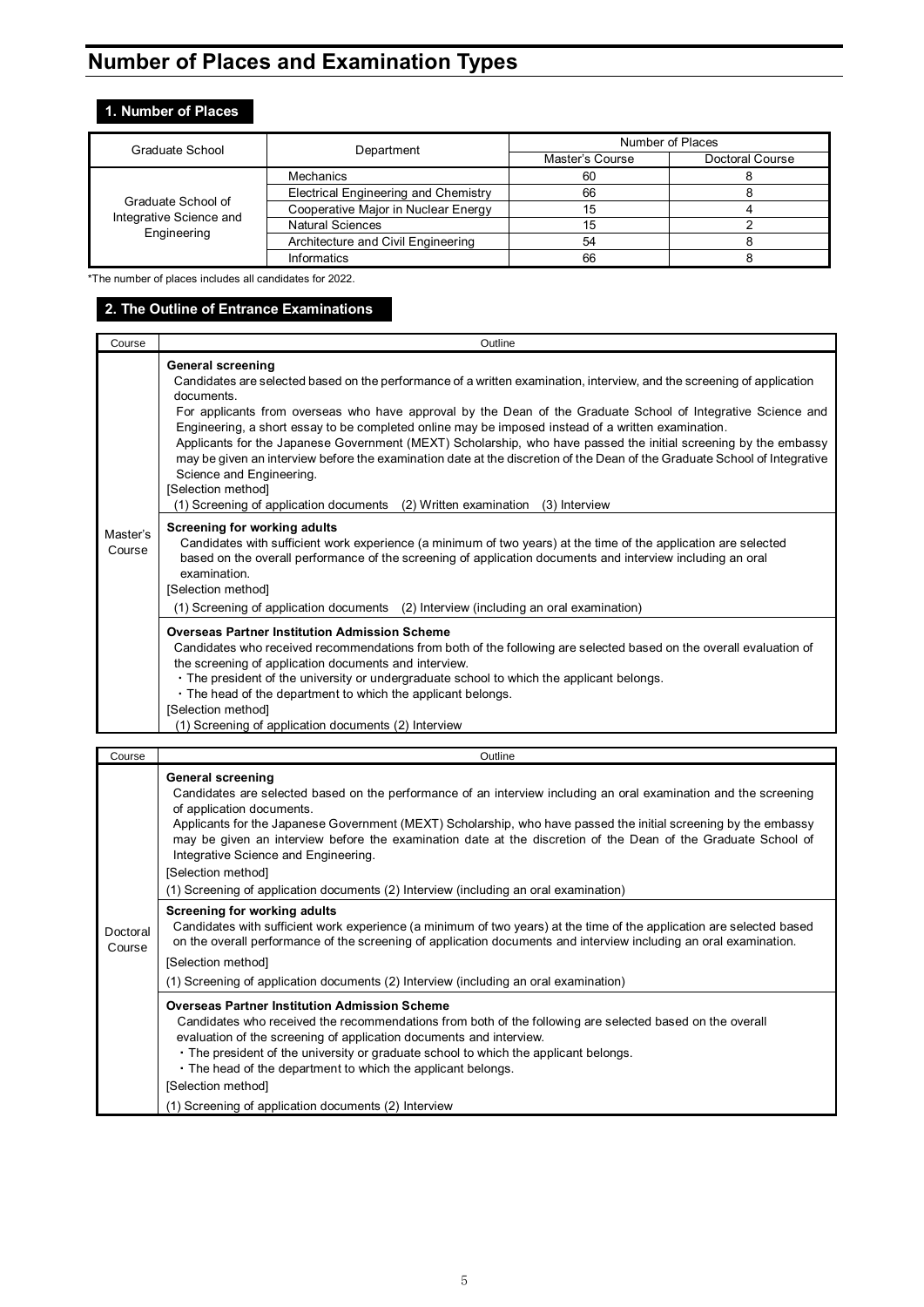|                           |                                                                |                                                                              | <b>Schedule Second Semester</b>                                                                                                                                          |                                                           |  |
|---------------------------|----------------------------------------------------------------|------------------------------------------------------------------------------|--------------------------------------------------------------------------------------------------------------------------------------------------------------------------|-----------------------------------------------------------|--|
|                           | Screening                                                      | <b>February Examination</b><br>Round <sup>*1</sup>                           | May Examination Round <sup>*2</sup>                                                                                                                                      | <b>June Examination Round</b>                             |  |
| Master's<br>Course        | <b>General screening</b>                                       |                                                                              | The following applicants<br>are eligible<br>• JICA scholarship recipient<br>. The Tokyu Group<br><b>Foundation recipient</b><br>· government -<br>scholarship recipients |                                                           |  |
|                           | Screening for working adults                                   |                                                                              |                                                                                                                                                                          |                                                           |  |
|                           | <b>Overseas Partner Institution</b><br><b>Admission Scheme</b> |                                                                              |                                                                                                                                                                          |                                                           |  |
|                           | <b>General screening</b>                                       |                                                                              |                                                                                                                                                                          |                                                           |  |
| Doctoral<br>Course        | Screening for working adults                                   |                                                                              |                                                                                                                                                                          |                                                           |  |
|                           | <b>Overseas Partner Institution</b><br><b>Admission Scheme</b> |                                                                              |                                                                                                                                                                          |                                                           |  |
| Application period        |                                                                | Friday, January 14 to<br>Thursday, January 20, 2022.<br>(Must be postmarked) | Monday, May 2 to Thursday,<br>May 5,2022.<br>(Due NLT)                                                                                                                   | Friday, May 20 to Thursday,<br>May 26, 2022.<br>(Due NLT) |  |
| <b>Examination dates</b>  |                                                                | Thursday, February 24 to<br>Saturday, February 26.                           | Wednesday, May 11.                                                                                                                                                       | Friday, June 24 to<br>Saturday,<br>June 25.               |  |
| Notification of result    |                                                                | 10:00 a.m., Friday, March 4.                                                 | 10:00 a.m., Monday, May<br>$23.^{"3}$                                                                                                                                    | 10:00 a.m., Friday, July 1.                               |  |
|                           | Enrollment deadline                                            | Must be postmarked by<br>Thursday, March 31.                                 | Must be postmarked by<br>Friday, June 10.*3                                                                                                                              | Must be postmarked by<br>Friday, July 29.                 |  |
| <b>Examination center</b> |                                                                | Tokyo City University Setagaya Campus *4                                     |                                                                                                                                                                          |                                                           |  |

\*1 February Examination Round will be held on the same schedule of Schedule C 2022.

\*2 May Examination Round will be held on the same schedule of Schedule A 2023, and only applicants related to JICA, The Tokyu Foundation, or applicants designated by our university can take the examination.

\*3 Another schedule will be instructed separately to applicants related to JICA.

\*4 Applicants applying from outside Japan can take the exam online.

Applicants for the Japanese Government (MEXT) Scholarship, who have passed the initial screening by the embassy may be given an interview before the examination date at the discretion of the Dean of the Graduate School of Integrative Science and Engineering.

Examination may be carried out online, etc., with special instructions. Please prepare an environment in advance where all of the following conditions are met in case you are instructed to do so.

1. You can prepare an internet environment where you can send and receive video and audio on the day of your own examination, and a quiet environment and equipment (web camera, earphones, microphone, etc.) where you can take the examination and have an interview.

2. You can open and edit files created with Microsoft Office (Word, Excel, etc.).

3. You can open files created with Adobe pdf.

4. You can save, photograph, and send your own answer with clear characters and charts (your mobile phone can be used).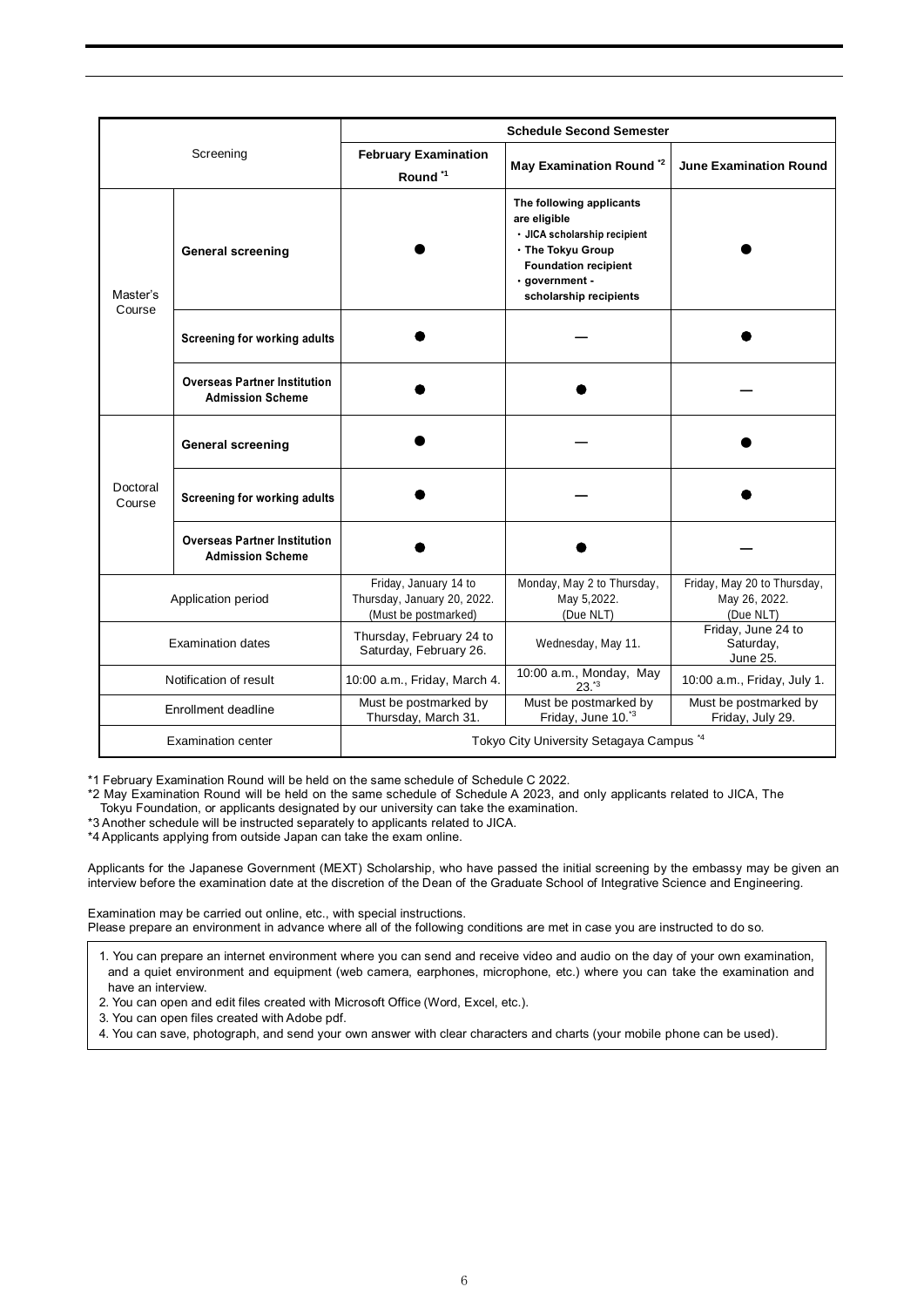#### **3. General screening Eligibility and screening method**

#### **• Eligibility**

Master's Course

- Applicants who fall under any of the following criteria shall be eligible for admission to the Master's Course of the Graduate School.
- 1) Applicants who have already graduated or are a candidate for graduation from university by September 20, 2022. 2) Applicants who have been granted a bachelor's degree by the National Institution for Academic Degrees and Quality
- Enhancement of Higher Education. 3) Applicants who have completed a 16-year school education course in a foreign country or are a candidate for completion by
- September 20, 2022.
- 4) Applicants who have completed a 16-year education course of a foreign country by taking, in Japan, a correspondence course provided by a school of that country.
- 5) Applicants who have completed a course of a foreign school designated as equivalent to a foreign university in Japan (a foreign university branch in Japan designated by the Minister of Education, Culture, Sports, Science and Technology)
- 6) Applicants who have who have been granted a degree equivalent to a bachelor's degree by completing a course of at least three years of study at a foreign university (the evaluation must be made by an institution who has been accredited by the government or relevant organization of the foreign country with respect to the overall status of its education and research activities, etc., or be designated separately by the Minister of Education, Culture, Sports, Science and Technology as equivalent to such evaluation ). \*
- 7) Applicants who have completed more than four years of a specialist course at a vocational school, which meets the criteria specified by the Minister of Education, Culture, Sports, Science and Technology, and designated separately by the Minister of Education, Culture, Sports, Science and Technology after the date specified by the Minister of Education, Culture, Sports, Science and Technology.
- 8) Applicants who have been appointed by the Minister of Education, Culture, Sports, Science and Technology.
- 9) Applicants who have been recognized to have abilities equivalent to those who have completed university by our Graduate School.<sup>\*</sup>

#### Doctoral Course

- Applicants who fall under any of the following criteria shall be eligible for admission to the Doctoral Course of the Graduate School.
- 1) Applicants who hold a master's degree or professional degree, or those who are a candidate for completion by September 20, 2022.
- 2) Applicants who have been granted a master's degree or a degree equivalent to a professional degree outside of Japan, or those who are a candidate for completion by the end of September 20, 2022.
- 3) Applicants who have been granted a master's degree or a degree equivalent to a professional degree by taking correspondence courses provided by a school outside of Japan in Japan.
- 4) Applicants who have been granted a master's degree or a degree equivalent to a professional degree by taking correspondence courses provided by a school outside of Japan in Japan as specified as equivalent to a graduate school outside of Japan.
- 5) Applicants who have completed the courses of the United Nations University and have been granted a degree equivalent to a master's degree.
- 6) Applicants who have been appointed by the Minister of Education, Culture, Sports, Science and Technology.
- 7) Applicants who have been recognized by the Graduate School as having abilities equivalent to those who have completed a master's degree or professional degree.\*

\* Please be sure to inquire 30 days prior to the start of the application to determine eligibility.

#### **• Screening method**

#### Master's Course

| <b>Examination date</b> |                    | Time                        | Subject                                                                                                                   |  |
|-------------------------|--------------------|-----------------------------|---------------------------------------------------------------------------------------------------------------------------|--|
| February                | June               |                             |                                                                                                                           |  |
| Thursday, February 24   | Friday, June 24    | 12:30 p.m. to 5:00 p.m.     | Architectural Design<br>(Only for the Architecture discipline of the<br>Architecture and Civil Engineering<br>Department) |  |
| Friday, February 25     | Saturday, June 25. | 10:00 a.m. to 11:30 a.m.    | Foreign language (English) <sup>*1</sup>                                                                                  |  |
|                         |                    | 12:30 p.m. to 3:30 p.m.     | Specialized subject <sup>*2 *3</sup>                                                                                      |  |
| Saturday, February 26   |                    | From 1:00 p.m. (Japan time) | Interview                                                                                                                 |  |
|                         | Saturday, June 25. | From 5:00 p.m. (Japan time) |                                                                                                                           |  |

\*1: For the examination of foreign language subject (English), applicants may use their own English - Japanese dictionary (Applicants from overseas can use a dictionary of English and their native language). However, the use of an electronic dictionary is not allowed.

\*2: For the examination of specialized subjects, applicants may use their own function calculator.

\*3: When Architectural Design is selected as a specialized subject (2), the exam time is 12:30 p.m. to 2:00 p.m.

Different instructions may be given to applicants applying from outside Japan.

For applicants from overseas who have approval by the Dean of the Graduate School of Integrative Science and Engineering, a short essay to be completed online may be imposed instead of a written examination.

Applicants for the Japanese Government (MEXT) Scholarship, who have passed the initial screening by the embassy may be given an interview before the examination date at the discretion of the Dean of the Graduate School of Integrative Science and Engineering.

Doctoral Course

| Examination date      |                    |                             |                                 |  |
|-----------------------|--------------------|-----------------------------|---------------------------------|--|
| Februarv<br>June      |                    | Time                        | Subject                         |  |
| Saturday, February 26 |                    | From 1:00 p.m. (Japan time) | Interview                       |  |
|                       | Saturday, June 25. | From 5:00 p.m. (Japan time) | (including an oral examination) |  |

Different instructions may be given to applicants applying from outside Japan.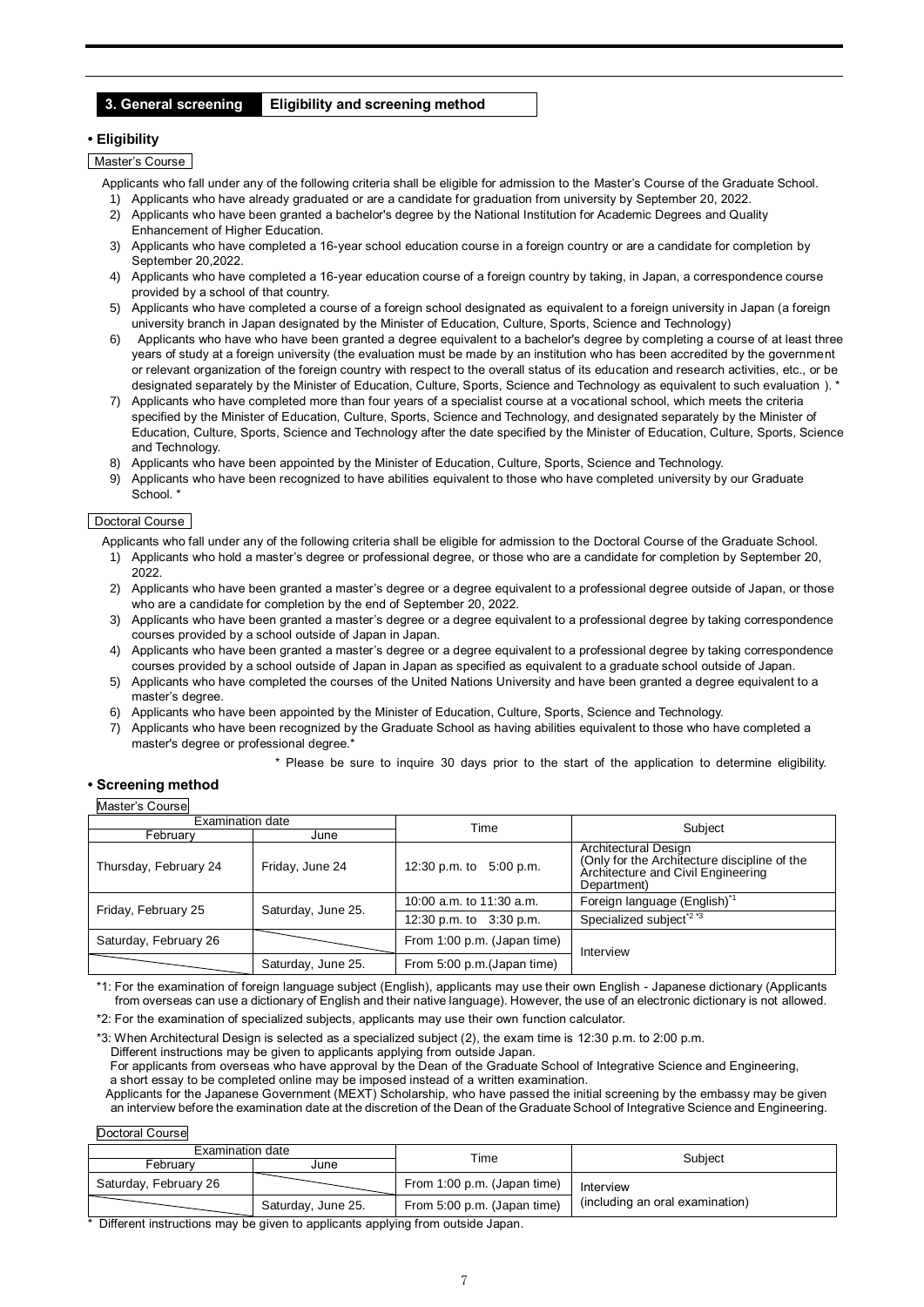**4. Screening for working adults Eligibility and screening method**

#### **• Eligibility**

#### Master's Course

Candidates have sufficient work experience (a minimum of two years) at the time of the application and are eligible for general screening.

#### Doctoral Course

Candidates have sufficient work experience (a minimum of two years) at the time of the application and are eligible for general screening.

#### **• Screening method**

Master's Course / Doctoral Course

| Examination date      |                    | Time                        | Subject                         |  |
|-----------------------|--------------------|-----------------------------|---------------------------------|--|
| Februarv              | June               |                             |                                 |  |
| Saturday, February 26 |                    | From 1:00 p.m. (Japan time) | Interview                       |  |
|                       | Saturday, June 25. | From 5:00 p.m. (Japan time) | (including an oral examination) |  |

\* Different instructions may be given to applicants applying from outside Japan.

\* The school offers a tuition reduction and exemption system (only for the minimum years required for graduation). The school conducts screening upon request from the applicants. The Doctoral Course may offer a 90% reduction in the annual tuition, and the Master's Course may offer a 50% reduction in the annual tuition.

#### **5. Overseas Partner Institution Admissions Scheme Eligibility and screening method**

#### **• Eligibility**

#### Master's Course / Doctoral Course

Candidates who received recommendations from both of the following and are eligible for general screening.

- ・The president of the overseas partner institutions or its graduate school to which the applicant belongs.
- ・The head of the department to which the applicant belongs.

#### **• Screening method**

Master's Course / Doctoral Course

| Examination date      |                    | $\tau$ ime                  |           |  |
|-----------------------|--------------------|-----------------------------|-----------|--|
| Februarv              | Mav                |                             | Subject   |  |
| Saturday, February 26 |                    | From 1:00 p.m. (Japan time) | Interview |  |
|                       | Wednesday, May 11. | From 1:30 p.m. (Japan time) |           |  |

#### Notes for applicants from overseas

Applicants who are not resident in Japan may take the interview (and an oral examination) via Zoom. Please arrange this with the university when applying.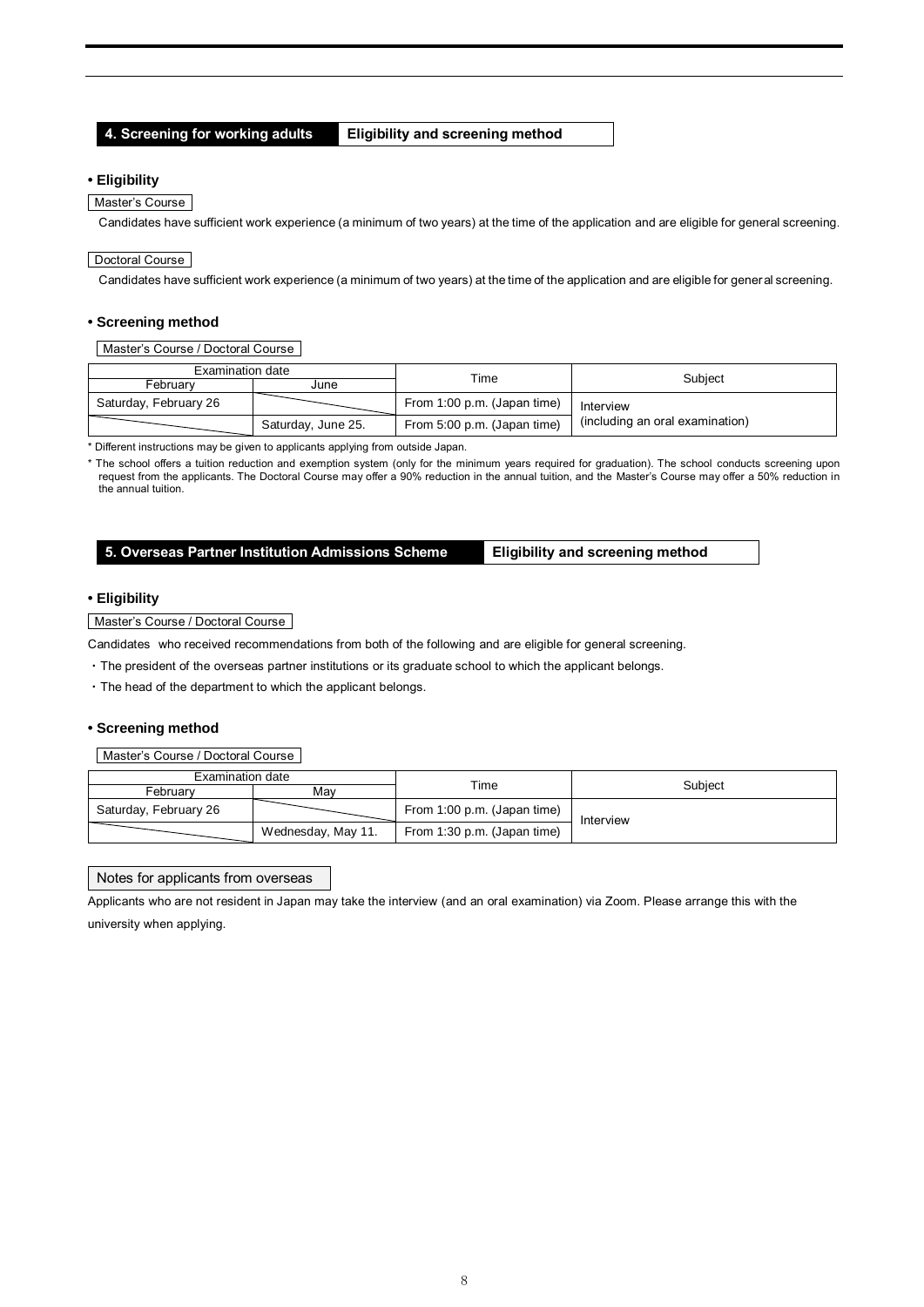# **Examination Subjects and Notes** [Master's Course General screening]

| Department                | <b>Discipline</b>                              | Date<br>Friday, February 25.<br>Saturday, June 25.                                                                      | Subjects                                                                                                                                                                                                                                                                                                                                                                                                                                                                                                                                                                                                                                                                                                                                                                                                                                                                                                                                                                                                                                                                                                                                                                      |                                                                                                                                                                                                                                                                                                                                                                                                                                                                                                                                                                                                                                                                                                                                                                                                                                              |                                                                                                                                                                                                                                                                                                                                                                                               |  |
|---------------------------|------------------------------------------------|-------------------------------------------------------------------------------------------------------------------------|-------------------------------------------------------------------------------------------------------------------------------------------------------------------------------------------------------------------------------------------------------------------------------------------------------------------------------------------------------------------------------------------------------------------------------------------------------------------------------------------------------------------------------------------------------------------------------------------------------------------------------------------------------------------------------------------------------------------------------------------------------------------------------------------------------------------------------------------------------------------------------------------------------------------------------------------------------------------------------------------------------------------------------------------------------------------------------------------------------------------------------------------------------------------------------|----------------------------------------------------------------------------------------------------------------------------------------------------------------------------------------------------------------------------------------------------------------------------------------------------------------------------------------------------------------------------------------------------------------------------------------------------------------------------------------------------------------------------------------------------------------------------------------------------------------------------------------------------------------------------------------------------------------------------------------------------------------------------------------------------------------------------------------------|-----------------------------------------------------------------------------------------------------------------------------------------------------------------------------------------------------------------------------------------------------------------------------------------------------------------------------------------------------------------------------------------------|--|
|                           |                                                | 10:00 a.m. to 11:30 a.m.                                                                                                | Foreign-Language<br>subject                                                                                                                                                                                                                                                                                                                                                                                                                                                                                                                                                                                                                                                                                                                                                                                                                                                                                                                                                                                                                                                                                                                                                   | English                                                                                                                                                                                                                                                                                                                                                                                                                                                                                                                                                                                                                                                                                                                                                                                                                                      | Required                                                                                                                                                                                                                                                                                                                                                                                      |  |
|                           | Mechanical Engineering                         | 12:30 p.m. to 3:30 p.m.                                                                                                 | Specialized subject                                                                                                                                                                                                                                                                                                                                                                                                                                                                                                                                                                                                                                                                                                                                                                                                                                                                                                                                                                                                                                                                                                                                                           | ◆ Specialized subject (1): Industrial mechanics<br>◆ Specialized subject (2):                                                                                                                                                                                                                                                                                                                                                                                                                                                                                                                                                                                                                                                                                                                                                                | The questions will be drawn from the following subject areas: the equilibrium of<br>forces, equilibrium of moment, truss, distribution force, center of gravity and<br>moment of inertia, translation and revolution of rigid body, rigid-body dynamics,<br>frictional force, and conservation of mechanical energy.<br>Resolve an academic supervisor's subject provided on a separate list. |  |
|                           |                                                | 10:00 a.m. to 11:30 a.m.                                                                                                | Foreign-Language<br>subject                                                                                                                                                                                                                                                                                                                                                                                                                                                                                                                                                                                                                                                                                                                                                                                                                                                                                                                                                                                                                                                                                                                                                   | English                                                                                                                                                                                                                                                                                                                                                                                                                                                                                                                                                                                                                                                                                                                                                                                                                                      | Required                                                                                                                                                                                                                                                                                                                                                                                      |  |
| Mechanics                 | Mechanical Systems Engineering                 | 12:30 p.m. to 3:30 p.m.                                                                                                 | ♦ Specialized subject (1): Mathematics and Engineering mechanics<br><b>Mathematics:</b><br>The questions will be drawn from the subject areas of linear algebras, calculus<br>(including differential equation), vector analysis and Fourier analysis.<br><b>Engineering mechanics:</b><br>A set of problems covering static and dynamics for rigid-body will be provided<br>including vector analysis, force and the moment of force, center of gravity, the<br>equilibrium of rigid body, frictional force and work, principle of virtual work,<br>kinematics of rigid body, translation of rigid bodies and the equation of revolving<br>Specialized<br>motion, d'Alembert's principle, and conservation of mechanical energy and<br>subjects<br>momentum.<br>$\blacklozenge$ Specialized subject (2): Electrophysics and a subject specified by the<br>academic supervisor<br>Electrophysics:<br>The questions will be drawn from the subject areas of electromagnetics<br>(Coulomb's law, electric field, electrostatic capacity, magnetic field, Lorentz force,<br>and electromagnetic induction).<br>Subject specified by the academic supervisor: Resolve an academic |                                                                                                                                                                                                                                                                                                                                                                                                                                                                                                                                                                                                                                                                                                                                                                                                                                              | supervisor's subject provided on a separate list.                                                                                                                                                                                                                                                                                                                                             |  |
|                           |                                                | 10:00 a.m. to 11:30 a.m.                                                                                                | Foreign-Language<br>subject                                                                                                                                                                                                                                                                                                                                                                                                                                                                                                                                                                                                                                                                                                                                                                                                                                                                                                                                                                                                                                                                                                                                                   | English                                                                                                                                                                                                                                                                                                                                                                                                                                                                                                                                                                                                                                                                                                                                                                                                                                      | Required                                                                                                                                                                                                                                                                                                                                                                                      |  |
| Elect<br>lical            | Electrical and Electronic Enginee<br><b>Dg</b> | 12:30 p.m. to 3:30 p.m.                                                                                                 | Specialized subject                                                                                                                                                                                                                                                                                                                                                                                                                                                                                                                                                                                                                                                                                                                                                                                                                                                                                                                                                                                                                                                                                                                                                           | ♦ Specialized subject (1): Fundamental electricity<br>The multiple-choice questions will be drawn from the following subject areas:<br>Electric circuits (direct current circuits, AC circuits, three-phase circuits, mutual<br>induction and bridge circuits, distorted waves, the transient of direct current<br>circuits and AC circuits, two-terminal pair circuits), and electromagnetics<br>(Coulomb's law, Gauss's law, electric field, electrostatic capacity, magnetic field,<br>and electromagnetic induction and inductance).<br>$\blacklozenge$ Specialized subject (2):<br>Resolve an academic supervisor's subject provided on a separate list.                                                                                                                                                                                |                                                                                                                                                                                                                                                                                                                                                                                               |  |
|                           |                                                | 10:00 a.m. to 11:30 a.m.                                                                                                | Foreign-Language<br>subject                                                                                                                                                                                                                                                                                                                                                                                                                                                                                                                                                                                                                                                                                                                                                                                                                                                                                                                                                                                                                                                                                                                                                   | English                                                                                                                                                                                                                                                                                                                                                                                                                                                                                                                                                                                                                                                                                                                                                                                                                                      | Required                                                                                                                                                                                                                                                                                                                                                                                      |  |
| Engineering and Chemistry | <b>Biomedical Engineering</b>                  | 12:30 p.m. to 3:30 p.m.<br>Specialized subject<br>Resolve an academic supervisor's subject provided on a separate list. |                                                                                                                                                                                                                                                                                                                                                                                                                                                                                                                                                                                                                                                                                                                                                                                                                                                                                                                                                                                                                                                                                                                                                                               | $\blacklozenge$ Specialized subject (1): Candidates selects from fundamental electricity,<br>fundamental medical instruments to answer.<br>Fundamental electricity:<br>The multiple-choice questions will be drawn from the following subject areas:<br>Electric circuits (direct current circuits, AC circuits, three-phase circuits, mutual<br>induction and bridge circuits, distorted waves, transient of direct current circuits<br>and AC circuits, two-terminal pair circuits) and electromagnetics (Coulomb's law,<br>Gauss's law, electric field, electrostatic capacity, magnetic field, and<br>electromagnetic induction and inductance).<br><b>Fundamental medical instruments:</b><br>The questions will be drawn from fundamental mechanics, kinematics, and<br>medical materials.<br>$\blacklozenge$ Specialized subject (2): |                                                                                                                                                                                                                                                                                                                                                                                               |  |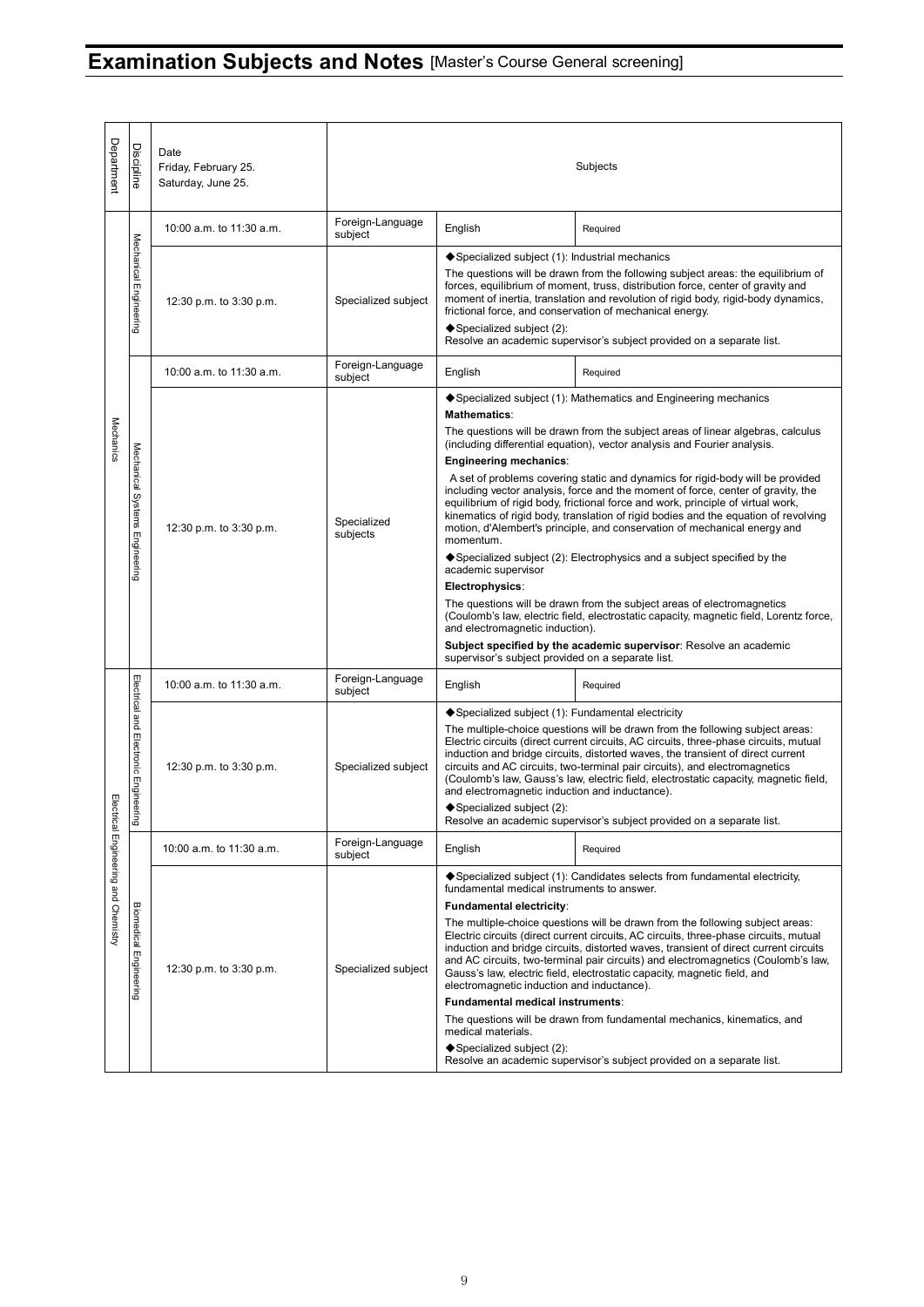| Department                             | Discipline                               | Date<br>Friday, February 25.<br>Saturday, June 25.                                                                                                                         | Subjects                    |                                                                                                                                                                                                                                                                                                                                                                                                                                                                                                                                                                                                                                                                                                                                                                                                                                                                                                                                                                                                                                                                                                                                                                                                                                                                                                                                                                                                                                |                                                                                                                                                                  |
|----------------------------------------|------------------------------------------|----------------------------------------------------------------------------------------------------------------------------------------------------------------------------|-----------------------------|--------------------------------------------------------------------------------------------------------------------------------------------------------------------------------------------------------------------------------------------------------------------------------------------------------------------------------------------------------------------------------------------------------------------------------------------------------------------------------------------------------------------------------------------------------------------------------------------------------------------------------------------------------------------------------------------------------------------------------------------------------------------------------------------------------------------------------------------------------------------------------------------------------------------------------------------------------------------------------------------------------------------------------------------------------------------------------------------------------------------------------------------------------------------------------------------------------------------------------------------------------------------------------------------------------------------------------------------------------------------------------------------------------------------------------|------------------------------------------------------------------------------------------------------------------------------------------------------------------|
|                                        |                                          | 10:00 a.m. to 11:30 a.m.                                                                                                                                                   | Foreign-Language<br>subject | English                                                                                                                                                                                                                                                                                                                                                                                                                                                                                                                                                                                                                                                                                                                                                                                                                                                                                                                                                                                                                                                                                                                                                                                                                                                                                                                                                                                                                        | Required                                                                                                                                                         |
| Electrical Engineering and Chemistry   | Applied Chemistry                        | 12:30 p.m. to 3:30 p.m.                                                                                                                                                    | Specialized subject         | ◆ Specialized subject (1):<br>Candidates select two questions from five questions of solid-state chemistry.<br>electrochemistry, interfacial chemistry, polymer chemistry, and biochemistry to<br>answer.<br>Solid-state chemistry:<br>Crystal chemistry (including lattice defect), thermodynamics of solid-phase<br>reaction, diffusion phenomena, and material properties (mainly the phenomena<br>of electric conduction, semiconductor properties, and the phenomena of<br>dielectric.)<br>Electrochemistry:<br>The characteristics of electrolyte solution, electrochemical equilibrium, electrode<br>reaction theories, and batteries and electrolysis.<br>Interfacial chemistry:<br>Surface tension and interfacial phenomena, surfactants and molecular<br>assembly, adsorption phenomena, and the state of solid surface.<br>Polymer chemistry:<br>The structure and properties of polymer, polymer synthesis, polymer reaction,<br>and the functionality of polymer materials.<br>Biochemistry:<br>The structure and characteristics of biomolecules (saccharinity, protein, nucleic<br>acid, and lipids), enzymes, flow of genetic information, and biological<br>membranes.<br>◆ Specialized subject (2): Candidates must select from five questions from<br>chemical thermodynamics, quantum chemistry, physical chemistry, organic<br>chemistry, and inorganic chemistry, including a question from an academic |                                                                                                                                                                  |
|                                        | Cooperative Major<br>Nuclear Energy<br>Б | 10:00 a.m. to 11:30 a.m.                                                                                                                                                   | Foreign-Language<br>subject | English                                                                                                                                                                                                                                                                                                                                                                                                                                                                                                                                                                                                                                                                                                                                                                                                                                                                                                                                                                                                                                                                                                                                                                                                                                                                                                                                                                                                                        | advisor's subject provided on a separate list to answer a total of three questions.<br>Required                                                                  |
| Cooperative Major in<br>Nuclear Energy |                                          | 12:30 p.m. to 3:30 p.m.                                                                                                                                                    | Specialized subject         | ◆ Specialized subject (1): Fundamental nuclear energy and radiation<br>Candidates select four questions voluntary from nuclear power engineering (two<br>questions), radioactivity and radiation (one question), physics (one question),<br>chemistry (one question) and mathematics (one question) to answer.<br>◆ Specialized subject (2):<br>Resolve an academic supervisor's subject provided on a separate list.                                                                                                                                                                                                                                                                                                                                                                                                                                                                                                                                                                                                                                                                                                                                                                                                                                                                                                                                                                                                          |                                                                                                                                                                  |
|                                        |                                          | 10:00 a.m. to 11:30 a.m.                                                                                                                                                   | Foreign-Language<br>subject | English                                                                                                                                                                                                                                                                                                                                                                                                                                                                                                                                                                                                                                                                                                                                                                                                                                                                                                                                                                                                                                                                                                                                                                                                                                                                                                                                                                                                                        | Required                                                                                                                                                         |
| Natural Sciences                       | Natural Sciences                         | 12:30 p.m. to 3:30 p.m.<br>Specialized subject                                                                                                                             |                             | ◆ Specialized subject (1):<br>On the day of the examination, please select two out of five questions covering<br>mathematics, physics, chemistry, biology, and geology.<br>Mathematics: Mathematical analysis, algebra, geometry<br><b>Physics:</b> Quantum mechanics, statistical mechanics<br>Chemistry: Physical chemistry, organic chemistry, inorganic chemistry<br>Biology: Zoology, botany, microbiology<br>Geology: Geoscience, space science<br>◆ Specialized subject (2):<br>Please select one of the academic supervisor's subjects provided on a separate<br>list.                                                                                                                                                                                                                                                                                                                                                                                                                                                                                                                                                                                                                                                                                                                                                                                                                                                 |                                                                                                                                                                  |
|                                        |                                          | Thursday, February 24.<br>Friday, June 24.<br>12:30 p.m. to 5:00 p.m.                                                                                                      | Specialized subject<br>(2)  | Architectural Design                                                                                                                                                                                                                                                                                                                                                                                                                                                                                                                                                                                                                                                                                                                                                                                                                                                                                                                                                                                                                                                                                                                                                                                                                                                                                                                                                                                                           | Take an exam by selecting Architectural Design<br>from the academic supervisor's subjects. In<br>addition, note that the exam date is February 24<br>or June 24. |
|                                        |                                          | Friday, February 25.<br>Saturday, June 25.<br>10:00 a.m. to 11:30 a.m.                                                                                                     | Foreign-Language<br>subject | English                                                                                                                                                                                                                                                                                                                                                                                                                                                                                                                                                                                                                                                                                                                                                                                                                                                                                                                                                                                                                                                                                                                                                                                                                                                                                                                                                                                                                        | Required                                                                                                                                                         |
| Architecture and Civil Engineering     | Architecture                             | Friday, February 25.<br>Saturday, June 25.<br>12:30 p.m. to 3:30 p.m.<br>If Architectural Design is<br>selected as a specialized<br>subject (2)<br>12:30 p.m. to 2:00 p.m. | Specialized subject         | ◆ Specialized subject (1): Specialized comprehensive subject<br>Six questions will be drawn from architectural planning, architectural history and<br>theory, six questions from architectural structure studies, six questions from<br>building construction materials and techniques and six questions from architectural<br>environmental studies and architectural equipment studies, totaling 24 questions.<br>In addition, if Architectural Design is selected as a specialized subject (2), note that<br>the exam for specialized subject (2) will be given on a separate date, and the exam<br>time will be only for specialized subject (1).<br>◆ Specialized subject (2):<br>Please select one of the academic supervisor's subjects provided on a separate<br>list. Applicants taking Architectural Design need to be mindful that the exam date<br>is February 24 or June 24.                                                                                                                                                                                                                                                                                                                                                                                                                                                                                                                                      |                                                                                                                                                                  |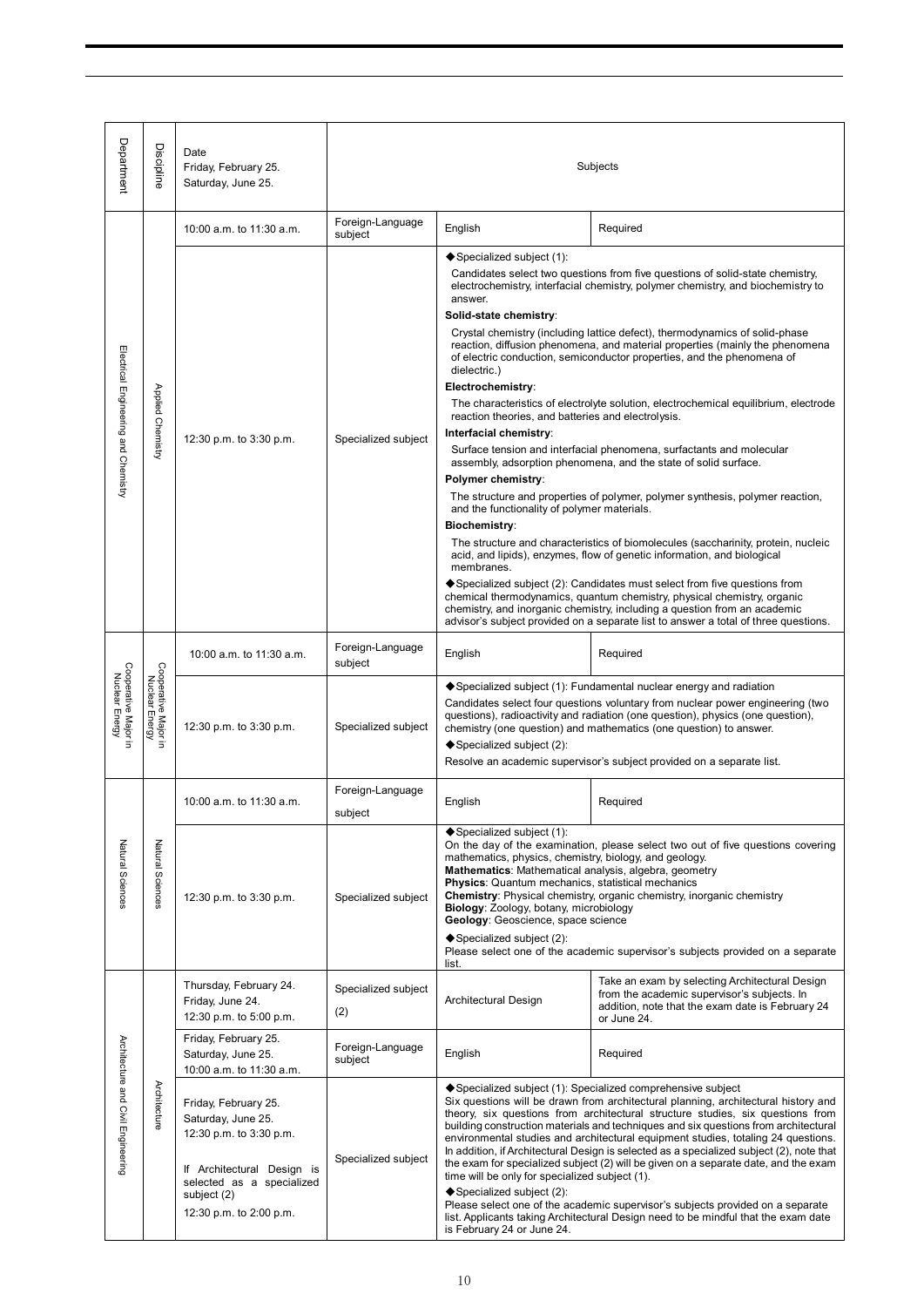| Department                         | Discipline                      | Date<br>Friday, February 25.<br>Saturday, June 24 | Subjects                    |                                                                                                                                                                                                                                                                                                                                                                                                                                                                                                                                                                                                                                                                                                                                                                                                                                                                                                                                                                                                                                                                                                                                                                                                                                                                                                                                                                                                                                                  |                                                                                                                                                                                                                                                                                                                |
|------------------------------------|---------------------------------|---------------------------------------------------|-----------------------------|--------------------------------------------------------------------------------------------------------------------------------------------------------------------------------------------------------------------------------------------------------------------------------------------------------------------------------------------------------------------------------------------------------------------------------------------------------------------------------------------------------------------------------------------------------------------------------------------------------------------------------------------------------------------------------------------------------------------------------------------------------------------------------------------------------------------------------------------------------------------------------------------------------------------------------------------------------------------------------------------------------------------------------------------------------------------------------------------------------------------------------------------------------------------------------------------------------------------------------------------------------------------------------------------------------------------------------------------------------------------------------------------------------------------------------------------------|----------------------------------------------------------------------------------------------------------------------------------------------------------------------------------------------------------------------------------------------------------------------------------------------------------------|
|                                    |                                 | 10:00 a.m. to 11:30 a.m.                          | Foreign-Language<br>Subject | English                                                                                                                                                                                                                                                                                                                                                                                                                                                                                                                                                                                                                                                                                                                                                                                                                                                                                                                                                                                                                                                                                                                                                                                                                                                                                                                                                                                                                                          | Required                                                                                                                                                                                                                                                                                                       |
| Architecture and Civil Engineering | Civil Engineering               | 12:30 p.m. to 3:30 p.m.                           | Specialized subject         | examination to answer.<br>◆ Specialized subject (2):                                                                                                                                                                                                                                                                                                                                                                                                                                                                                                                                                                                                                                                                                                                                                                                                                                                                                                                                                                                                                                                                                                                                                                                                                                                                                                                                                                                             | ◆ Specialized subject (1): Specialized comprehensive subject<br>Candidates select two out of five questions from hydraulics, concrete technology,<br>structural mechanics, geotechnology, and city planning studies on the day of the<br>Resolve an academic supervisor's subject provided on a separate list. |
|                                    |                                 | 10:00 a.m. to 11:30 a.m.                          | Foreign-Language<br>Subject | English                                                                                                                                                                                                                                                                                                                                                                                                                                                                                                                                                                                                                                                                                                                                                                                                                                                                                                                                                                                                                                                                                                                                                                                                                                                                                                                                                                                                                                          | Required                                                                                                                                                                                                                                                                                                       |
| Informatics                        | Information Engineering         | 12:30 p.m. to 3:30 p.m.                           | Specialized subject         | $\blacklozenge$ Specialized subject (1): Candidates selects from fundamental electricity, the<br>introduction to computer, and fundamental statistical<br>data to answer.<br>Fundamental electricity:<br>The multiple-choice questions will be drawn from the following subject areas:<br>Electric circuits (direct current circuits, AC circuits, three-phase circuits, mutual<br>induction and bridge circuits, distorted waves, the transient of direct current circuits<br>and AC circuits, two-terminal pair circuits) and electromagnetics (Coulomb's law,<br>Gauss's law, electric field, electrostatic capacity, magnetic field, and<br>electromagnetic induction and inductance).<br>Introduction to computer:<br>The questions will be drawn from Fundamental Computer Studies in Science and<br>Technology written by Inagaki and published by Corona Publishing.<br>Fundamental statistical data:<br>The questions will be drawn from representative values (averages, decentration,<br>standard deviation, coefficient of correlation and regression lines), probability<br>distribution and expected values, decentration (normal distribution, uniform<br>distribution, exponential distribution, t-distribution, chi-squared distribution,<br>binomial distribution, and Poisson distribution), and the interval estimation and<br>hypothesis testing of population mean, and population variance.<br>◆ Specialized subject (2): |                                                                                                                                                                                                                                                                                                                |
|                                    |                                 | 10:00 a.m. to 11:30 a.m.                          | Foreign-Language<br>Subject | English                                                                                                                                                                                                                                                                                                                                                                                                                                                                                                                                                                                                                                                                                                                                                                                                                                                                                                                                                                                                                                                                                                                                                                                                                                                                                                                                                                                                                                          | Required                                                                                                                                                                                                                                                                                                       |
|                                    | Systems Information Engineering | 12:30 p.m. to 3:30 p.m.<br>Specialized subject    |                             | $\blacklozenge$ Specialized subject (1): Candidates selects from the introduction to computer<br>and fundamental statistical data to answer.<br>Introduction to computer:<br>The questions will be drawn from the fundamental computer studies in science and<br>technology written by Inagaki and published by Corona Publishing.<br>Fundamental statistical data:<br>The questions will be drawn from representative values (averages, decentration,<br>standard deviation, coefficient of correlation and regression lines), probability<br>distribution and expected values, decentration (normal distribution, uniform<br>distribution, exponential distribution, t-distribution, chi-squared distribution,<br>binomial distribution, and Poisson distribution), and interval estimation and<br>hypothesis testing of population means and population variance.<br>◆ Specialized subject (2):<br>Resolve an academic supervisor's subject provided on a separate list.                                                                                                                                                                                                                                                                                                                                                                                                                                                                      |                                                                                                                                                                                                                                                                                                                |

Notes

1. Please choose if you wish to take the foreign language subject (English) or to be exempted from the exam at the time of application.

2. For the examination of foreign language subject (English), applicants may use their own English - Japanese dictionary (Applicants from overseas can use a dictionary of English and their native language). However, the use of an electronic dictionary is not allowed.

3. For the examination of specialized subjects, applicants may use their own function calculator.

4. In cases where candidates do not take all subjects for academic assessment, they are not allowed to take an interview.

5. A candidate who is unsuccessful in their application but meets the benchmark for the foreign language subject can apply to be exempted from the English language examination for their next attempt.

For details, please contact the Academic Support Center, Setagaya Campus, before submitting the application.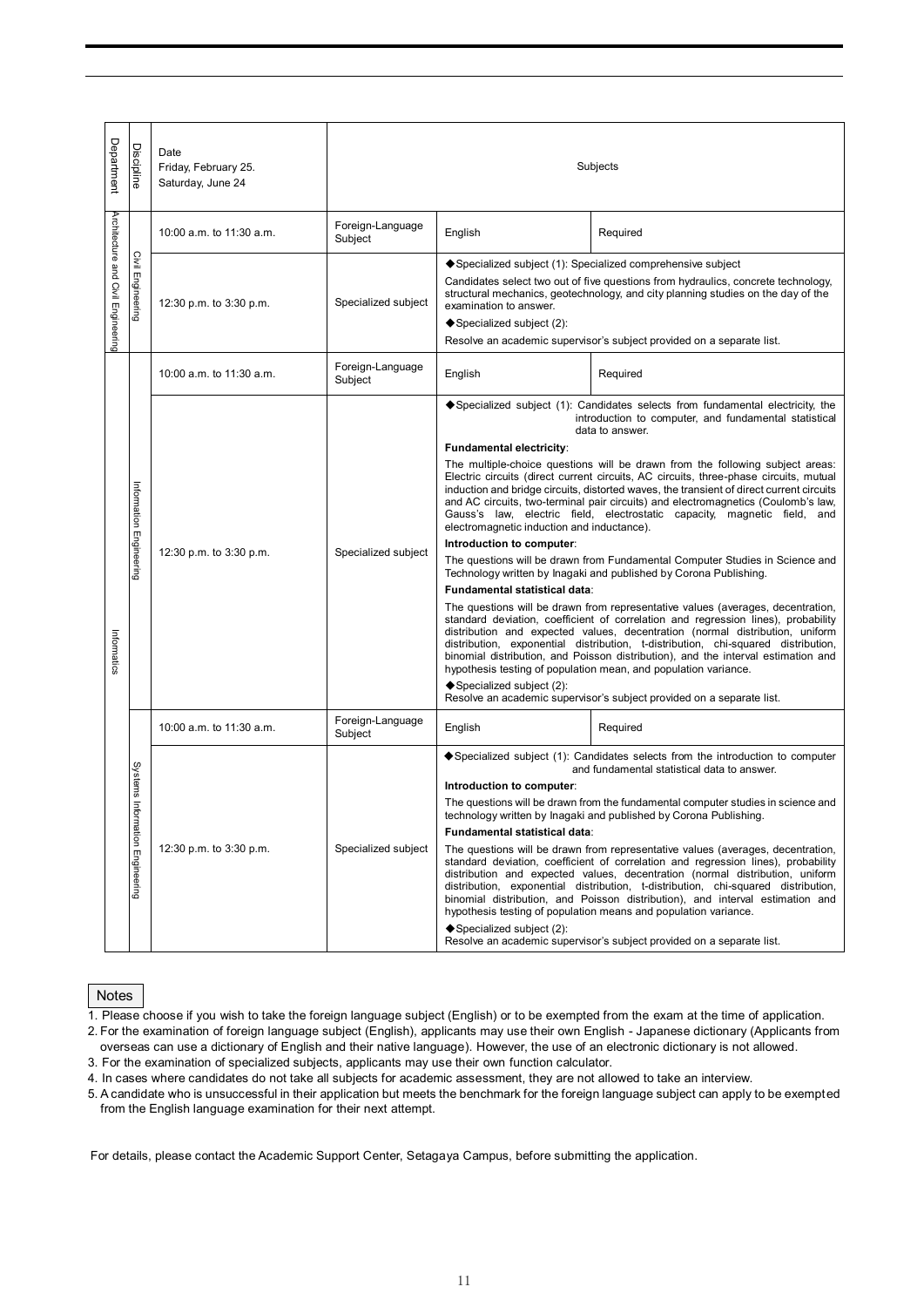### **List of subjects by academic supervisors Master's Course General screening**

On the day of the examinations, candidates must take the examinations for the courses and domains instructed by academic supervisors academic supervisors according to the instructions.

| Department                             | Discipline                             | Academic Supervisors                                          | Subject name                                      | The scope of the examination                                                                                                                                                                                                                                                                                     |  |
|----------------------------------------|----------------------------------------|---------------------------------------------------------------|---------------------------------------------------|------------------------------------------------------------------------------------------------------------------------------------------------------------------------------------------------------------------------------------------------------------------------------------------------------------------|--|
|                                        |                                        | KISHIMOTO Yoshinao<br>KOBAYASHI Yukiyoshi                     | Strength of materials                             | The questions will be drawn from (1) the stress and the strain of object by tensile/compressive deformation,<br>(2) the stress and the deflection of beam by bending and (3) the Mohr's stress circle.                                                                                                           |  |
|                                        |                                        | <b>MAKI Tetsuo</b><br>SAKURAI Toshiaki<br>SUGIMACHI Toshiyuki | Mechanical Dynamics                               | The questions w ill be draw n from kinetics including kinematics in rigid-body and the vibration engineering of<br>MDOF spring.                                                                                                                                                                                  |  |
|                                        |                                        | NISHIBE Koichi                                                |                                                   | The questions will be drawn from the physical properties of fluids, statics of fluids, basis of fluid motion,                                                                                                                                                                                                    |  |
|                                        | Mechanical Engineering                 | FUJIWARA Tamio                                                | Fluid Mechanics                                   | measuring method of fluids, theories of momentum, fluid friction, flow of duct lines, dimensional analysis and                                                                                                                                                                                                   |  |
|                                        |                                        | MIHARA Yuji                                                   |                                                   | similarity law, and the flow around objects.<br>The questions will be drawn from temperatures and heat quantity, the first law of thermodynamics, the second                                                                                                                                                     |  |
|                                        |                                        | ITO Akemi                                                     | Thermodynamics                                    | law of thermodynamics, ideal gas, and gas cycle.<br>The questions will be drawn from the crystal structure and binding of materials, strength and deformation of                                                                                                                                                 |  |
|                                        |                                        | SHIRAKI Naoto<br>FUJIMA Takuya                                | <b>Engineering Materials</b>                      | materials, equilibrium diagram, production and processing of materials, diffusion and high-temperature                                                                                                                                                                                                           |  |
|                                        |                                        | MARUY AMA Satofumi                                            |                                                   | deformation, phase transformation and heat processing, material testing method, fracture mechanics, material<br>analysis method, and functional materials.                                                                                                                                                       |  |
| Mechanics                              |                                        | KAMEYAMA Yutaka                                               | Surface engineering and                           | The questions will be drawn from mechanical technology, surface finishing, environmental conservation and                                                                                                                                                                                                        |  |
|                                        |                                        | SATO Hideaki                                                  | machining                                         | w aste disposal.                                                                                                                                                                                                                                                                                                 |  |
|                                        |                                        | NONAKA Kenichiro<br>SEKIGUCHI Kazuma                          | Control Engineering                               | Step response of systems, frequency response, Bode diagram, stability, and block diagram.<br>Stress and deformation on the tension, compression, twisting and deflection of materials, combined stress                                                                                                           |  |
|                                        | Mechanical Systems Engineering         | MIYASAKA Akihiro<br>AKITA Koichi                              | Material Mechanics and<br>Materials for Machinery | (Mohr's stress circle), metal and crystal architecture, equilibrium diagram and production method and property                                                                                                                                                                                                   |  |
|                                        |                                        | KUMAGAI Masayoshi<br>TANAKA Yasuhiro                          |                                                   | of steel materials                                                                                                                                                                                                                                                                                               |  |
|                                        |                                        | <b>MIY AKE Hiroaki</b>                                        | Electric-Electronic Circuit                       | DC circuits (Ohm's law, Kirchhoff's law, Principle of superposition, and Thevenin's theorem), AC circuits<br>(phasors, phasor diagram, complex number expression, impedance, instantaneous value and electricity), the                                                                                           |  |
|                                        |                                        | <b>HIJIKATA Kimio</b>                                         |                                                   | basis of electronic circuits (diode, transistor, op-amp, and logic circuits).                                                                                                                                                                                                                                    |  |
|                                        |                                        | SHIMANO Kenjiro<br>NAGANO Hideaki                             | Thermodynamics and Fluid                          | Thermodynamics: The first and second law s of thermodynamics, state changes, cycles, entropy, and exergy.                                                                                                                                                                                                        |  |
|                                        |                                        | WATANABE Rikio                                                | Mechanics                                         | Fluid mechanics: Hydrostatic equilibrium, the equation of continuity, Bernoulli's equation, the law of conservation<br>of momentum, energy loss, and fluid force exerted on objects.                                                                                                                             |  |
|                                        |                                        | SHIRATORI Suguru<br>SATO Daisuke                              | Mechanics and Mechanical                          | The questions will be drawn from the kinematics and dynamics of planar closed-loop mechanisms and                                                                                                                                                                                                                |  |
|                                        |                                        | YABUI Shota                                                   | Vibrations                                        | manipulators as well as the dynamics of one and three-degree-of-freedom vibration systems.                                                                                                                                                                                                                       |  |
|                                        |                                        | SAWANO Kentarou<br>NOHIRA Hiroshi                             |                                                   |                                                                                                                                                                                                                                                                                                                  |  |
|                                        | Electrical and Electronic Engineering  | FUJITA Hiroyuki                                               | Nanoelectronics Engineering                       | The questions will cover basic electron physics and semiconductor devices.                                                                                                                                                                                                                                       |  |
|                                        |                                        |                                                               | MITANI Yuichiro<br><b>ISHIKAWA Ryousuke</b>       |                                                                                                                                                                                                                                                                                                                  |  |
|                                        |                                        | <b>HOSHI Yusuke</b>                                           |                                                   |                                                                                                                                                                                                                                                                                                                  |  |
|                                        |                                        | SUZUKI Kenji<br><b>TORII Susumu</b>                           | Electrical Machinery<br>Engineering               | Several questions covering basic area of electrical machinery and pow er electronics, as well as classical<br>control theory and modern control theory, w ill be given as multiple-choice questions.                                                                                                             |  |
|                                        |                                        |                                                               |                                                   | The questions will cover basic terminology of pow er system engineering, load-flow calculation of the                                                                                                                                                                                                            |  |
|                                        |                                        | NAKAJIMA Tatsuhito                                            | Pow er System Engineering                         | transmission lines of the trunk transmission pow er system, voltage calculation of the main connected with<br>renew able energy pow er, and the basic know ledge of grid connection inverters for renew able energy pow er.                                                                                      |  |
|                                        |                                        |                                                               | Plasma Application                                | The examination will cover the basic area of electrical discharge engineering, plasma engineering, high-voltage                                                                                                                                                                                                  |  |
|                                        |                                        | <b>IWAO</b> Toru                                              | Engineering                                       | engineering, high-current engineering, electric pow er generation and electric pow er transformation<br>engineering, and electronic measurement in multiple-choice questions.                                                                                                                                    |  |
|                                        |                                        | Nico Surantha                                                 | <b>High Current Energy</b><br>Engineering         | The questions will cover the basic areas of discharge plasma engineering, high-voltage engineering, high-<br>current engineering, pow er generation and transformation engineering, electronic measurement, AI, big data<br>and mathematical data science, cyber-physical DX, and energy digital transformation. |  |
|                                        |                                        | SETO Kenshu                                                   | Circuit Design                                    | The questions w ill cover circuit design using a calculator and softw are.                                                                                                                                                                                                                                       |  |
|                                        |                                        | Lim Ying Ying                                                 | Flexible Electronics                              | Electromagnetism: Maxw ell's equations                                                                                                                                                                                                                                                                           |  |
|                                        |                                        | MORI Akira                                                    | Applications<br>Clinical Instrument               | Electric circuits: high frequency transmission lines, microstrip line, coplanar line, impedance matching<br>The questions will cover clinical medical technology, life support and assistive technology, as well as the area                                                                                     |  |
|                                        |                                        | WATADA Masaya                                                 | Engineering                                       | of related technology.                                                                                                                                                                                                                                                                                           |  |
| Electrical Engineering and             | Biomedical                             | <b>KIRYU Shogo</b>                                            | <b>Medical Electronics</b>                        | The questions will cover the basis of acoustic technology, resonance phenomena and resonance circuits, and                                                                                                                                                                                                       |  |
|                                        |                                        |                                                               |                                                   | electromagnetic induction.<br>The questions will cover brain neurophysiology, electrophysiology, biosignal processing, bioinstrumentation,                                                                                                                                                                       |  |
|                                        | m                                      | KYOSO Masaki                                                  | <b>Bio Instrumentation</b>                        | and electronic circuits.                                                                                                                                                                                                                                                                                         |  |
|                                        |                                        | MOMOZAWA Ai                                                   | Biomaterials and<br>Bioengineering                | The questions will cover biomaterials and related area.                                                                                                                                                                                                                                                          |  |
| Chemistry                              | ngineering                             | HAYASAKA Shinya                                               | <b>Introduction to Clinical</b>                   | The questions will cover clinical research design, data analysis in clinical medicine research, and epidemiology.                                                                                                                                                                                                |  |
|                                        |                                        | YOKOYAMA Sousuke                                              | Medicine                                          |                                                                                                                                                                                                                                                                                                                  |  |
|                                        |                                        | KOBAY ASHI Chihiro<br>KOUZU Masato                            | Cell and Tissue Engineering                       | The questions will cover biochemistry and related area.<br>The questions will cover gas properties, various thermodynamic functions (enthalpy, entropy, and Gibbs                                                                                                                                                |  |
|                                        |                                        | <b>HIDESHIMA Sho</b>                                          | Chemical Thermodynamics                           | energy), thermochemical equations, chemical equilibrium, and phase equilibrium.                                                                                                                                                                                                                                  |  |
|                                        |                                        | EBA Hiromi                                                    | Quantum Chemistry                                 | The questions will cover optical particulates and w ave nature of matter, orbit and energy level of electrons,<br>w ave functions and Schrödinger equation, hydrogen atom and many-electron atom, periodic law, molecular                                                                                        |  |
|                                        | Applied Chemistry                      | KUROMA Takashi                                                |                                                   | orbital method and electronic structure and the properties of substances.<br>The questions will cover the kinetic theory of molecules (Maxw ell-Boltzmann distribution, the collision of                                                                                                                         |  |
|                                        |                                        | TAKAHASHI Masashi                                             | Physical Chemistry                                | gaseous molecules, transport property of ideal gas), the chemical kinetics (reaction rate equation, reaction<br>mechanism, elementary reaction and complex reaction, and temperature dependence of reaction rates), and the                                                                                      |  |
|                                        |                                        | MUNAKATA Fumio                                                |                                                   | chemical bond theory (molecular orbital method, hybrid orbital, the polarity of covalent bond, ionic binding and                                                                                                                                                                                                 |  |
|                                        |                                        | KANAZAWA Akihiko                                              |                                                   | ionic crystal.)                                                                                                                                                                                                                                                                                                  |  |
|                                        |                                        | <b>IWAMURA Takeru</b><br>SHIOTSUKI Masashi                    | Organic Chemistry                                 | The questions will cover the nomenclatures of organic compounds, the structure of organic compounds,<br>properties of organic compounds, and organic reaction mechanism.                                                                                                                                         |  |
|                                        |                                        | KOBAY ASHI Ryota                                              | Inorganic Chemistry                               | The questions will cover the structure of many-electron atom, covalent binding and ion binding, crystal<br>structure and stability, and each element.                                                                                                                                                            |  |
|                                        |                                        | TAKAKI Naoyuki                                                | Nuclear System Engineering                        | The questions will cover nuclear reaction, reactor physics, and nuclear pow er plant engineering.                                                                                                                                                                                                                |  |
|                                        |                                        | KAWARABAYASHI Jun                                             | Radiation Measurement and                         | The questions will cover izonizing radiation measurement engineering, accelerator engineering and ionizing                                                                                                                                                                                                       |  |
|                                        |                                        | HAGURA Naoto                                                  | Applied Radiation Engineering radiation physics.  |                                                                                                                                                                                                                                                                                                                  |  |
|                                        |                                        |                                                               | Nuclear Decommissioning,                          |                                                                                                                                                                                                                                                                                                                  |  |
|                                        |                                        | MATSUURA Haruaki                                              | Reprocessing, Fuel Cycle,                         | The questions will cover radiochemistry, nuclear fuel cycle, radioactive w aste disposal, nuclear fuel                                                                                                                                                                                                           |  |
| Cooperative Major<br>in Nuclear Energy | Cooperative Major<br>in Nuclear Energy | SATO Isamu                                                    | Topend and Backend<br>Engineering                 | engineering and nuclear decomissioning.                                                                                                                                                                                                                                                                          |  |
|                                        |                                        | OHTORI Yasuki                                                 | Nuclear Structural and                            | The questions w ill cover structural and seismic engineering for nuclear facilities                                                                                                                                                                                                                              |  |
|                                        |                                        | NAKAMURA Izumi                                                | Seismic Engineering                               |                                                                                                                                                                                                                                                                                                                  |  |
|                                        |                                        | SUZUKI Tohru<br>MUTA Hitoshi                                  | Nuclear Safety Engineering                        | The questions will cover nuclear safety, heat transfer flow, stochastic risk assessment, and severe accidents.                                                                                                                                                                                                   |  |
|                                        |                                        |                                                               |                                                   |                                                                                                                                                                                                                                                                                                                  |  |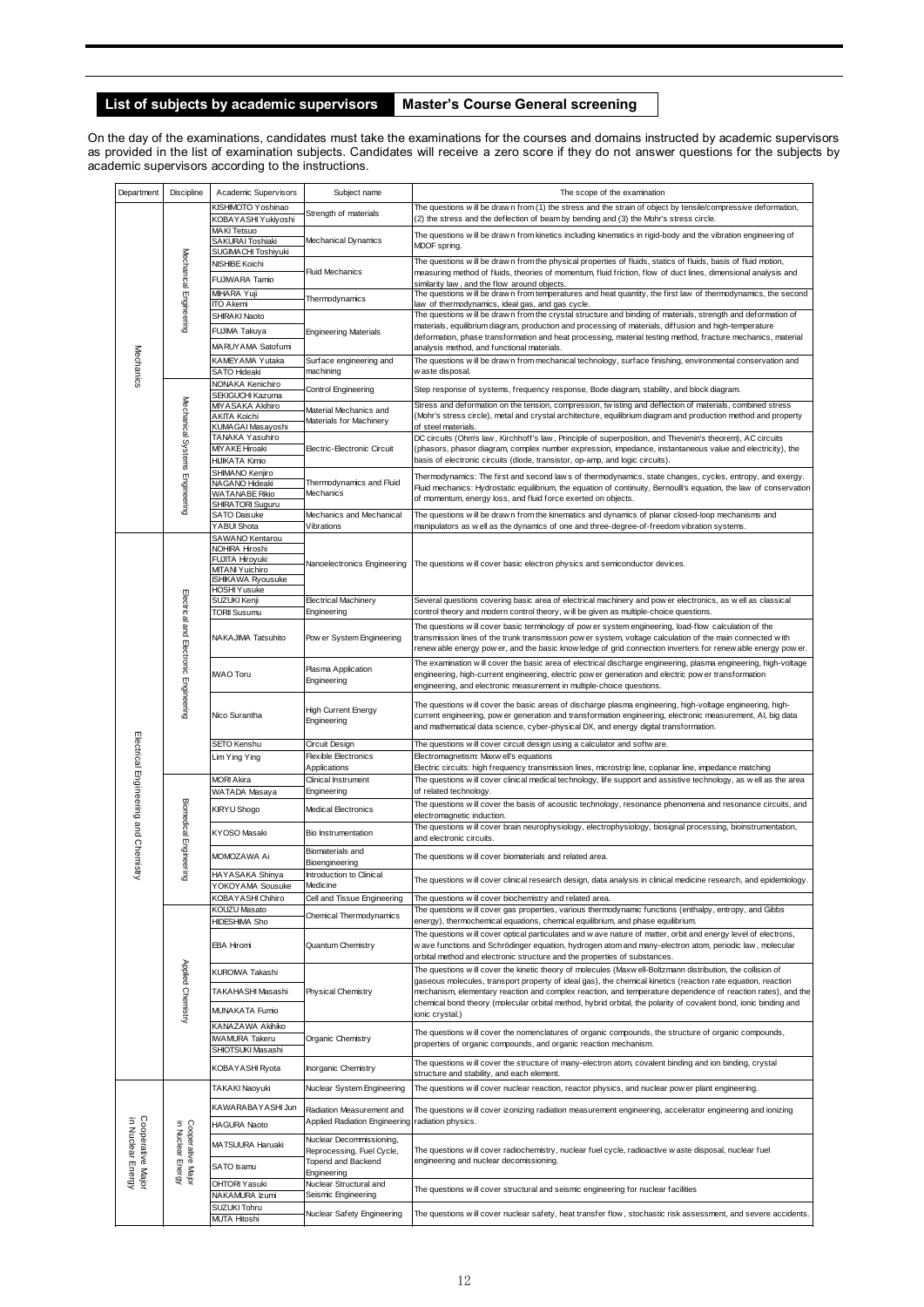| Department                         | <b>Discipline</b>               | Academic Supervisors                 | Subject name                                               | The scope of the examination                                                                                                                                                                                                                                                                                                                                                          |
|------------------------------------|---------------------------------|--------------------------------------|------------------------------------------------------------|---------------------------------------------------------------------------------------------------------------------------------------------------------------------------------------------------------------------------------------------------------------------------------------------------------------------------------------------------------------------------------------|
|                                    |                                 | IIJIMA Masanori                      | Polymer Chemistry                                          | The questions will cover conformation, thermal properties, and the mechanical properties of macromolecules.                                                                                                                                                                                                                                                                           |
|                                    |                                 | SUDO Seiichi                         | Solution Chemistry                                         | The questions will cover the mechanical properties, electromagnetic properties, optical properties, and<br>thermodynamic properties of aqueous solution.                                                                                                                                                                                                                              |
|                                    |                                 | <b>FUKUDA Tatsuya</b>                | <b>Evolutionary Biology</b>                                | The questions will cover the evolution, transmission, classifications, and biology of organisms.                                                                                                                                                                                                                                                                                      |
|                                    |                                 | YOSHIDA Masafumi                     | Analytical Chemistry                                       | The questions will cover the extraction, separation, and instrumental analysis of chemicals.                                                                                                                                                                                                                                                                                          |
|                                    |                                 | TSUMURA Kohji                        | Astronomy                                                  | The questions will cover astronomy and planetary science.                                                                                                                                                                                                                                                                                                                             |
|                                    |                                 |                                      |                                                            | The questions will cover the formation process of planets, orogeny, plate tectonics, petrology, sedimentology,                                                                                                                                                                                                                                                                        |
| Natural Sciences                   | Natural Sciences                | NAKAJIMA Yasuhisa                    | Geoscience                                                 | stratigraphy, and paleontology.                                                                                                                                                                                                                                                                                                                                                       |
|                                    |                                 | NISHIMURA Daiki                      | Nuclear Physics                                            | The questions will cover atomic nucleus, radioactivity, and accelerators.                                                                                                                                                                                                                                                                                                             |
|                                    |                                 | <b>HATTORI Shin</b>                  | Algebra and Geometry                                       | The questions w ill cover linear algebra, infinitesimal calculus, vector calculus, complex function studies,                                                                                                                                                                                                                                                                          |
|                                    |                                 | HORIKOSHI Atsushi                    |                                                            | aggregation and topology, groups, rings, fields, and modules.                                                                                                                                                                                                                                                                                                                         |
|                                    |                                 | OSADA Takeshi                        | Theoretical Physics1<br>Theoretical Physics 2              | The questions will cover quantum mechanics, and statistical mechanics.                                                                                                                                                                                                                                                                                                                |
|                                    |                                 | KADOTA Kenichi                       |                                                            | The questions will cover analytical mechanics, quantum mechanics, and the theory of relativity.                                                                                                                                                                                                                                                                                       |
|                                    |                                 | TEZUKA Takaharu                      | Space Science                                              | The questions will cover astronomy and cosmic ray.                                                                                                                                                                                                                                                                                                                                    |
|                                    |                                 | FUKUSHIMA Katsuya                    | Architectural Design                                       | The questions will cover the characteristics of excellent architectures, origin and theories.                                                                                                                                                                                                                                                                                         |
|                                    |                                 | HORIBA Hiroshi                       |                                                            |                                                                                                                                                                                                                                                                                                                                                                                       |
|                                    |                                 | NAKAGAWA Jun<br>KATAGIRI Yuji        | Architectural Planning and<br><b>Architectural History</b> | The questions will cover various architectural plans, urban planning, history and theory.                                                                                                                                                                                                                                                                                             |
|                                    |                                 | <b>OOMURA Tetsuya</b>                |                                                            |                                                                                                                                                                                                                                                                                                                                                                                       |
|                                    | Architecture                    | JIAO Yu                              | Architectural Structure                                    | The questions will cover material mechanics and statically indeterminate structural mechanics.                                                                                                                                                                                                                                                                                        |
|                                    |                                 | OMI Yasuo<br><b>SATO Sachie</b>      | <b>Building Construction</b>                               | The questions w ill cover building construction methods, building materials and building production.                                                                                                                                                                                                                                                                                  |
|                                    |                                 | <b>OCHIAI Yo</b>                     | Materials and Techniques                                   |                                                                                                                                                                                                                                                                                                                                                                                       |
|                                    |                                 | <b>MASHITA Go</b>                    |                                                            |                                                                                                                                                                                                                                                                                                                                                                                       |
|                                    |                                 | KOBAYASHI Shigeo                     | <b>Architectural Environment</b>                           | The questions w ill cover thermal environment, air environment, light environment, visual environment, air-                                                                                                                                                                                                                                                                           |
|                                    |                                 | KONDO Yasushi                        | Facilities                                                 | conditioning facilities, ventilation facilities, sanitary facilities and lighting facilities.                                                                                                                                                                                                                                                                                         |
| Architecture and Civil Engineering |                                 | SHIRAHATA Hiromi                     |                                                            | The questions will cover statically determinate structure and statically structural mechanics concerning material                                                                                                                                                                                                                                                                     |
|                                    |                                 | MARUYAMA Osamu                       | Structural Safety Engineering                              | mechanics, beam, truss and Rahmen.                                                                                                                                                                                                                                                                                                                                                    |
|                                    |                                 | YOSHIDA Ikumasa                      | Disaster Reduction                                         | The questions w ill cover basic items concerning various mechanics and the disaster reduction such as seismic                                                                                                                                                                                                                                                                         |
|                                    |                                 | KURIHARA Norihiko                    | Engineering                                                | engineering.                                                                                                                                                                                                                                                                                                                                                                          |
|                                    |                                 | SEKIYA Hidehiko                      |                                                            |                                                                                                                                                                                                                                                                                                                                                                                       |
|                                    |                                 | <b>TOH Kazuya</b>                    | Ground Environment                                         | The questions w ill cover geotechnology (mainly basic characteristics, compaction, permeation, compression,                                                                                                                                                                                                                                                                           |
|                                    |                                 | SUEMASA Naoaki                       | Engineering                                                | consolidation, shear of soil, liquefaction, earth pressure, support force, and slope failure) and related areas.                                                                                                                                                                                                                                                                      |
|                                    |                                 |                                      |                                                            | Examinees may select one area from the follow ing two areas:                                                                                                                                                                                                                                                                                                                          |
|                                    | <b>Civil Engineering</b>        | NAGAOKA Hiroshi                      |                                                            | A: Aquatic environment engineering (water quality conversion process in the waters, laws and regulations                                                                                                                                                                                                                                                                              |
|                                    |                                 |                                      | Aquatic Environment                                        | concerning the aquatic environment, conservation measures for the aquatic environment, etc.), water supply                                                                                                                                                                                                                                                                            |
|                                    |                                 |                                      | Engineering                                                | engineering, and sew erage engineering.<br>B: Coastal engineering (basic properties of ocean w aves, beach process, coastal protection facilities, coastal                                                                                                                                                                                                                            |
|                                    |                                 | MIKAMI Takahito                      |                                                            | disaster prevention.)                                                                                                                                                                                                                                                                                                                                                                 |
|                                    |                                 |                                      |                                                            | The questions will cover construction management (mainly infrastructure management, project management,                                                                                                                                                                                                                                                                               |
|                                    |                                 | GOSO Takashi                         | Construction Management                                    | procurement issues, public policies, construction market, construction industry and construction companies,                                                                                                                                                                                                                                                                           |
|                                    |                                 |                                      |                                                            | and the management of design and construction technology) and related areas.                                                                                                                                                                                                                                                                                                          |
|                                    |                                 | AKIYAMA Yuki                         | Urban planning and                                         |                                                                                                                                                                                                                                                                                                                                                                                       |
|                                    |                                 | INAGAKI Tomoyuki                     | <b>Transportation Planning</b>                             | The questions will cover urban planning, urban transportation planning and transportation engineering.                                                                                                                                                                                                                                                                                |
|                                    |                                 | <b>OYA Hidetoshi</b>                 | Control System Engineering                                 | The questions will cover the fundamentals of classical control engineering and modern control theory.                                                                                                                                                                                                                                                                                 |
|                                    |                                 | TAGUCHI Akira                        | Applied Mathematics(1)                                     | The questions will cover the areas of analog / digital system analysis.                                                                                                                                                                                                                                                                                                               |
|                                    |                                 | NIINOMI Toshihiro                    | Applied Mathematics 2                                      | The questions w ill cover the areas of information theory and coding theory                                                                                                                                                                                                                                                                                                           |
|                                    |                                 | AIHRA Kensuke                        | Applied Mathematics 3                                      | The questions will cover the areas of numerical analysis and mathematical optimization.                                                                                                                                                                                                                                                                                               |
|                                    |                                 | NAKANO Hidehiro                      | Electronic Computer                                        | Several questions covering computer systems, computer architecture, and related area will be given as                                                                                                                                                                                                                                                                                 |
|                                    |                                 | CHEN Oribia                          | Engineering                                                | multiple-choice questions.                                                                                                                                                                                                                                                                                                                                                            |
|                                    |                                 | YOO Myungryun<br>YOKOYAMA Takanori   | Computer Softw are                                         | The questions w ill cover the basic technology of operating systems including process management, process<br>coordination, memory management and storage management.                                                                                                                                                                                                                  |
|                                    |                                 | MUKAI Nobuhiko                       |                                                            |                                                                                                                                                                                                                                                                                                                                                                                       |
|                                    |                                 | CHANG Youngha                        | Computer Vision and<br>Graphics                            | The questions will cover the Image Processing Technology w ritten by Murakami and published by Tokyo Denki<br>University Press and Computer Graphics from the Basics w ritten by Mukai and published by Nisshin Publishing.                                                                                                                                                           |
|                                    |                                 |                                      | Know ledge Information                                     | Several questions will cover the areas of pattern recognition, natural language processing and artificial                                                                                                                                                                                                                                                                             |
|                                    |                                 | <b>ARAI Shuichi</b>                  | Engineering                                                | intelligence.                                                                                                                                                                                                                                                                                                                                                                         |
|                                    | Information Engineering         | SAWAHASHI Mamoru                     | Communication System<br>Engineering (1)                    | The questions will cover communication engineering, digital modulation method and multi access.                                                                                                                                                                                                                                                                                       |
|                                    |                                 | OKANO Yoshinobu                      | Communication System                                       | The questions will cover electromagnetic w ave theory and electrical w ave engineering.                                                                                                                                                                                                                                                                                               |
|                                    |                                 |                                      | Engineering (2)<br>Communication System                    | The questions w ill cover communication reliability engineering, data processing related to reliability, and                                                                                                                                                                                                                                                                          |
| Informatics                        |                                 | HAYASHI Masahiro                     | Engineering (3)                                            | measures for communication reliability.                                                                                                                                                                                                                                                                                                                                               |
|                                    |                                 | HIRANO Takuichi                      | Communication System                                       | The questions w ill cover signal processing and w ireless circuits.                                                                                                                                                                                                                                                                                                                   |
|                                    |                                 |                                      | Engineering (4)                                            |                                                                                                                                                                                                                                                                                                                                                                                       |
|                                    |                                 | SAN Hao                              | <b>Integration System</b>                                  | Several questions will be draw n from the areas of circuit theory, electronic circuits, and integrated circuitry                                                                                                                                                                                                                                                                      |
|                                    |                                 | SHIBATA Tsugumichi<br>KAWAI Takazumi | Engineering                                                | engineering.                                                                                                                                                                                                                                                                                                                                                                          |
|                                    |                                 | TAKAHASHI Hirotaka                   | Data Science                                               | Several questions will cover the areas of machine learning, database and signal processing.                                                                                                                                                                                                                                                                                           |
|                                    |                                 | YAMAGUCHI Atsuko                     |                                                            |                                                                                                                                                                                                                                                                                                                                                                                       |
|                                    |                                 |                                      |                                                            | The questions will be drawn from the first chapter of Human Machine Interface Design w ritten by Makoto                                                                                                                                                                                                                                                                               |
|                                    |                                 | <b>MORI Hirohiko</b>                 | Human Media Engineering                                    | Yoshida and published by Kyoritsu Publishing and the first and the second chapters of Human Computer                                                                                                                                                                                                                                                                                  |
|                                    |                                 |                                      |                                                            | Interaction w ritten by Kenichi Okada, et al. and published by Ohmsha.                                                                                                                                                                                                                                                                                                                |
|                                    |                                 | SHIOMOTO Kohei                       | Netw ork Information<br>Engineering <sup>1</sup>           | The questions will cover the basic know ledge about computer netw ork mainly on TCP/IP technology, as well as<br>the latest trends and know ledge about communication netw ork technology and its application.                                                                                                                                                                        |
|                                    |                                 | JINNO Kenya                          | Netw ork Information                                       | The questions will cover the areas of machine learning, optimization theory, and nonlinear dynamical system                                                                                                                                                                                                                                                                           |
|                                    |                                 |                                      | Engineering②                                               | theory.                                                                                                                                                                                                                                                                                                                                                                               |
|                                    | Systems Information Engineering | <b>BAO</b> Yue                       | Vision System Engineering                                  | The questions will cover projection transformation, perspective transformation, binarization, median filter and<br>pattern matching('Gazō Shori Kōgaku. Kiso.' Keiji Taniguchi, Kyoritsu Shuppan), as w ell as outline extraction,<br>labeling and brightness, chromaticness and hue of color image('Practical Image Processing Learning by C-<br>laguage' Seiki Inoue etc., Ohmsha). |
|                                    |                                 | HAMURA Masaki                        | Service Design Engineering                                 | The questions will cover the basic concept and the methodology about product-service design in the<br>informatics field.References: 'Service Design: From Insight to Implementation'w ritten by Andy Polaine(Maruzen<br>Publishing) and 'THIS IS SERVICE DESIGN THINKING.'w ritten by Marc Stickdorn(BNN, Inc.)                                                                       |
|                                    |                                 | TANAKA Hirokazu                      | Brain Information Engneering                               | The questions w ill cover the mathematical modelization of living things based on optimization theory and the<br>statistical estimation theory from the field of Brain Information Engneering .References: 'Keisanronnteki<br>Shinkeikagaku'w ritten by TANAKA Hirokazu(Morikitaaruzen Publishing)                                                                                    |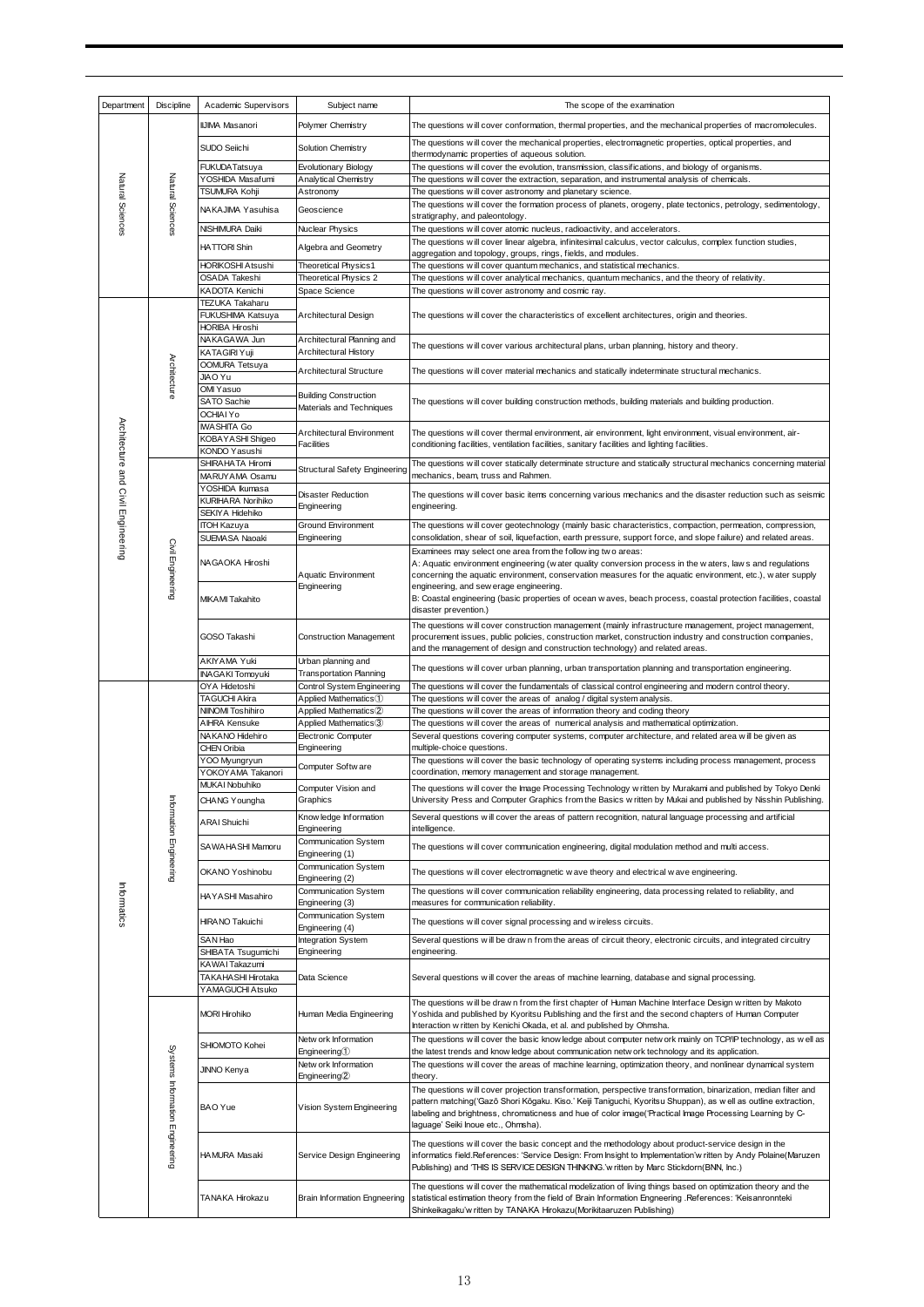### **Application Procedures and Notes on Examination Center**

### **1. Validation of the consent of application**

#### **\*Refer to the appendix, Academic Supervisors (TBD).**

Applicants must consult with an academic supervisor for the course they are applying for prior to the submission of their application and get the permission for application from the academic supervisor by e-mail.

Academic supervisors marked with a circle, a double circle or a delta on the separate list "Academic Supervisors (TBD)" may be subject to change during the academic year.

If the applicants are applying for the course taught by these academic supervisors, permission by the staff who will subsequently take over the research guidance is also required.

#### **2. Application Fee**

JPY 35,000 — Please pay the application fee using the application fee payment system. An additional payment fee of JPY 990 will be required at the time of the payment of the application fee. URL <http://www.guide.52school.com/guidance/pay-tcu-g/>

#### **3. List of application documents**

Applicants must submit the documents marked with ● in the space provided under "Intended for" in the following table. Please be careful because the documents may differ depending on the programs and examination types. \*The following transcripts, certificates, and other documents must be issued within three months from the date of the application.

|    | Intended for                                                               |                                                                                                                                                                                                                                                                                       |                                                                                                                                                                                                                                                                                       |                                                                               |                                                                                                                                                                                                                                                                                                                                                                       |  |
|----|----------------------------------------------------------------------------|---------------------------------------------------------------------------------------------------------------------------------------------------------------------------------------------------------------------------------------------------------------------------------------|---------------------------------------------------------------------------------------------------------------------------------------------------------------------------------------------------------------------------------------------------------------------------------------|-------------------------------------------------------------------------------|-----------------------------------------------------------------------------------------------------------------------------------------------------------------------------------------------------------------------------------------------------------------------------------------------------------------------------------------------------------------------|--|
|    | Master's<br>Course                                                         | Doctoral<br>Course                                                                                                                                                                                                                                                                    | Prescribed<br>Forms                                                                                                                                                                                                                                                                   | Application<br>Documents                                                      | <b>Notes</b>                                                                                                                                                                                                                                                                                                                                                          |  |
| 1  |                                                                            |                                                                                                                                                                                                                                                                                       | Form A                                                                                                                                                                                                                                                                                | <b>Application Form</b>                                                       | Specify the name of the course applying for and get the<br>permission for application from the academic supervisor by e-<br>mail.                                                                                                                                                                                                                                     |  |
| 1' |                                                                            |                                                                                                                                                                                                                                                                                       |                                                                                                                                                                                                                                                                                       | Permission e-mail                                                             | Enclose a copy of the e-mail by which the permission for<br>application is got from the academic supervisor.                                                                                                                                                                                                                                                          |  |
| 2  |                                                                            |                                                                                                                                                                                                                                                                                       |                                                                                                                                                                                                                                                                                       | <b>Application Fee</b>                                                        | JPY 35,000<br>Please pay the application fee using the application fee payment<br>system, and affix a receipt on the Form B.                                                                                                                                                                                                                                          |  |
| 3  |                                                                            |                                                                                                                                                                                                                                                                                       | Form B                                                                                                                                                                                                                                                                                | Secondary Form<br>(Photograph<br>Ticket)                                      | Affix a photograph taken within three months of submission of<br>the application. The photograph must be taken from the waist up,<br>directly facing the camera, and bareheaded. (Four cm in height<br>and three cm in width). Affix the photograph in the prescribed<br>section of Form B.                                                                           |  |
| 4  |                                                                            |                                                                                                                                                                                                                                                                                       | Form C                                                                                                                                                                                                                                                                                | Statement of<br>Purpose                                                       | Specifically state the reasons for applying. (Be sure to prepare<br>the statement to fit the format.)                                                                                                                                                                                                                                                                 |  |
|    |                                                                            |                                                                                                                                                                                                                                                                                       |                                                                                                                                                                                                                                                                                       | Transcripts                                                                   | Applicants for the Master's Course<br>Applicants' transcripts obtained from undergraduate studies<br>at a university.<br>Applicants for the Doctoral Course                                                                                                                                                                                                           |  |
| 5  |                                                                            | Applicants who studied in the Faculty of Engineering, the<br>Faculty of Knowledge Engineering, Graduate School of<br>Integrative Science, and Engineering and the Faculty of<br>Engineering Studies are not required to submit it for the<br>Master's Course and the Doctoral Course. |                                                                                                                                                                                                                                                                                       |                                                                               | Applicants' transcripts obtained from undergraduate studies<br>at a university, as well as ones from a graduate school.<br>*Applicants who graduated from a technical college must submit<br>transcripts from the school.<br><for "notes="" 9.="" for<br="" international="" please="" refer="" students,="" to="">International Students" described below.&gt;</for> |  |
|    |                                                                            |                                                                                                                                                                                                                                                                                       |                                                                                                                                                                                                                                                                                       | Graduation<br>Certificate and<br>Certificate or<br><b>Expected Graduation</b> | Applicants for the Master's Course<br>Submit a graduation certificate (graduation and degree<br>certificate) or a certificate of expected graduation obtained<br>from undergraduate studies of a university.                                                                                                                                                          |  |
| 6  |                                                                            |                                                                                                                                                                                                                                                                                       | Applicants who studied in the Faculty of Engineering, the<br>Faculty of Knowledge Engineering, Graduate School of<br>Integrative Science, and Engineering and the Faculty of<br>Engineering Studies are not required to submit it for the<br>Master's Course and the Doctoral Course. |                                                                               | Applicants for the Doctoral Course<br>Submit a completion certificate for a graduate school or<br>Master's Course, or a certificate of expected graduation.<br><for "notes="" 9.="" for<br="" international="" please="" refer="" students,="" to="">International Students" described below.&gt;</for>                                                               |  |
| 7  | Intended for the<br>applicants of the<br>[Screening for<br>working adults] | Intended for the<br>applicants of the<br>[Screening for<br>working adults]                                                                                                                                                                                                            | Form D                                                                                                                                                                                                                                                                                | Curriculum Vitae                                                              | Submit either Form D (filled out by the applicant) or Form E (filled<br>out by a person acquainted with the applicant.) *Submit Form E<br>sealed in an envelope.                                                                                                                                                                                                      |  |
| 8  | Intended for the<br>applicants of the<br>[Screening for<br>working adults] | Intended for the<br>applicants of the<br>[Screening for<br>working adults]                                                                                                                                                                                                            | Form E                                                                                                                                                                                                                                                                                | Letter of<br>Recommendation                                                   | In addition, other types of form are also accepted if the forms<br>include all items on the prescribed forms.<br>* Applicants who wish to apply for the tuition reduction and<br>exemption system must check the box for "Yes."                                                                                                                                       |  |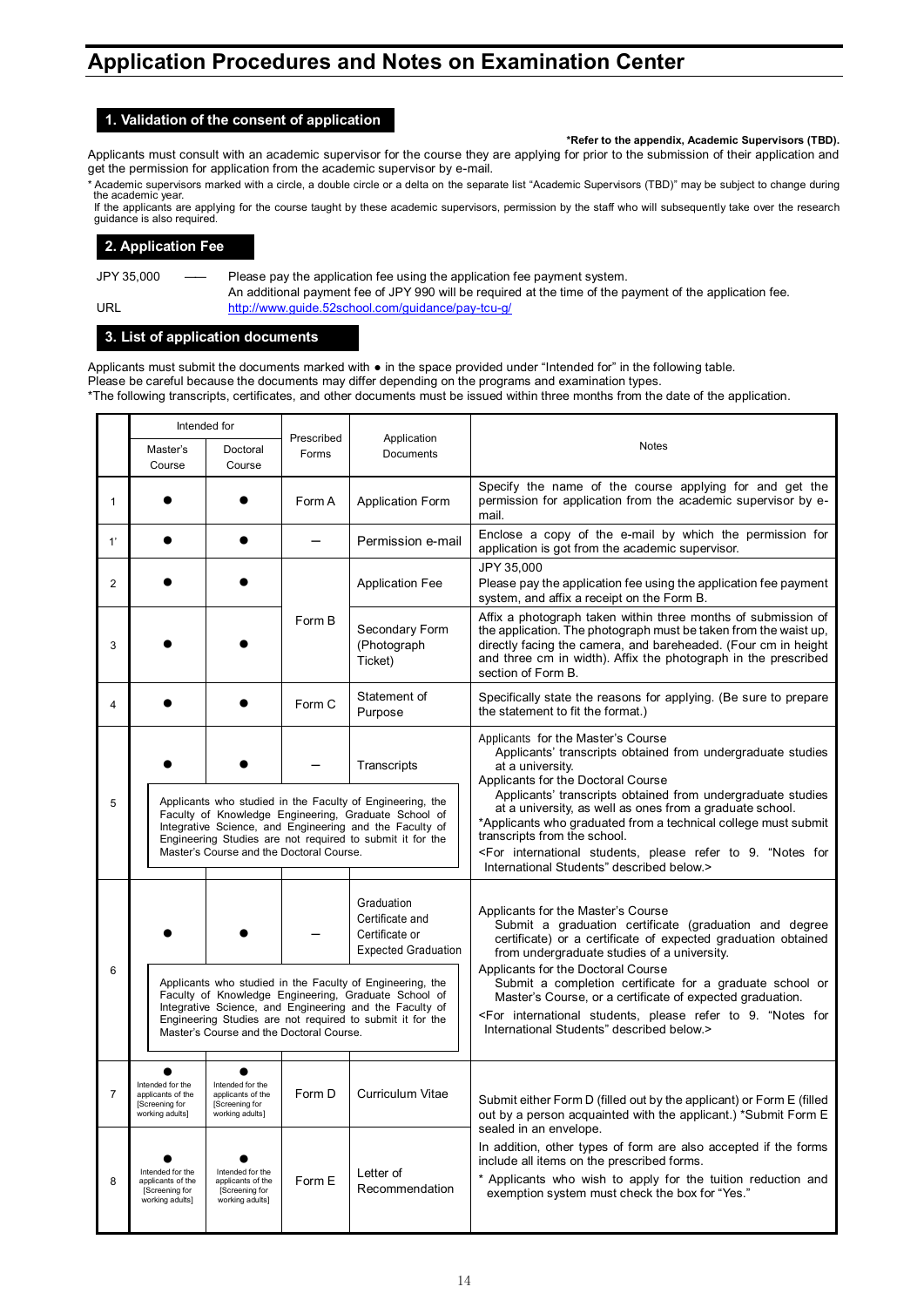|    | Intended for                                                                                                       |                                                                                                              | Prescribed |                                                                                                             |                                                                                                                                                                                                                                                                                                                                   |
|----|--------------------------------------------------------------------------------------------------------------------|--------------------------------------------------------------------------------------------------------------|------------|-------------------------------------------------------------------------------------------------------------|-----------------------------------------------------------------------------------------------------------------------------------------------------------------------------------------------------------------------------------------------------------------------------------------------------------------------------------|
|    | Master's                                                                                                           | Doctoral                                                                                                     | Forms      | Application<br>Documents                                                                                    | <b>Notes</b>                                                                                                                                                                                                                                                                                                                      |
| 9  | Course<br>Intended for the<br>applicants for<br><b>Overseas</b><br>Partner<br>Institution<br>Admissions<br>Schemel | Course<br>Intended for the<br>applicants for<br>ÍÓverseas<br>Partner<br>Institution<br>Admissions<br>Schemel | Form F     | Letter of<br>Recommendation                                                                                 | When the applicants wish to apply under the Overseas Partner<br>Institution Admissions Scheme submit the recommendation letter<br>jointly signed by<br>• The president of the university or graduate school to which the<br>applicant belongs.<br>· The head of the department to which the applicant belongs.                    |
| 10 |                                                                                                                    |                                                                                                              | Form G     | The summary of<br>research in the Master's<br>Course, etc. and<br>research plans in the<br>Doctoral Course. | * Applicants for screening for working adults may list a summary<br>of their most recent research in the section for the summary of<br>research in the Master's Course, etc.                                                                                                                                                      |
| 11 | Intended for<br>international<br>students                                                                          | Intended for<br>international<br>students                                                                    | Form H     | Survey form for<br>the circumstances<br>of international<br>students                                        | Applicants must attach copies of the relevant pages (pages<br>showing their name, photograph, signature, etc.) of their passport<br>or copies of both sides of their residence card to confirm their<br>nationality, resident status, etc.                                                                                        |
| 12 |                                                                                                                    |                                                                                                              | Form I     | Address stickers<br>for an examination<br>ticket                                                            | Clearly state the address for sending an examination ticket,<br>acceptance letter, and other documents related to admission.                                                                                                                                                                                                      |
| 13 | If applicable                                                                                                      |                                                                                                              |            | Certificate of<br>accreditation exam<br><b>TOEIC</b> official<br>certificate                                | Applicants who want to be exempted from taking the examinations for a<br>foreign language subject (English) need to submit.<br><see following="" the=""><br/>5. The exemption for the English examination with the TOEIC tests<br/>6. Exemption of examination subjects with a subject accreditation examination</see>            |
| 14 | Graduated<br>from<br>Chinese<br>universities                                                                       | Graduated<br>from<br>Chinese<br>universities                                                                 |            | Qualification<br>Certificate                                                                                | Please submit the certificate issued by CHSI.<br>When submitting an electronic version of the certificate, only the<br>one sent directly from CHESICC to our university's Academic<br>Support Center will be valid.<br><please "="" "9.="" below.<="" for="" international="" notes="" refer="" students="" td="" to=""></please> |
| 15 | Graduated<br>from<br>Chinese<br>universities                                                                       | Graduated<br>from<br>Chinese<br>universities                                                                 |            | Transcript of<br>results                                                                                    | Please submit the certificate issued by CHSI.<br>When submitting an electronic version of the certificate, only the<br>one sent directly from CHESICC to our university's Academic<br>Support Center will be valid.<br><please "="" "9.="" below.<="" for="" international="" notes="" refer="" students="" td="" to=""></please> |
| 16 |                                                                                                                    | Graduated<br>from<br>Chinese<br>universities                                                                 |            | <b>Credentials Report</b>                                                                                   | (Doctoral course only)<br>Please submit the certificate issued by CDGDC.<br>If you submit an electronic version of the certificate, only the one<br>sent directly from CDGDC to our university's Academic Support<br>Center will be valid.<br>$\leq$ Please refer to "9. Notes for international students " below.                |

#### **4. Notes on Application**

- Note 1: To pay the application fee, access the following website (http://www.guide.52school.com/guidance/pay-tcu-g/). Upon registration, visit your nearest convenience store (7-Eleven, Lawson, FamilyMart, Ministop, daily-yamazaki, and Seicomart) or Pay-Easy (ATMs of Japan Post Bank and banks in Japan with a Pay-Easy sign). You may also pay with a credit card. An additional payment fee of JPY 990 will be required at the time of the payment of the application fee.
	- \*The application fee cannot be paid via the teller at bank institutions.
	- \*Please note that the application fee, once paid, shall not be refunded under any circumstances.
	- \*If the applicant's family member or acquaintance completes the application procedures on behalf of the applicant, the application documents must include information about the applicant.
- Note 2: Although the submission of medical examination reports is not required at the time of the submission of the application, please contact the Academic Support Center prior to the submission if special consideration is required for taking the examination or schooling due to physical disabilities.
- Note 3: Even if the applicants graduated from a university overseas and have only one original of their application documents, we will always check the original. In this case, please notify before applying.
	- In principle, submitted documents will not be returned, but applicants who wish to have their documents returned should consult with us in advance.
- Note 4: Those who do not have a status of residence in Japan may need to delay your entry into Japan because of the necessity to apply for a new visa.
- Note 5: Only one screening can be applied for each application period. In addition, only one academic supervisor can be listed in the " Academic Supervisors (TBD)" section of Form A (except for those who are scheduled to retire while in school). Multiple supervisors cannot be listed.
- Note 6: If you have any questions, please contact the Graduate School Entrance Examination, Academic Support Center, Setagaya **Campus**

e-mail: [sckyoumu@tcu.ac.jp](mailto:sckyoumu@tcu.ac.jp)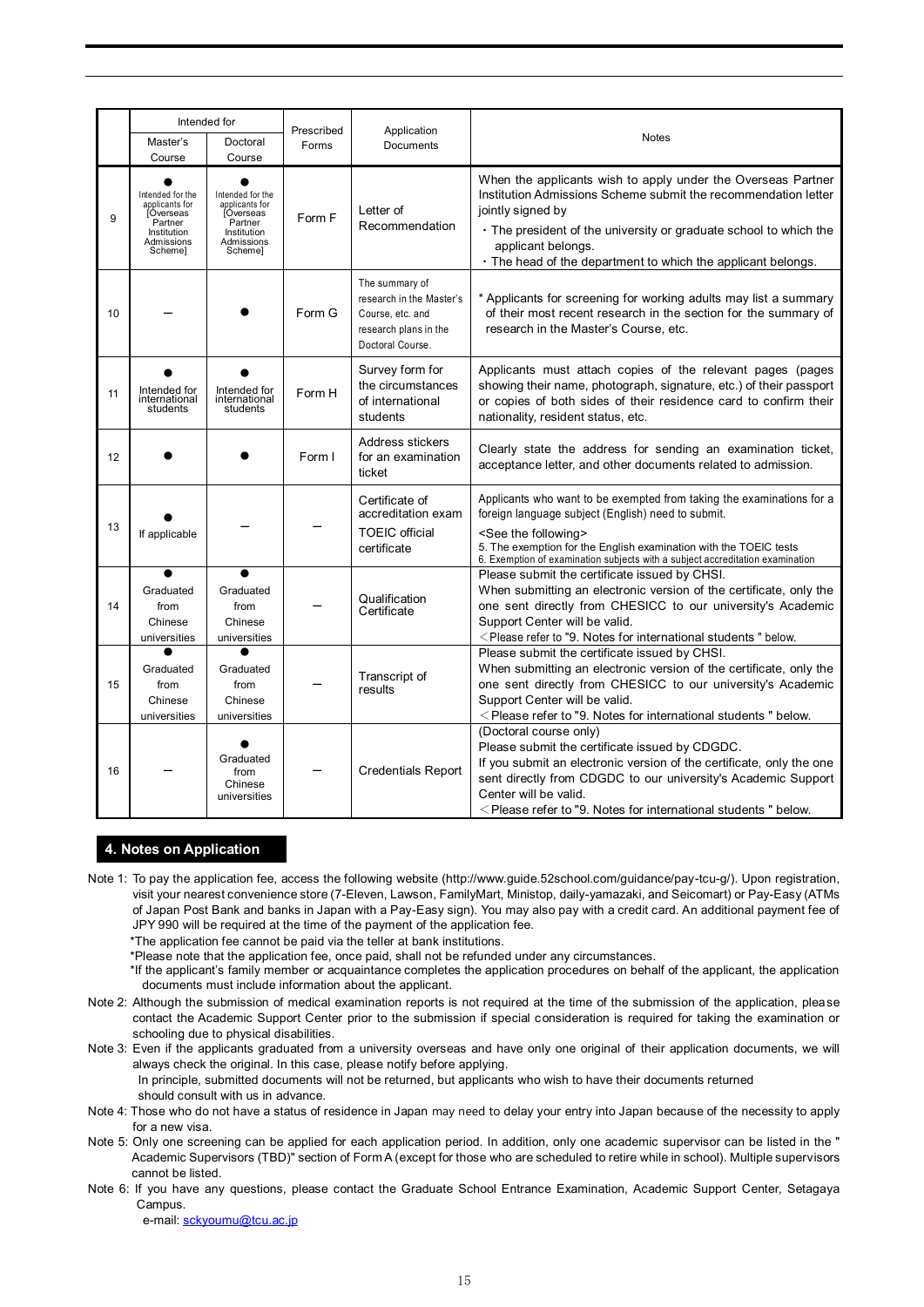#### **5. Applying for exemption of the English examination with a TOEIC score Master's Course only**

Applicants who have a score for the TOEIC tests (The Secure Program Test and IP Test [TOEIC Institutional Program] are accepted), which is higher than the standards set by the graduate school may be exempted from taking the English subject test. Please be sure to contact the Academic Support Center about the standard score prior to the submission of the application. However, only the scores after April 1 of two academic years before the entrance examination are accepted.

#### **The Secure Program Test**

The Institute for International Business Communication, a nonprofit organization, administers the TOEIC tests ten times a year (January, March, April, May, June, July, September, October, November, and December) in 80 cities across the nation. The application may be submitted on the Internet and at convenience stores. For details, please refer to the website of the TOEIC Steering Committee below.

**The IP Test** The TOEIC Institutional Program

As with the above, the organizers, which are organizations (corporations, schools, etc.) with a corporate entity, administer the test (limited to a group test of 10 people or more) to their members. In addition, the validity of the test result is considered equivalent to the regular Secure Program Test. Tokyo City University administers the test on each campus several times a year. For details on the administration and how to apply, please individually check the information posted separately. \*Please note that test scores taken online will not be accepted.

#### **Inquiries about TOEIC Tests**

The IIBC Tests Steering Center, The Institute for International Business Communication Sanno Grand Building, 2-14-2, Nagata-cho, Chiyoda-ku, Tokyo 100-0014 Phone: (03) 5521-6033 (10 a.m. to 5 p.m. Closed on Saturdays, Sundays, and public holidays) FAX:03-3581-4783 URL[: http://www.toeic.or.jp](http://www.toeic.or.jp/)

#### **6. Exemption of examination subjects with a subject accreditation examination**

Applicants who are currently admitted to an undergraduate course of Tokyo City University, postgraduates, and graduates and have taken a subject certification examination with a satisfactory score will be issued with an accreditation examination certificate to certify success in the examination for the relevant subject.

By submitting the accreditation examination certificate to the Graduate School of Integrative Science and Engineering at the time of taking the admission examination, the applicants may be exempted from taking the examinations for a foreignlanguage subject (English).

#### **7. Confirmation of receipt and acceptance of application documents**

Please confirm the arrival of the application documents by using the tracking number of the registered mail or letter pack. Incomplete documents will not be accepted, so please check carefully before submitting your application. Please note that we will not be able to respond to inquiries regarding confirmation of receipt or individual acceptance.

#### **8. Mailing of Examination Voucher**

You will also be notified of your examination number by e-mail.

If you do not receive notification at least one week before the test date, please contact the following Graduate School Entrance Examination, Academic Support Center, Setagaya Campus by e-mail at [sckyoumu@tcu.ac.jp](mailto:sckyoumu@tcu.ac.jp) For the entrance examination held in May, you will be notified by e-mail at least two days before (May 9). If you do not have an address in Japan, this e-mail may be substituted for the examination voucher.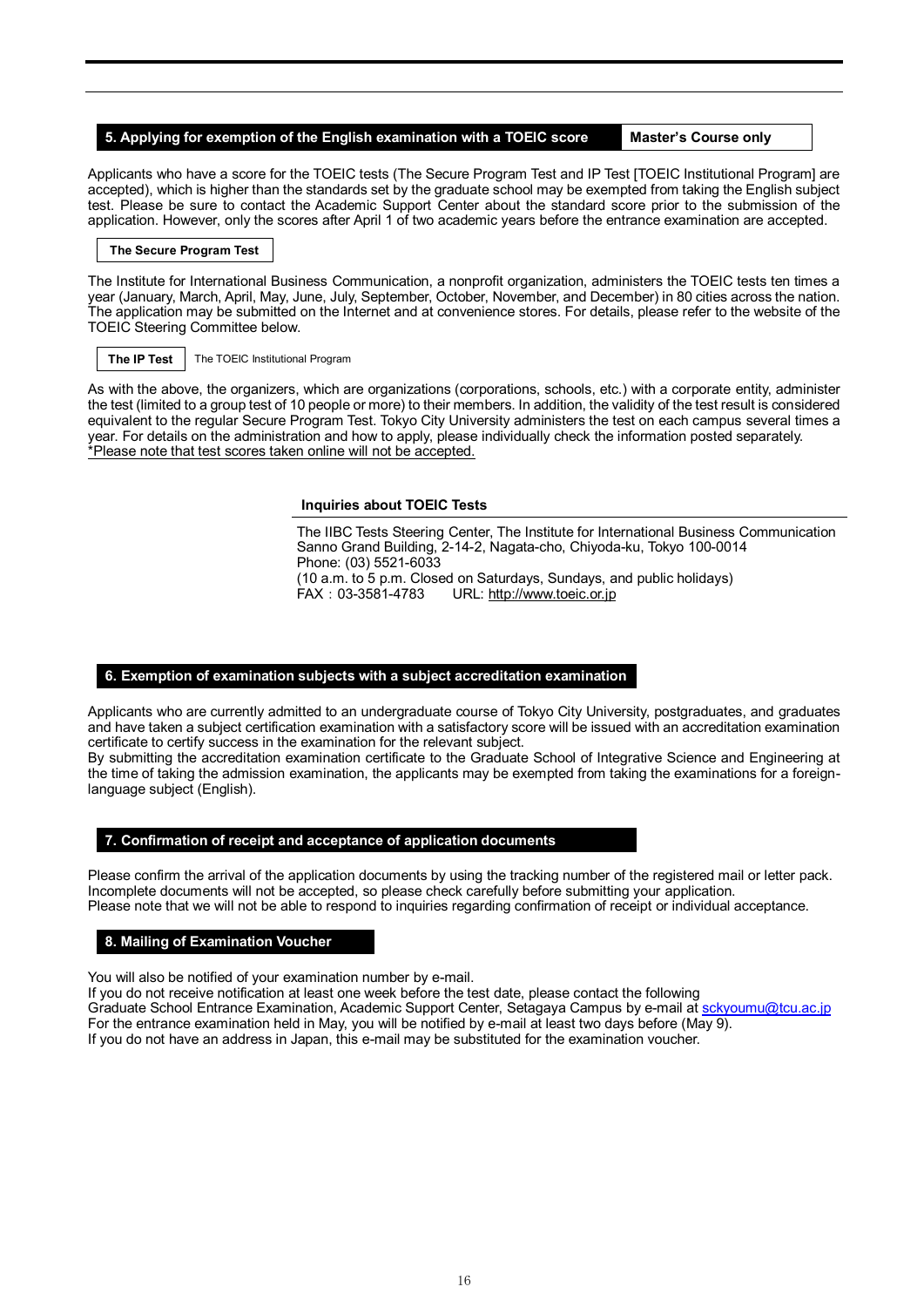#### **9. Notes for international students**

| Application documents: 5 | Transcripts                                                 |
|--------------------------|-------------------------------------------------------------|
| Application documents: 6 | Graduation Certificate / Certificate of Expected Graduation |

The following information is intended for applicants who have graduated (completed) or will graduate (have completed) from a university outside Japan.

- 1. Please be sure to submit your transcripts and graduation (completion) certificate issued by your last school in your country. If you receive a certificate, be sure to submit the one with the official seal of the school. (If the certificate contains multiple pages, all pages need to have the official seal.)
- 2. Please submit the original transcript or a certified true copy (a copy certified as a true copy of the original by the school from which you graduated, the embassy, or other public institution) of your transcript and graduation certificate.
- 3. If the document is written in a language other than Japanese or English, please provide a Japanese or English translation. The translation must be certified by an official organization such as an embassy that it is consistent with the meaning of the original.
- 4. In addition to the Certificate of Graduation, please submit a copy of the Diploma if possible.
- 5. If the name, date of birth, etc. on the certificate differs from that on the passport, please obtain proof of identity from the embassy or other public institution.
- 6. The certificate must be issued within three months prior to the date of application. However, this does not apply if only one original copy is available, so please enclose a note explaining the circumstances.
- 7. Those who do not have a status of residence in Japan will need to apply for a new visa, which may delay their entry into Japan.
- 8. Applicants from undergraduate, master's, and doctoral courses at our university do not need to submit transcripts and graduation (completion) certificates for the relevant courses, but they do need to submit transcripts and graduation (completion) certificates for courses they did not study at our university.

#### **For graduates of universities in the People's Republic of China**

Applicants for the Master's Program: Please submit 1 to 4 (for undergraduate courses)

Applicants for the Doctoral Course: Please submit 1 to 6 (for the undergraduate course and the Master's Course)

|               |                | Original or certified true copy of the certificate of graduation (completion)                                                                                                                                              |
|---------------|----------------|----------------------------------------------------------------------------------------------------------------------------------------------------------------------------------------------------------------------------|
|               |                | Must be issued by the university from which you graduated and have an 18-digit number on it.                                                                                                                               |
| <b>Master</b> |                | Verification Report of China Higher Education Qualification Certificate                                                                                                                                                    |
|               |                | It must be issued by CHSI (China Higher-education Information and Student Information) and written in<br>English.If you wish to submit the Online Verification Report of China Higher Education Qualification Certificate, |
| w             |                | please read the following instructions carefully.                                                                                                                                                                          |
| ≫             |                | Original or certified true copy of Transcript of Results                                                                                                                                                                   |
|               | 3              | A document issued by the university from which you graduated. If you have transferred to another institution,                                                                                                              |
| Doctora       |                | please submit the results of the institution from which you transferred.                                                                                                                                                   |
|               |                | Verification Report of China Higher Education Student's Academic Transcript                                                                                                                                                |
|               | $\overline{4}$ | It must be issued by CHSI (China Higher Education Student Information Network) and written in English.                                                                                                                     |
|               |                | If you wish to submit the Online Verification Report of China Higher Education Student's Academic Transcript,                                                                                                              |
|               |                | please read the following instructions carefully.                                                                                                                                                                          |
|               | 5              | Original or certified true copy of the Certificate of Degree                                                                                                                                                               |
| Doctora       |                | Must be issued by the university from which you completed and contain a 16-digit number.                                                                                                                                   |
|               |                | <b>Credentials Report</b>                                                                                                                                                                                                  |
|               | 6              | Issued by CDGDC (China Academic Degrees and Graduate Education Development Center) and written in                                                                                                                          |
|               |                | English.                                                                                                                                                                                                                   |
|               |                | If you wish to submit an Online Credentials Report, please read the following instructions carefully.                                                                                                                      |

Please note that it may take up to 5 weeks to receive the "Verification Report of China Higher Education Qualification Certificate", "Verification Report of China Higher Education Student's Academic Transcript", and "Credentials Report". If the above documents are not submitted within the application period, your application may not be accepted.

■About the Verification Report of China Higher Education Qualification Certificate and Verification Report of China Higher Education Student's Academic Transcript

It is handled by CHSI ( <https://www.chsi.com.cn/en/pvr> ) .

In Japan, you can apply for issuance at the CHSI Japan Representative Office ( [http://www.chsi.jp](http://www.chsi.jp/) ).

If you wish to submit the certificate in electronic format, please arrange for it to be sent directly from CHESICC (China Higher Education Student Information and Career Center) to our university's Academic Support Center

( [sckyoumu@tcu.ac.jp](mailto:sckyoumu@tcu.ac.jp) ) via e-mail within the application period. E-mails forwarded by applicants will not be accepted as application documents. Please note that applications received after the application period may not be accepted. Please check the details of the procedure by yourself.

■About the Credentials Report

It is handled by CDGDC ( <https://www.chinadegrees.cn/cqva/gateway.html> ).

If you wish to submit the certificate in electronic format, please arrange for it to be sent directly from CDGDC(China Academic Degrees and Graduate Education Development Center) to our university's Academic Support Center ( [sckyoumu@tcu.ac.jp](mailto:sckyoumu@tcu.ac.jp) ) via e-mail within the application period. E-mails forwarded by applicants will not be accepted as application documents. Please note that applications received after the application period may not be accepted. Please check the details of the procedure by yourself.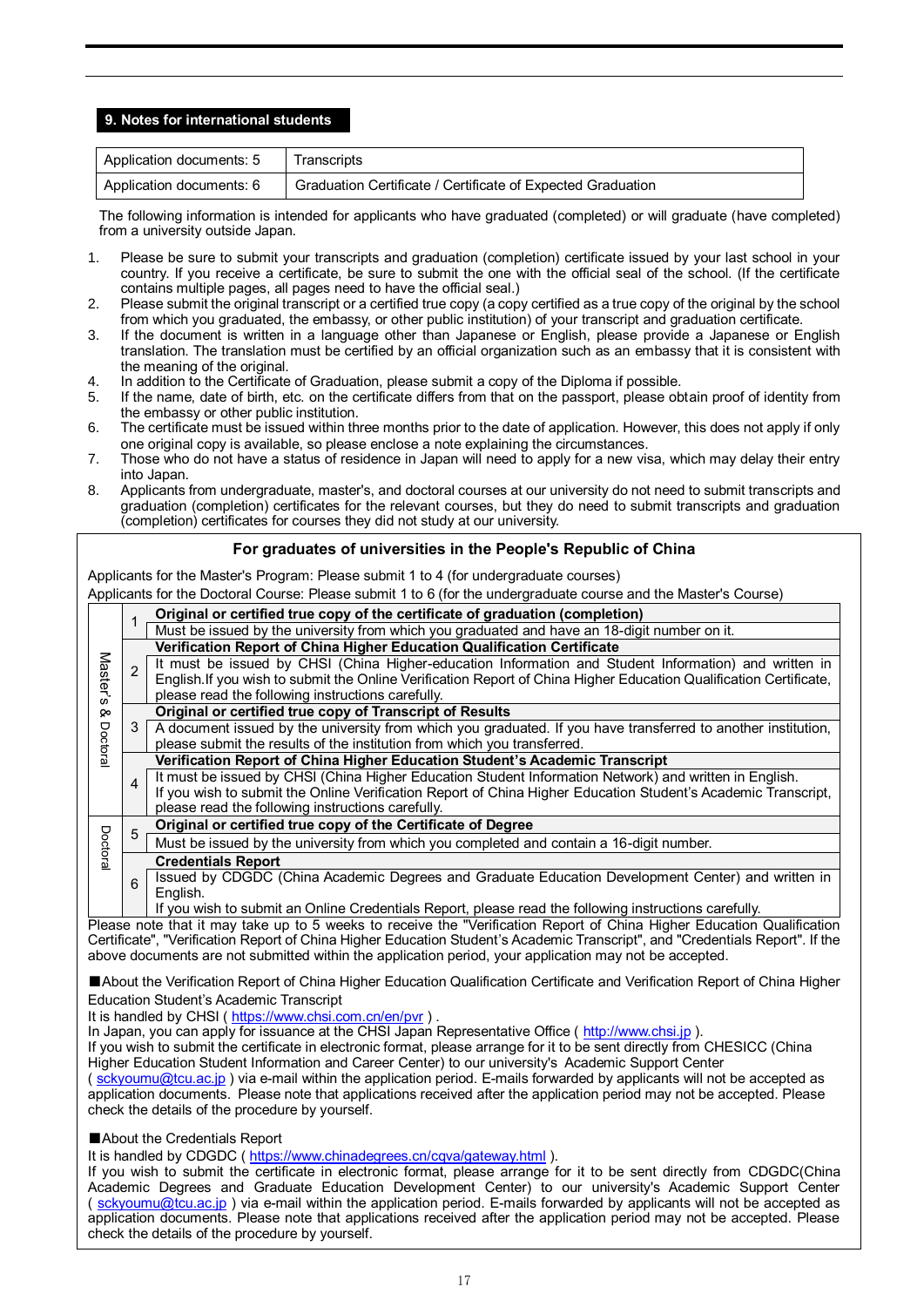#### **10. Application period and locations Only by mail**

|                                                              | <b>February Examination Round</b>                                                                                                                                                                                                                                                                                                                                                       | <b>May Examination Round</b>                                                                                                                                                                                                                                          | <b>June Examination Round</b>                                                                |  |  |  |  |
|--------------------------------------------------------------|-----------------------------------------------------------------------------------------------------------------------------------------------------------------------------------------------------------------------------------------------------------------------------------------------------------------------------------------------------------------------------------------|-----------------------------------------------------------------------------------------------------------------------------------------------------------------------------------------------------------------------------------------------------------------------|----------------------------------------------------------------------------------------------|--|--|--|--|
|                                                              | ▽ Application period (Must be postmarked)<br>Friday, January 14 to Thursday, January<br>20.2022.                                                                                                                                                                                                                                                                                        | $\triangledown$ Application period (Due NLT)<br>Monday, May 2 to Thursday, May 5,<br>2022.                                                                                                                                                                            | $\triangledown$ Application period (Due NLT)<br>Friday, May 20 to Thursday, May 26,<br>2022. |  |  |  |  |
| By mail                                                      |                                                                                                                                                                                                                                                                                                                                                                                         | Send to: 1-28-1 Tamazutsumi, Setagaya-ku, Tokyo 158-8557<br>Graduate School Entrance Examination, Tokyo City University Academic Support Center<br>* Please mail by registered express mail or Letter Pack Plus (520 yen, red) (Letter Pack Light is not acceptable). |                                                                                              |  |  |  |  |
|                                                              | Application period(by E-Mail)                                                                                                                                                                                                                                                                                                                                                           | Application period(by E-Mail)                                                                                                                                                                                                                                         | Application period(by E-Mail)                                                                |  |  |  |  |
|                                                              | Friday, January 14 to Thursday, January 20,<br>2022.                                                                                                                                                                                                                                                                                                                                    | Monday, May 2 to Thursday, May 5,<br>2022.                                                                                                                                                                                                                            | Friday, May 20 to Thursday, May 26,<br>2022.                                                 |  |  |  |  |
|                                                              | $\nabla$ Application period(by E-Mail)<br>*Complete and send all the required documents (Word files) to the address below by E-Mail.<br>*When applying please write [your name] and [the course you are applying for] in the subject line.<br>*We also need your original application documents. When finishing the E-Mail Application please post them to us by the deadline as below. |                                                                                                                                                                                                                                                                       |                                                                                              |  |  |  |  |
| By E-Mail and mail<br>*Only for applicants<br>from overseas. | ▽ Application Materials Receipt<br>$\nabla$ Application Materials Receipt<br>▽ Application Materials Receipt Deadline<br>Deadline<br>Deadline<br>Thursday, January 27, 2022.<br>Thursday, May 12, 2022.<br>Thursday, June 2, 2022.                                                                                                                                                      |                                                                                                                                                                                                                                                                       |                                                                                              |  |  |  |  |
|                                                              | ▽ Application Materials Receipt Deadline<br>*Print out the required documents sent by E-Mail, affix a receipt on the Form B and send them to the address below.<br>*You must submit your documents both by E-Mail and physical mail. If either is missing your application may not be accepted.                                                                                         |                                                                                                                                                                                                                                                                       |                                                                                              |  |  |  |  |
|                                                              | Send E-Mail to: sckyoumu@tcu.ac.jp<br>Send application materials to: 1-28-1 Tamazutsumi, Setagaya-ku, Tokyo 158-8557<br>Graduate School Entrance Examination, Tokyo City University Academic Support Center<br>* Please mail by EMS (Express Mail Services), DHL, FedEx or other courier service.                                                                                       |                                                                                                                                                                                                                                                                       |                                                                                              |  |  |  |  |

#### <Notes>

Please note that inadequate or incomplete application documents may not be accepted. After the application documents are submitted, the content of submitted documents cannot be changed or the return of submitted documents is not permitted. The refund of the application fee is not accepted. After submission, **if an examination ticket has not been arrived at least one week before the examination date, please contact the Academic Support Center immediately.** For the entrance examination held in May, you will be notified by e-mail at least two days before (May 9).

If you do not have an address in Japan, this e-mail may be substituted for the examination voucher.

Different instructions may be given to applicants applying from outside Japan.

#### <For applicants from overseas>

The examinee's number and the detail of the examination will be sent by E-Mail up to two weeks before the examination. When the E-Mail is not received, please send an e-mail (sckyoumu@tcu.ac.jp) to us.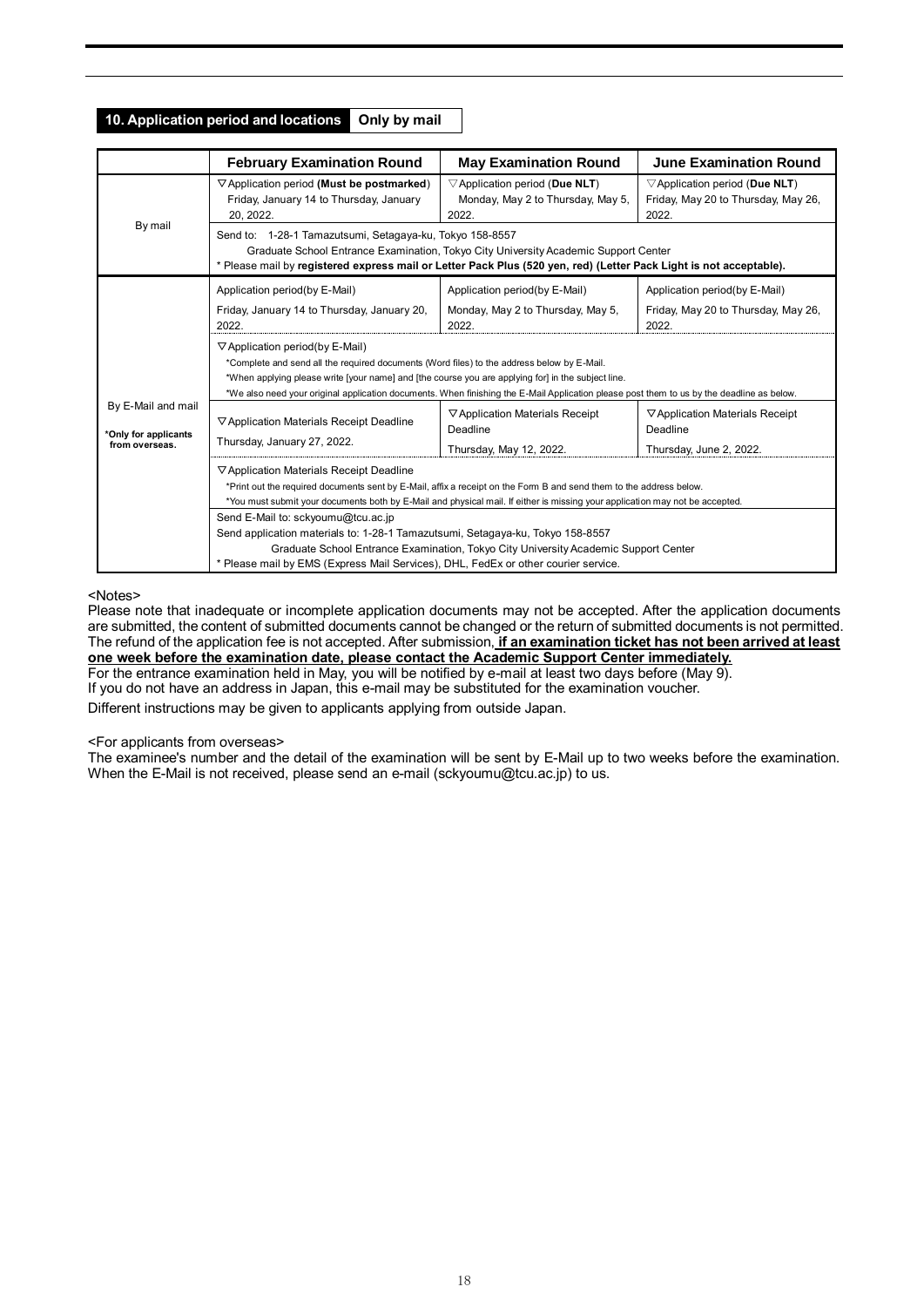#### **11. Notes on taking examinations**

#### **(1) The start time of examination**

 Applicants must check the date and time of the examination and examination subjects. Please be careful because a different date, time, and location may be scheduled.

#### **(2) Examination room**

Applicants must check the examination room individually using the posting on campus on the day of the examination.

#### **(3) Notes on taking examinations**

- (a) Please be sure to enter the examination room 15 minutes before the start of the examination and be seated at the desk showing
- your identification number. Place your examination ticket on the desk and await instructions from an examination supervisor. (b) Applicants may not enter the room if they are more than 20 minutes late after the examination begins. Please contact the Academic Support Center if you are late more than 20 minutes due to unavoidable circumstances.
- (b) The examination subjects are according to your application form and are not permitted to be changed.
- (d) For writing materials, applicants may use black pencils (mechanical pencil), erasers, rulers, compass, pencil sharpener, and any other materials permitted in advance.
- (e) Electronic devices, such as cell phones, must be turned off prior to entering the examination room. If applicants have their electronic devices on them or in their hands without placing them in their bags, it may be considered cheating.
- (f) Applicants must write their examination number only on all question sheets, answer sheets, and calculation sheets without writing down their names.
- (g) No food or drink is allowed in the examination room.

#### **(4) Interview and an oral examination**

- (a) Please be sure to be in the waiting room 15 minutes before the interview starts. If applicants are late for the assembly time, they are considered absent and may not take the interview.
	- \*If you cannot make it to the interview because of a delay in public transportation, please be sure to contact the Graduate School Entrance Examination, Tokyo City University Academic Support Center.
- (b) Applicants must move from the waiting room for the interview to the interview room as instructed by the school staff. Applicants may not return to the waiting room for the interview after the interview.
- (c) No talking, food, or drink is allowed in the waiting room for the interview. In addition, the use of cell phones, smartphones, computers, and other electronic devices is prohibited. It is deemed cheating if applicants do not comply.

#### **(5) Applicants applying from outside Japan**

- (a) Different instructions may be given.
- (b) Examination may be carried out online, etc., with special instructions.
	- Please prepare an environment in advance where all of the following conditions are met in case you are instructed to do so.
- 1. You can prepare an internet environment where you can send and receive video and audio on the day of your own examination, and a quiet environment and equipment (web camera, earphones, microphone, etc.) where you can take the examination and have an interview.
- 2. You can open and edit files created with Microsoft Office (Word, Excel, etc.).
- 3. You can open files created with Adobe pdf.
- 4. You can save, photograph, and send your own answer with clear characters and charts (your mobile phone can be used).

#### **12. Other notes**

#### **(1) In the case where unforeseen circumstances occur on the day of the examination:**

If separate measures are implemented depending on circumstances, please check the following website individually: https://www.asc.tcu.ac.jp/

#### **(2) In the case where applicants are affected with infectious disease specified in the School Health and Safety Act to suspend from school.**

Applicants who have an infectious disease as specified in the School Health and Safety Act and are suspended from school on the day of the examination and have not recovered from such infection are advised not to take an examination because of the risk of infecting other examinees and the supervisors. However, this shall not apply where the school doctor or other doctors have approved as having no risk of transmission based on medical conditions. In addition, even when applicants do not take an examination for the above reason, we will not provide a supplementary examination or refund the application fee.

#### **13. Browsing previous examination questions**

Past exam questions can be viewed on the following website through the campus network.

If you are a current student of the university, you will need a VPN connection to view them from off-campus, so please refer to the Information Technology Center website to set up your VPN connection.

If you are not on campus, please contact the Setagaya Campus Academic Support Center directly.

Browsing previous examination questions (The website is in Japanese)

Tokyo City University:<http://www.tcu.ac.jp/>Home >>> To Current Students >>> Setagaya Campus Website >>> Related Organizations and Research Centers >>> Libraries >>> Web Usage Services >>> Entrance Examination Questions for the Graduate School of Integrative Science and Engineering

From May to October, Tokyo City University sets moderate temperatures for indoor air-conditioning systems, and staff work without wearing a tie to support the need for energy conservation and as part of the prevention of global warming and energy conservation. On the day of the examination, school staff and examinees are advised to wear no tie and jacket. Thank you for your understanding and cooperation.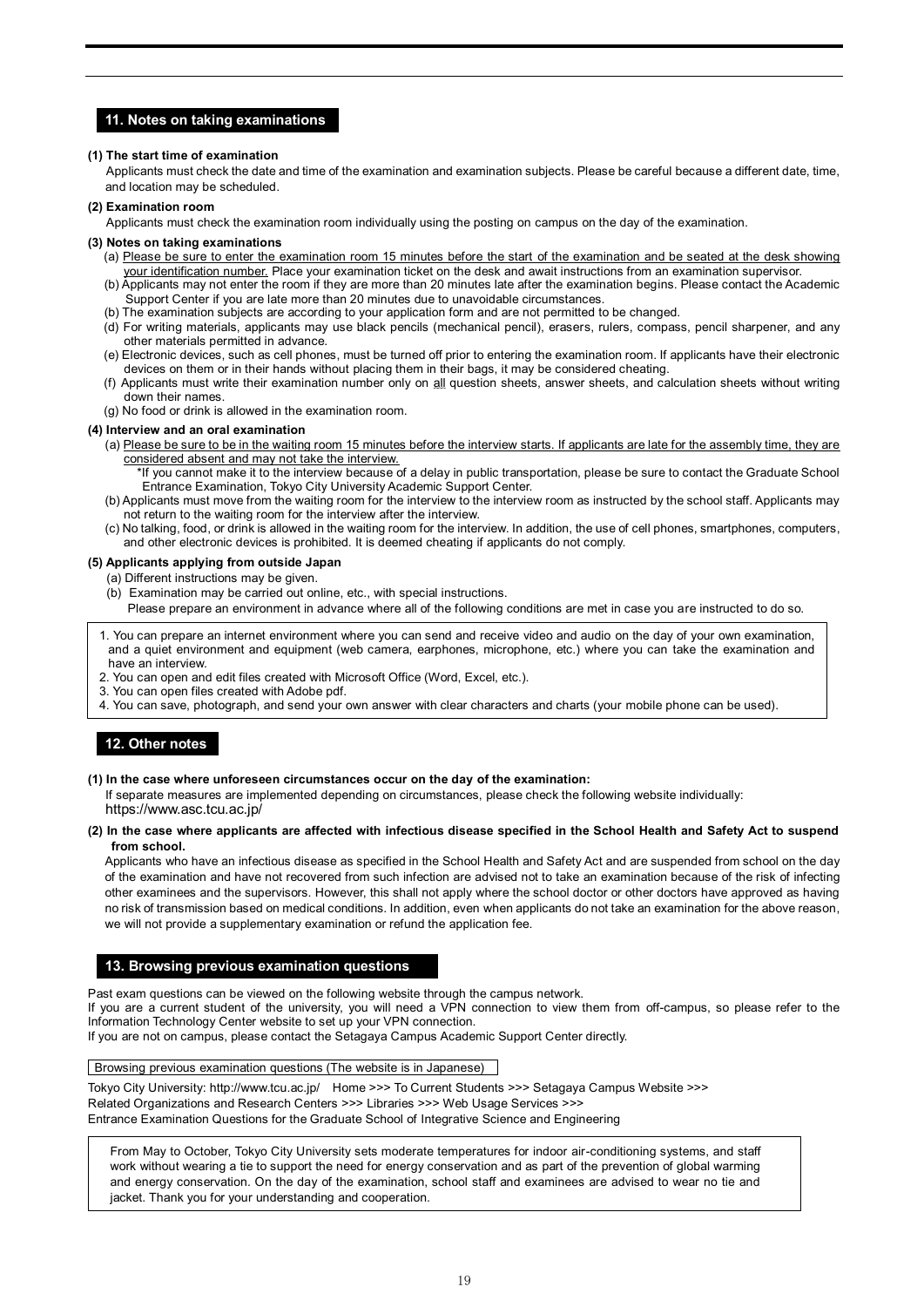## **Notification of result and Enrollment Procedure, etc.**

#### **1. Notification of result**

|                           | <b>February Examination Round</b>         | <b>May Examination Round</b>           | <b>June Examination Round</b>          |
|---------------------------|-------------------------------------------|----------------------------------------|----------------------------------------|
| Notification of<br>result | 10:00 a.m., Friday, March 4.              | 10: 00 a.m., Monday, May 23.           | 10: 00 $a.m.,$ Friday, July 1.         |
| Enrollment<br>deadline    | Must be postmarked by Thursday, March 31. | Must be postmarked by Friday, June 10. | Must be postmarked by Friday, July 29. |

The identification numbers of successful applicants will be posted on the campuses. The acceptance letter and enrollment procedure documents will be sent to successful applicants by express mail. Another schedule will be instructed separately to applicants related to JICA on May Examination Round.

#### **2. Enrollment procedures**

- (1) To enroll in the graduate school, successful applicants must submit enrollment procedure documents and pay enrollment fees before the prescribed deadline.
- (2) The deadlines for enrollment procedure are shown in the table above. However, in case of unavoidable circumstances, the payment deadline of enrollment fees except for the entrance fee shall be extended up to Friday, August 19, 2022(only for successful applicants of June Examination Round).
- (3) The submission of enrollment procedure documents and the payment of enrollment fees must be completed by mail and wire transfer. For details, please refer to the guidelines for enrollment procedure to graduate school, which is included with the letter of acceptance.
- (4) About payment amount (Reference: Payment amount for students for Academic Year 2022)

| Category<br>Payment amount | Year enrolled (Tuition for<br>the second semester) | Year following the year of<br>enrollment                                                           | Expected year of completion<br>(Tuition for the first semester) |
|----------------------------|----------------------------------------------------|----------------------------------------------------------------------------------------------------|-----------------------------------------------------------------|
| Entrance fee               | 240,000                                            |                                                                                                    |                                                                 |
| Tuition                    | 595.000                                            | 1,190,000<br>When paying in<br>installments<br>First semester: 595,000<br>Second semester: 595,000 | 595.000                                                         |
| Total                      | 835,000                                            | 1,190,000                                                                                          | 595.000                                                         |

- (a) Students who wish to pay their tuition in installments for the year following the year of enrollment may pay for the second semester by October 20. The details will be announced separately at the beginning of the relevant academic year.
- (b) The students who will graduate from Tokyo City University (those who are expected to graduate or complete in September 2022) are exempted from the entrance fee of JPY 240,000 in accordance with the tuition regulations for the Graduate School of Tokyo City University. In addition, they may be exempted from tuition by the application of the same regulations.
- (c) Please note that the entrance fee and tuition, once paid, shall not be refunded under any circumstances.
- (5) Privately funded international students (with the resident status of Student, or those expected to obtain it) may be eligible for a reduction and exemption of tuition as special financial assistance. Students who wish to use the reduction and exemption of tuition must follow the prescribed procedure after enrollment. In addition, the reduction and exemption of tuition for the first year will be applied to the tuition for the second semester. Even if the students wish to use the reduction and exemption of tuition, please complete the enrollment procedure by paying the above amount in installments.
- (6) For privately-financed international students who have graduated from an overseas partner university and meet certain conditions, tuition fee reduction and exemption measures may be offered to reduce their financial burden and foster talented human resources. If you wish to be exempted from tuition fees, please follow the prescribed procedures after enrollment. The tuition reduction for the first year will be applied to the tuition for the second semester. Even if you wish to receive the reduction, please complete the admission procedures with the amount of the above installment payment.
- (7) Students enrolled under the Screening for working adults may be eligible for reduction and exemption of tuition.
- (8) Research assistant system

The school offers a research assistant system (limited number) for students in the Doctoral Course. Research assistants follow the instructions of the academic supervisor to help with research and education. They will receive a monthly allowance.

(9) The declination of enrollment

After completion of the enrollment procedures, the school will refund the tuition payment, except for the entrance fee, if students wish to decline enrollment for unavoidable reasons and they submit an enrollment declination request by 17:00 p.m., Monday, September 19, 2022, in principle. For details, please refer to the guidelines for enrollment procedure to graduate school, which is included with the letter of acceptance.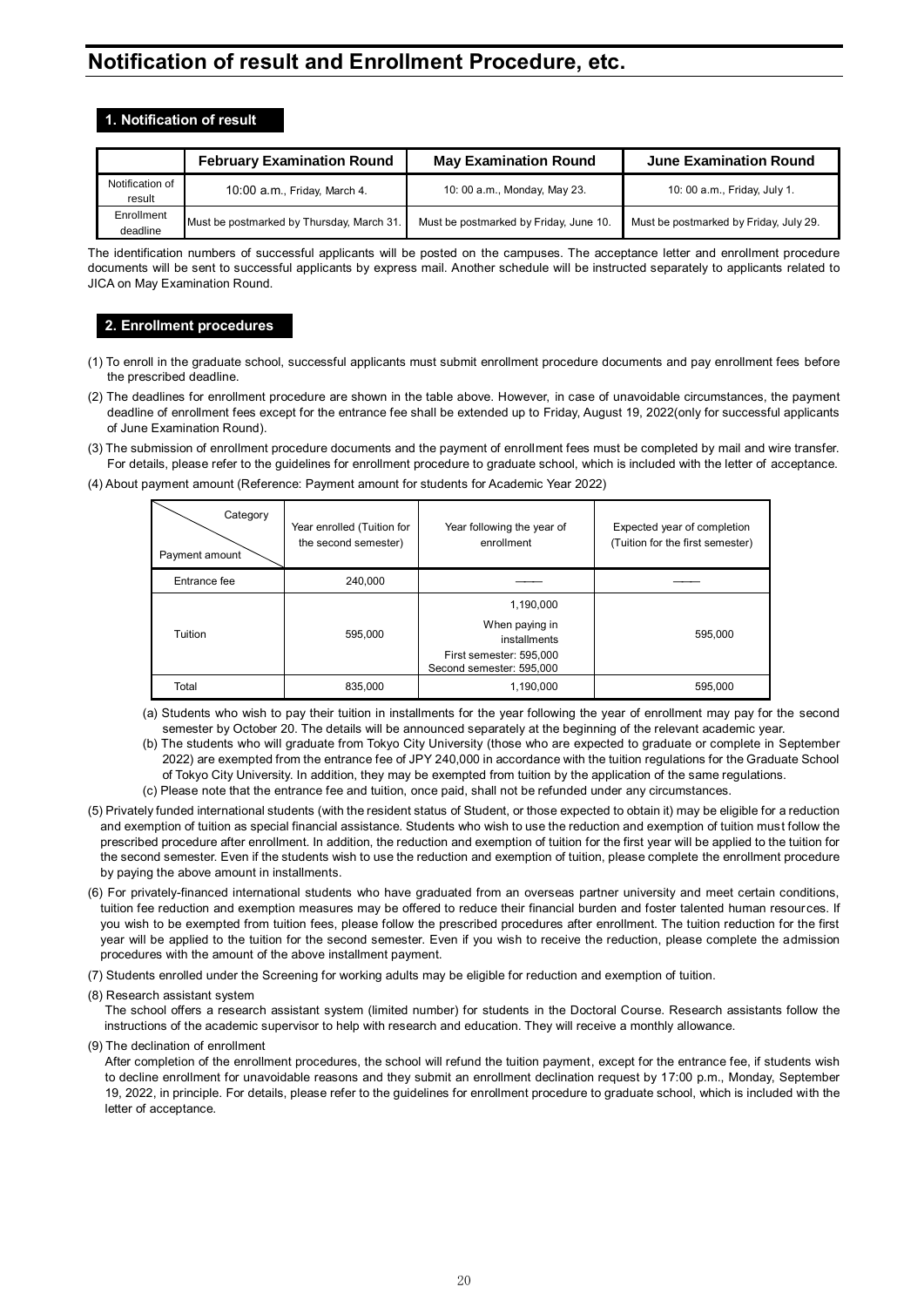### **3. Scholarship programs**

■ Applicants graduating from Tokyo City University (Those who are expected to graduate or complete their studies in September 2022) are exempted from the entrance fee.

■ For the Doctoral Program and the Master's Program, there is a scholarship system that provides tuition exemption to students with<br>outstanding academic ability and character (see Table 1 below). Students who enter the un

- ■There are two types of scholarships: interest-free (Type 1) and interest-bearing (Type 2).
	- (1) Scholarship for graduate school student (unique to TCU)

| Course          | School year    | Amount of tuition exemption | Remarks                 |
|-----------------|----------------|-----------------------------|-------------------------|
|                 | D5             |                             |                         |
| Doctoral Course | D4             | 100% or 50% of tuition      | Internal students only. |
|                 | D3             |                             |                         |
|                 | M <sub>2</sub> |                             |                         |
| Master's Course | M <sub>1</sub> |                             |                         |

#### (2) The reduction and exemption of tuition for students who enrolled in the screening for working adults (unique to TCU)

|  | Course          | School year    | Amount of tuition exemption | Remarks                                                               |  |
|--|-----------------|----------------|-----------------------------|-----------------------------------------------------------------------|--|
|  |                 | D5             |                             | Students who enrolled in the                                          |  |
|  | Doctoral Course | D4             | 90% of tuition              | screening for working adults who<br>wish to receive the reduction and |  |
|  |                 | D3             |                             |                                                                       |  |
|  | Master's Course | M <sub>2</sub> | 50% of tuition              | exemption of tuition.                                                 |  |
|  |                 | M <sub>1</sub> |                             |                                                                       |  |

#### (3) Private tuition fee reduction for foreign students (unique to TCU)

| Eligibility                                                                                                                                                                                                                                                                     | Amount of tuition exemption | Remarks                                                                          |
|---------------------------------------------------------------------------------------------------------------------------------------------------------------------------------------------------------------------------------------------------------------------------------|-----------------------------|----------------------------------------------------------------------------------|
| A person who satisfies all of the following<br>a) Applicants who graduate for the Overseas Partner Institution.<br>b) A final GPA is more than 3.0 the Overseas Partner Institution.<br>Students enrolled in a graduate school of TCU.<br>C)                                    | 75% of tuition              |                                                                                  |
| A person who satisfies all of the following<br>a) Applicants who graduate for the Overseas Partner Institution.<br>b) A final GPA is more than 2.5 but less than 3.0 not yet matureat the<br>Overseas Partner Institution.<br>c) Students enrolled in a graduate school of TCU. | 50% of tuition              | The committee will select candidates.<br>Final decision lies with the president. |
| Students enrolled in an undergraduate or graduate school.                                                                                                                                                                                                                       | 30% of tuition              |                                                                                  |

#### (4) Imaizumi Scholarship (unique to TCU)

| Course          | School year    | Annual amount        | Remarks                                                                                                                                                                             |                                 |
|-----------------|----------------|----------------------|-------------------------------------------------------------------------------------------------------------------------------------------------------------------------------------|---------------------------------|
|                 | D <sub>5</sub> | Up to 500,000 yen *1 |                                                                                                                                                                                     | Major maybe designated Internal |
| Doctoral Course | D <sub>4</sub> |                      | applicants only (excluding graduate<br>school scholars)<br>1: Selection is made by the department<br>chairperson's meeting, and then decided<br>by the Dean of the graduate school. |                                 |
|                 | D3             |                      |                                                                                                                                                                                     |                                 |
| Master's Course | M <sub>2</sub> |                      |                                                                                                                                                                                     |                                 |
|                 | M <sub>1</sub> |                      |                                                                                                                                                                                     |                                 |

#### (5) Toshiaki Sano International Exchange Scholarship (unique to TCU)

|  | Course                                                        | School year | Annual amount                      | Remarks                                                                                                                                      |
|--|---------------------------------------------------------------|-------------|------------------------------------|----------------------------------------------------------------------------------------------------------------------------------------------|
|  | Doctoral Course<br>Master's Course<br>(International student) | School wide | Up to 50% of the annual tuition *2 | Privately funded international students from<br>Asian countries. (However, students studying<br>in the Civil Engineering take top priority.) |
|  |                                                               |             |                                    | 2. The President of the University will decide<br>the selection by the Council of Department<br>Chairs.                                      |

#### (6) Other scholarships (Below are some of the grant-type scholarship programs)

| Organization name                                                    | Monthly/annual amount | Condition                                                                                                                                                                                                                                                                           |  |
|----------------------------------------------------------------------|-----------------------|-------------------------------------------------------------------------------------------------------------------------------------------------------------------------------------------------------------------------------------------------------------------------------------|--|
| <b>JGC-S Scholarship Foundation</b>                                  | JPY 300,000(annually) | Students studying science and technology who are recognized as<br>both academically and personally outstanding, and in good health,<br>and those who are in need of financial provision of the scholarship<br>from the foundation. In principle, they shall be under the age of 30. |  |
| Rotary Yoneyama Memorial Foundation                                  | JPY 140,000(monthly)  | Under 45 years old with excellent academic results. Must be willing<br>and ready to learn about other cultures and communication, and be<br>of sufficient health to study overseas.                                                                                                 |  |
| Scholarship for Privately Financed<br>International Students (JASSO) | JPY 48,000(monthly)   | Students recognized as both academically and personally<br>outstanding who are acknowledged to be in need of financial<br>support to study abroad.                                                                                                                                  |  |
| The Moritani Scholarship Foundation                                  | JPY 120,000(monthly)  | Students who are enrolled in universities in Tokyo or reside in<br>Tokyo and recognized as both academically and personally<br>outstanding, and those who have difficulty paying for their tuition.                                                                                 |  |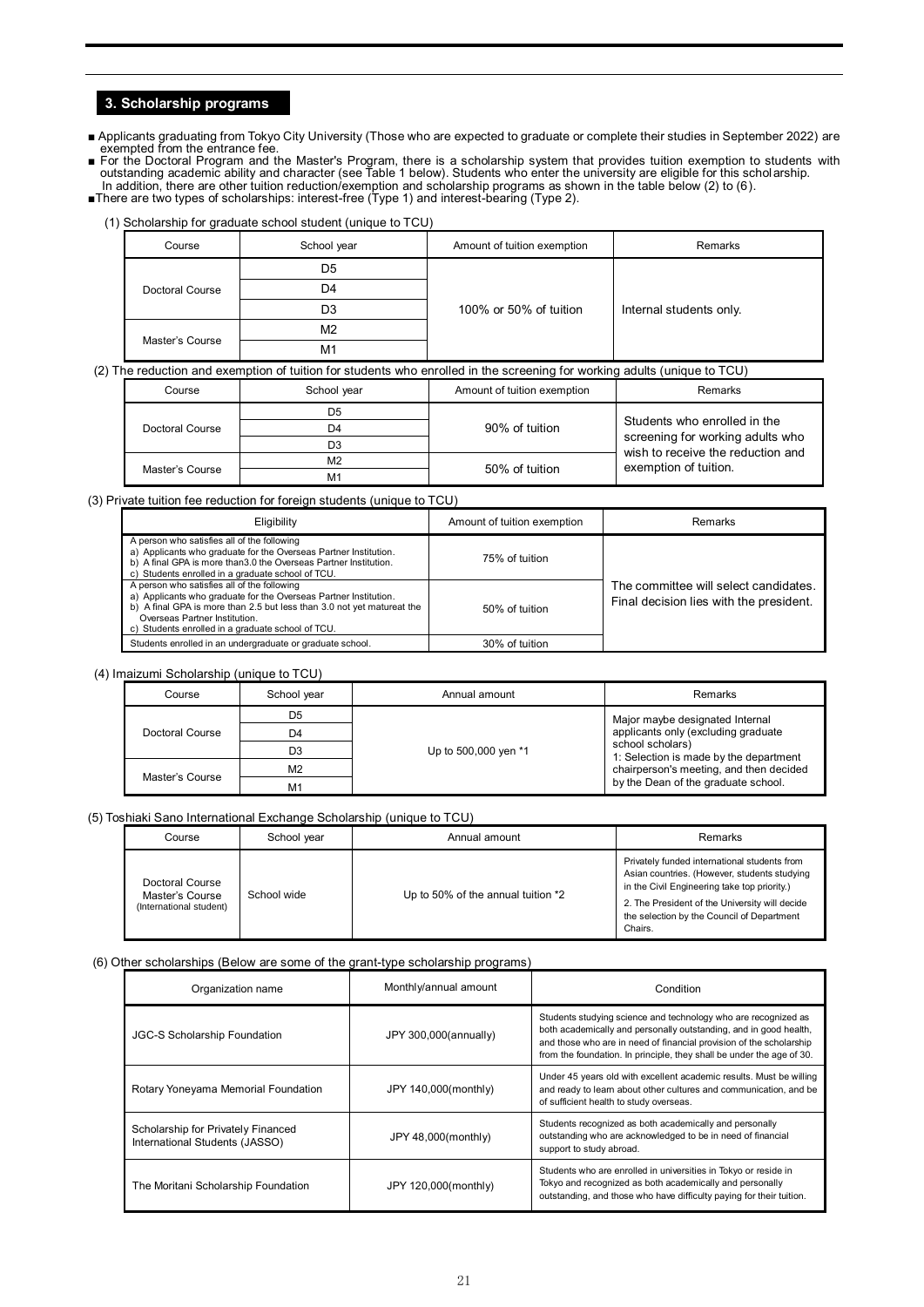#### **4. Handling of personal information of applicants**

Personal information, including address and name, collected through procedure documents will be used by the university to contact, send handouts, and for statistical purposes. The university will not use personal information outside of these operations. The university also place strict controls on personal information.

#### **5. The number of credits required to complete each program**

| Practice         | 4 credits          | $*1$ | Specialized studies | 8 credits  |
|------------------|--------------------|------|---------------------|------------|
| Special research | 8 credits          |      | Research            | 16 credits |
| Subtotal         | 12 credits         | *2   | Total               | 24 credits |
| Class subjects   | 18 credits or more | *3   |                     |            |
| Total            | 30 credits or more |      |                     |            |

Master's Course **Doctoral Course** Doctoral Course **Doctoral Course** 

| Specialized studies | 8 credits  |
|---------------------|------------|
| Research            | 16 credits |
| Total               | 24 credits |

\*For the Cooperative Major in Nuclear Energy, two credits for exercises for \*1, 10 credits for \*2, and 20 credits for \*3.

#### **6**.**Information disclosure of the results of admission examination**

The results of the general entrance examination for the graduate school implemented by the school will be disclosed to the applicant via his/her personal information. Applicants who wish to see the results shall follow the request procedure below. There are two ways of receiving the results of the admission examination, which are (a) the receipt of the results in person on TCU campus (free), and (b) the receipt of the results by mail. Please refer to section (3) (b) (iii) below because the methods of receiving examination results differ depending on each request procedure.

- (1) Eligible applicants for the disclosure of personal information: Applicants who failed the general entrance examination for the graduate school implemented by TCU are eligible.
- (2) Personal information to be disclosed by taking the request procedure: The scores for examination subjects and the result of interview and an oral examination.
- (3) How to request personal information
	- (a) Request period: September 21 to September 30, 2022(Must be postmarked by the last day.)
	- (b) Request procedure: Include the documents below and mail to the TCU Academic Support Center by registered mail.
		- (i) The application for the disclosure of entrance examination result (any format) including the items below: Identification number (Write down in series if there are more than one identification number), full name, date of birth, the name of university graduated, and contact information (address and telephone number).
		- (ii) A copy of the examination ticket issued by the school When requesting the results of more than one entrance examination, include copies of the examination tickets (A4-sized
			- paper) for the relevant entrance examination. (iii) a. Applicants who wish to receive the results in person on TCU campus (free)
				- One postcard: The postcard should be addressed to the person requesting the results. This postcard serves both as a notification to those who have completed the billing process to inform about the receipt schedule and as a receipt of entrance examination results. For a postcard without postage, please affix a postal stamp of JPY 63. Be sure to write down the address (including the postal code) and full name.
				- b. Applicants who wish to receive the results by mail (postage fee: JPY 440)
				- One A4-sized envelope: The envelope should be addressed to the address and full name of the person requesting the results and affixed with a postal stamp of JPY 440. This envelope will be used to mail the entrance examination result to the person who completed the request procedure. Write down the sender's address (including the postal code) and full name, affix with a postal stamp, and fold it in half before dispatch.
- (4) Receipt method of personal information
	- (a) Receipt period: November 1 to November 30, 2022 (except for Sundays and public holidays).
		- The person who completed the request to receive the results on the TCU campus in person will receive a postcard mentioned in the preceding (3), (b), (iii), a. In addition, those who wish to receive the results by mail will receive an A4-sized envelope mentioned in the preceding (3), (b), (iii), b. (It will be mailed within the receipt period above.)
	- (b) Receipt location: TCU Academic Support Center (Setagaya Campus). In principle, the results will be handed to the relevant applicant.
	- (c) What to bring when picking up in person: Student identification or health insurance ID card that can be used to prove the examination ticket (certification) belongs to the applicant of the relevant entrance examination.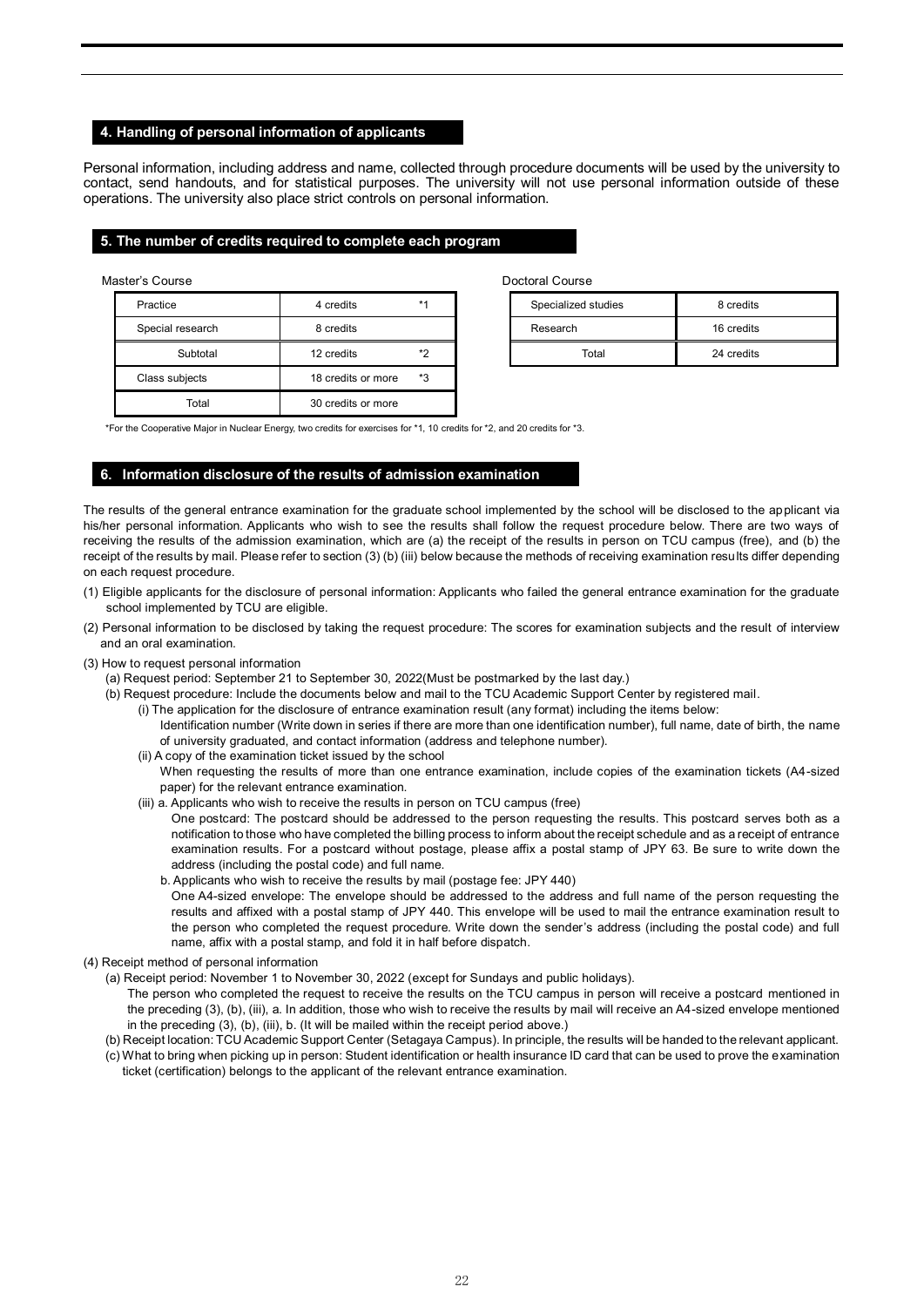## **About Double Doctoral Degree Program**

Double Doctoral Degree program of Tokyo City University and Sirindhorn International Institute of Technology (SIIT), Thammasat University as follows.

Applicants for the doctoral program are eligible.

#### **1.Program Name**

Double Doctoral Degree Program between Sirindhorn International Institute of Technology (SIIT), Thammasat University and Tokyo City University (TCU).

### **2.Overview of the Double Doctoral Degree Program**

This program is a Double Doctoral Degree program that allows you to obtain two doctoral degrees at both Tokyo City University Graduate Schools in Japan and Sirindhorn International Institute of Technology (SIIT), Thammasat University in Thailand. Participating students are enrolled as doctoral students at both universities.

Under the guidance of the professors, students aim to obtain a doctoral degree at each university

| University                   | Degree                                                     |
|------------------------------|------------------------------------------------------------|
|                              | Doctor of Engineering                                      |
|                              | Doctor of Science                                          |
| <b>Tokyo City University</b> | Doctor of Environmental Informatics                        |
|                              | Doctor of Urban Life Studies                               |
|                              | Doctor of Philosophy (Ph.D.)                               |
| SIIT, Thammasat University   | Doctor of Philosophy Program in Engineering and Technology |

#### **3.Standard Schedule**

Students participating in this program will move between Japan-Thailand campuses during their studies. It takes four years to complete both doctoral programs.

The standard schedule from admission to degree conferment is as follows.

| Schedule       |                                                |  |
|----------------|------------------------------------------------|--|
| 2022 February  | Entrance examination at TCU, Japan             |  |
| 2022 June      | Admission procedure at SIIT (no examination)   |  |
| 2022 August    | Enrolled in SIIT                               |  |
| 2022 September | Enrolled in TCU                                |  |
| 2023 September | Move to SIIT, Thailand                         |  |
| 2025 September | Move to TCU, Japan                             |  |
| 2026 April     | Submission of dissertation at TCU              |  |
| 2026 August    | Submission of dissertation at SIIT             |  |
| 2026 September | Doctoral degree conferment at SIIT (tentative) |  |
| 2026 September | Doctoral degree conferment at TCU              |  |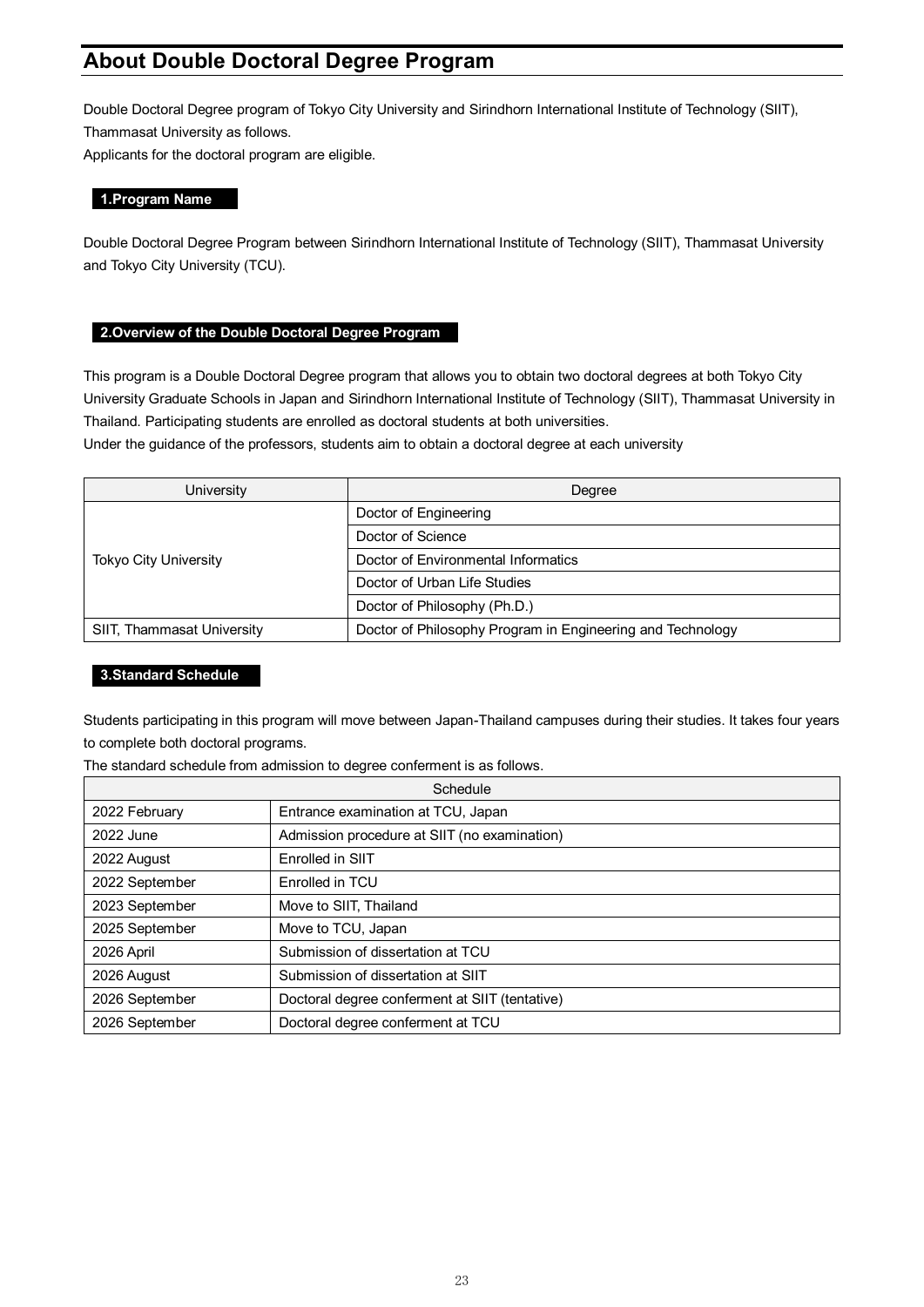#### **4.Payment**

Students who have completed the master's program at Tokyo City University Graduate School are required to pay tuition fees (4 years) to Tokyo City University. Tuition fees to Thammasat University will be exempted.

#### **5. Number of places for the program**

A few.

#### **6. Notes**

1.If you wish to apply for this program, please be sure to consult with your current academic advisor, and the dean of the graduate school in advance, depending on your desired graduate school. Please be sure to consult them in advance. The GPA in the master's program must be 3.0 or higher in the master's program.

Graduate School of Integrative Science and Engineering

Professor Akira Taguchi, Dean of the Graduate School of Integrative Science and Engineering [ataguchi@tcu.ac.jp](mailto:ataguchi@tcu.ac.jp)

2. The language used in this program is either Japanese or English.

3. Those who wish to apply for this program must take the General Entrance Examination or the Overseas Partner Institution Admissions Scheme.

4. To participate in this program, you must pass the entrance examinations of both universities.

5. Those who apply for this program need to establish a study plan and research plan before applying. Details will be announced after prior consultation.

6. This program is only available to those who have completed the master's program at Tokyo City University, or those who have completed the master's program at SIIT, Thammasat University